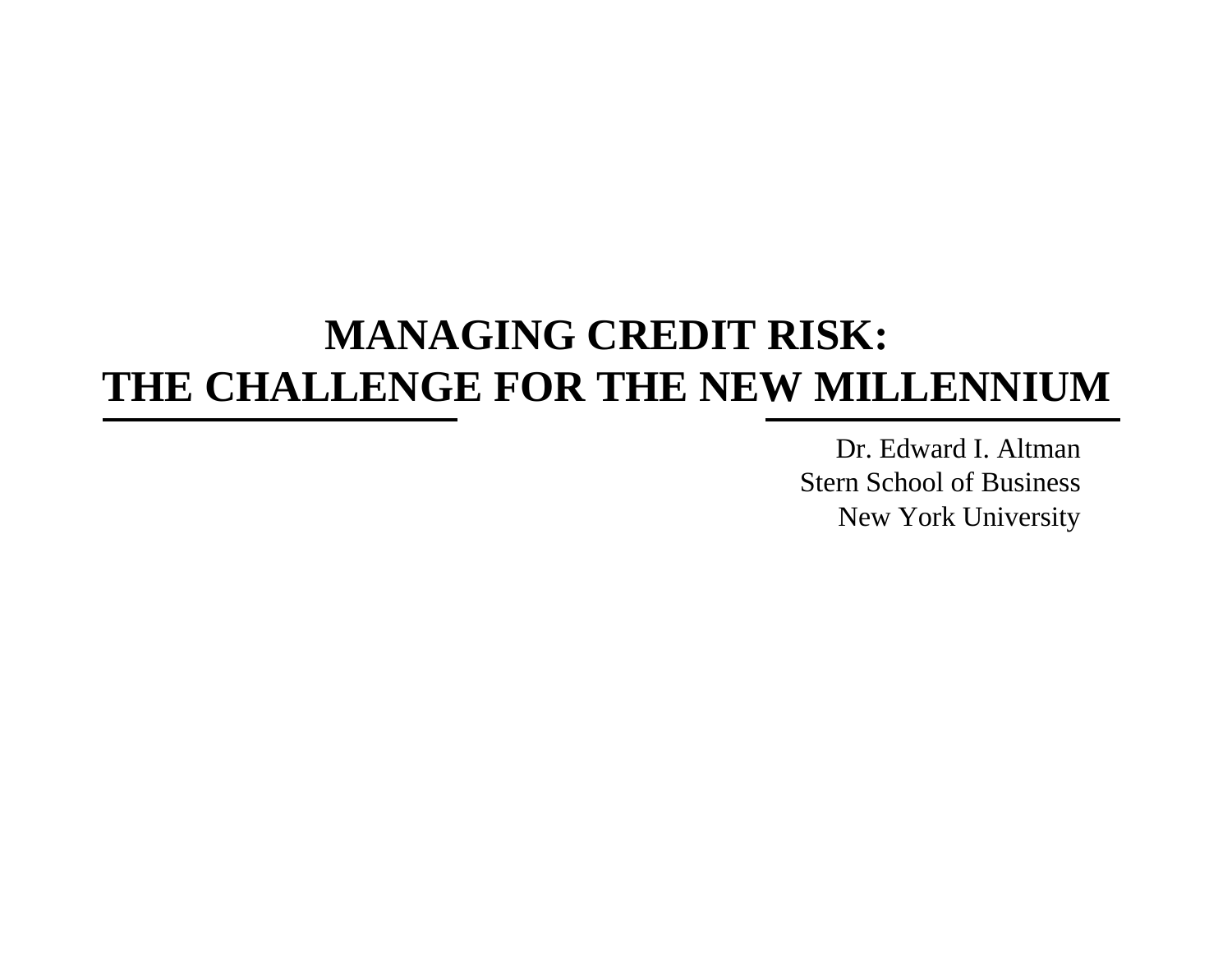#### **In Low Credit Risk Regions** (1998 - No Longer in 2003)

- •New Emphasis on Sophisticated Risk Management and the Changing Regulatory Environment for Banks
- •Enormous defaults and bankruptcies in US in 2001/2002.
- $\bullet$ Refinements of Credit Scoring Techniques
- •Large Credible Databases - Defaults, Migration
- •Loans as Securities
- $\bullet$ Portfolio Strategies
- •Offensive Credit Risk Products
	- Derivatives, Credit Insurance, Securitizations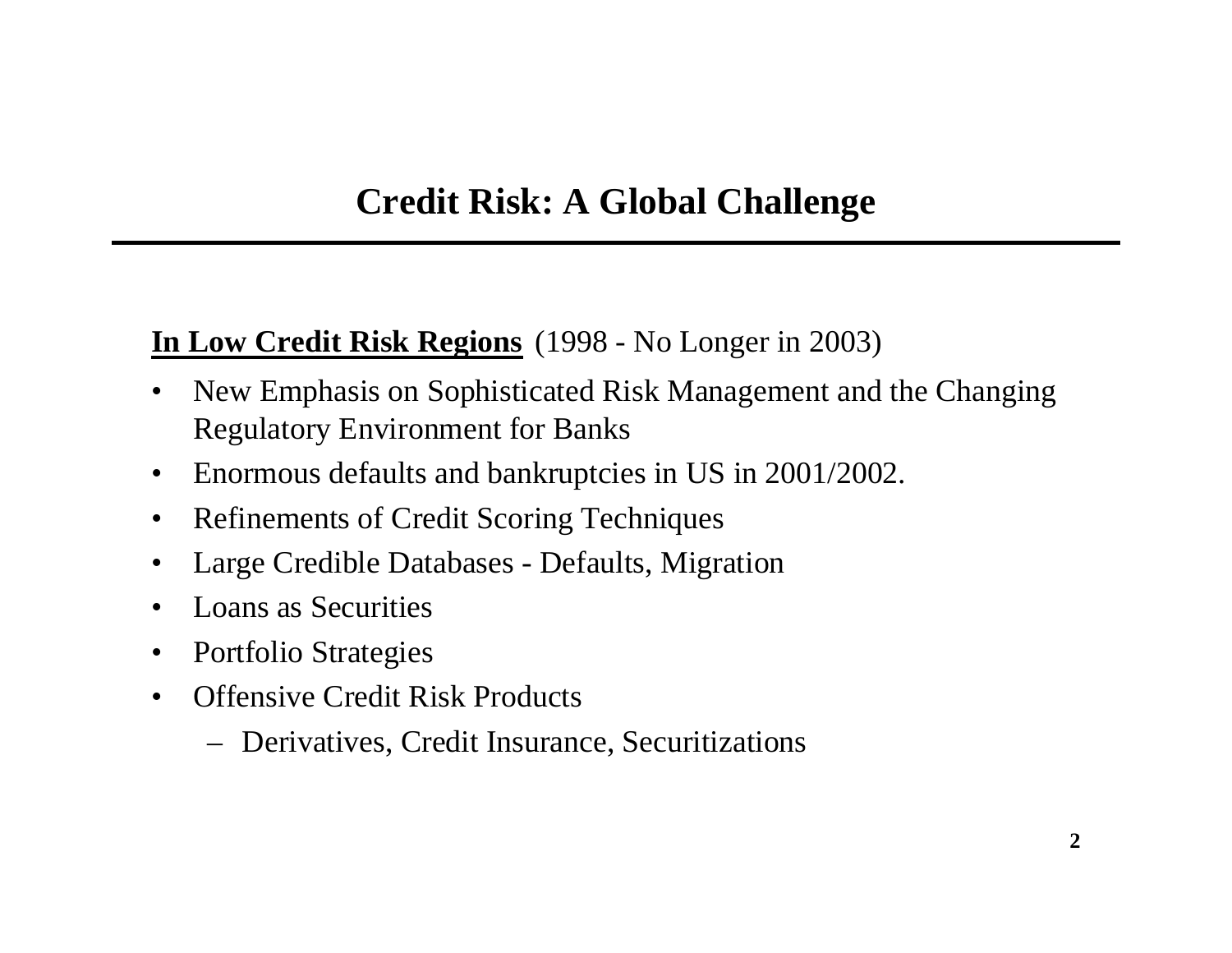## **Credit Risk: A Global Challenge**

(Continued)

#### **In High Credit Risk Regions**

- •Lack o f Credit Culture (e.g., Asia, Latin America), U.S. in 1996 - 1998?
- $\bullet$ Losses from Credit Assets Threaten Financial System
- $\bullet$ Many Banks and Investment F irms Have Become Insolvent
- •Austerity Programs Dampen Demand - Good?
- •Banks Lose the Will to Lend to "Good Firms" - Economy Stagnates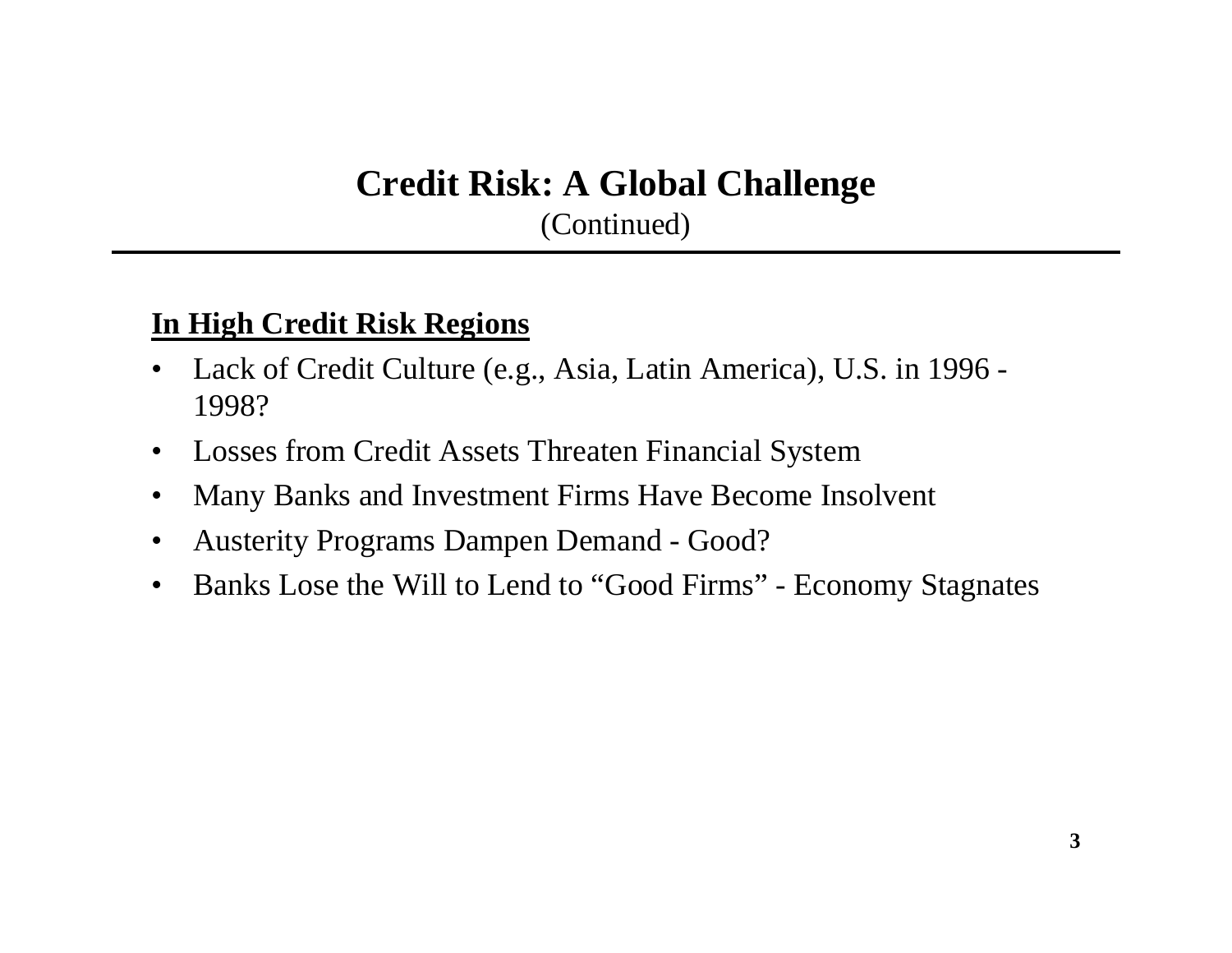## *Changing Regulatory Environment*

- 1988 Regulators recognized need for risk-based Capital for Credit Risk (Basel Accord)
- 1995Capital Regulations for Market Risk Published
- 1996-98 Capital Regulations for Credit Derivatives
- 1997 Discussion of using credit risk models for selected portfolios in the banking books
- 1999 New Credit Risk Recommendations
	- Bucket Approach External and Possibly Internal Ratings
	- Expected Final Recommendations by Fall 2001
	- Postpone Int ernal Models (Portfolio Approach)
- 2001 Revised Basel Guidelines
	- Revised Buckets Still Same Problems
	- Foundation and Advanced Internal Models
- 2004 Final Draft of Consultative P aper
	- Final Version June, 2004
	- Implementation in 2007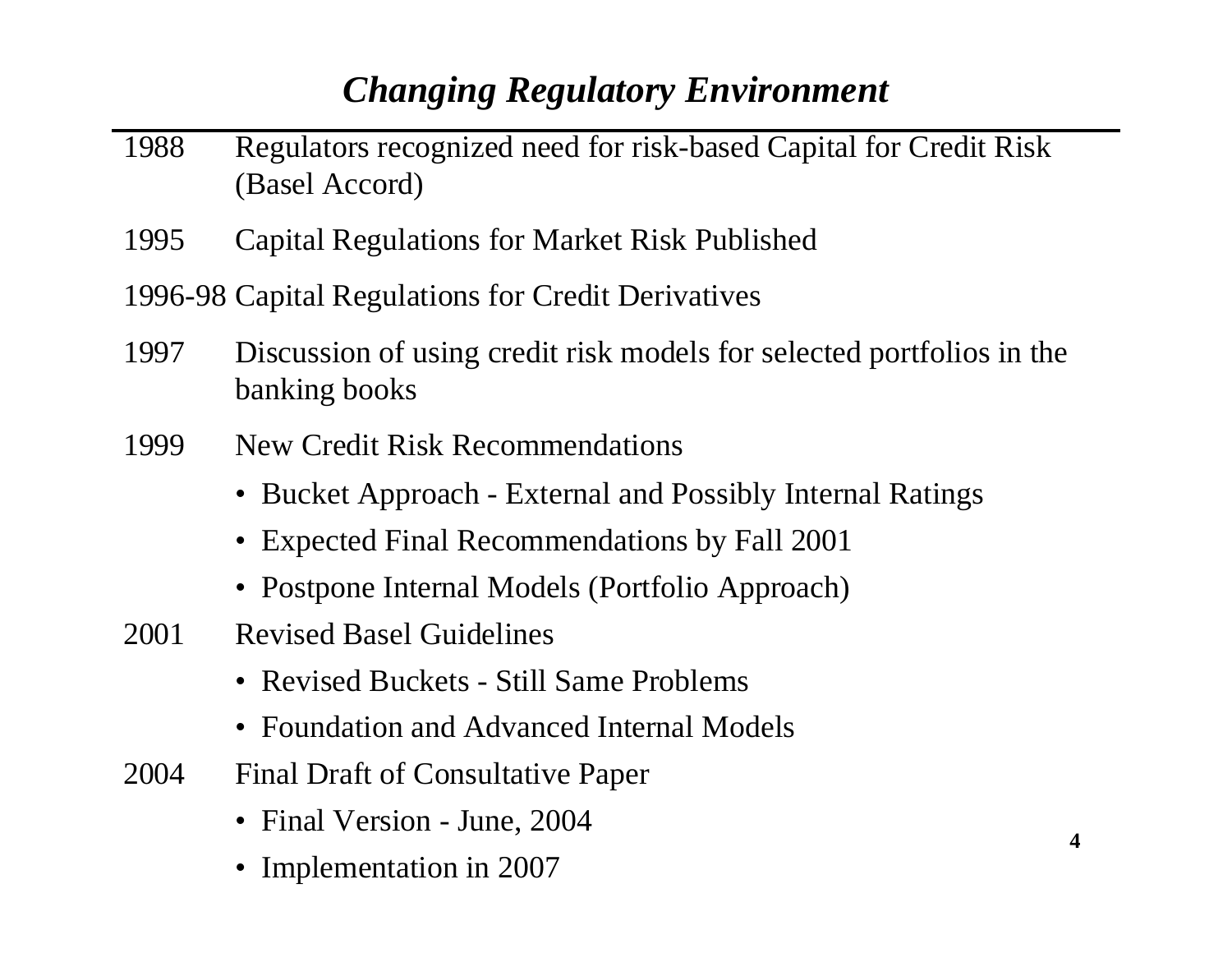#### **Capital Adequacy Risk Weights from Various BIS Accords**

**(**Corporate Assets Only)

| <b>Original 1988 Accord</b>                 |                                   |               |               |           |              |  |  |
|---------------------------------------------|-----------------------------------|---------------|---------------|-----------|--------------|--|--|
| <b>All Ratings</b>                          | 100% of Minimum Capital (e.g. 8%) |               |               |           |              |  |  |
| 1999 (June) Consultative BIS Proposal       |                                   |               |               |           |              |  |  |
| Rating/Weight                               |                                   |               |               |           |              |  |  |
| AAA to AA-                                  |                                   | $A+$ to $B-$  | Below B-      |           | Unrated      |  |  |
| 20%                                         |                                   | 100\%<br>150% |               |           | 100%         |  |  |
| 2001 (January) Consultative BIS Proposal    |                                   |               |               |           |              |  |  |
| AAA to AA-                                  | $A+$ to $A-$                      |               | $BBB+$ to BB- | Below BB- | Unrated      |  |  |
| 20%                                         | 50%                               | 100%          |               | 150%      | 100%         |  |  |
| <b>Altman/Saunders Proposal (2000,2001)</b> |                                   |               |               |           |              |  |  |
| AAA to AA-                                  | $A+$ to BBB-                      |               | $BB+$ to $B-$ | Below B-  | Unrated      |  |  |
| 10%                                         | 30%                               | 100%          |               | 150%      | Internally   |  |  |
|                                             |                                   |               |               |           | <b>Based</b> |  |  |
|                                             |                                   |               |               |           | Approach     |  |  |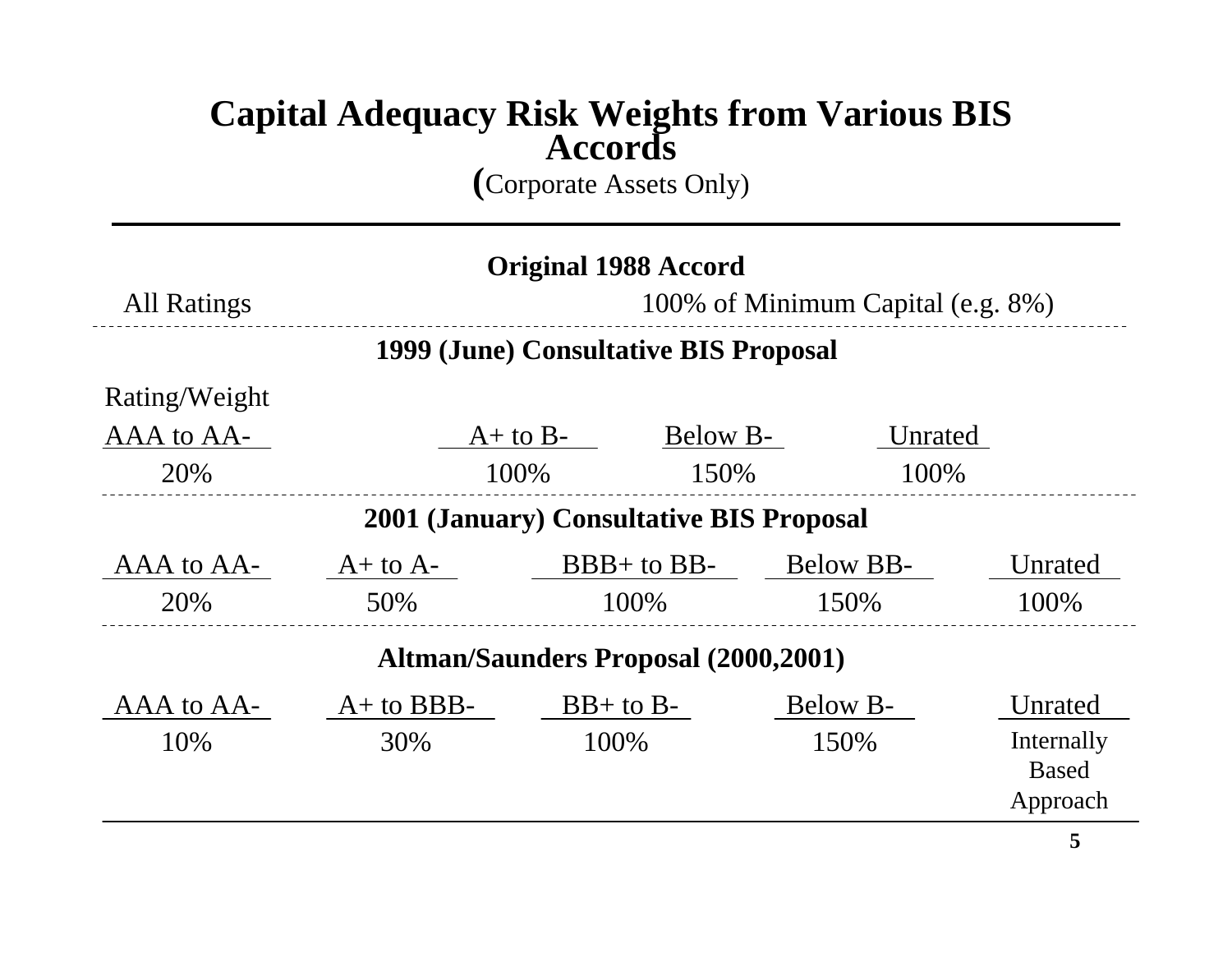## **Debt Ratings**

| Moody's        |                   | <u>S&amp;P</u>            |
|----------------|-------------------|---------------------------|
| $\bf{A}$ aa    |                   | ${\bf AAA}$               |
| Aa1            |                   | $AA+$                     |
| Aa2            |                   | ${\bf AA}$                |
| Aa3            |                   | $\bf{AA}$ -               |
| ${\bf A1}$     |                   | $A+$                      |
| $\mathbf{A2}$  |                   | $\mathbf{A}$              |
| $\mathbf{A}3$  |                   | $\mathbf{A}$ -            |
| <b>Baa1</b>    |                   | $BBB+$                    |
| <b>Baa2</b>    | Investment        | <b>BBB</b>                |
| <b>Baa3</b>    | Grade             | $\bf BBB-$                |
| <b>Ba1</b>     | <b>High Yield</b> | $\mathbf{B} \mathbf{B} +$ |
| $\mathbf{Ba2}$ |                   | $\bf{B}$                  |
| $\mathbf{Ba3}$ |                   | $\mathbf{B} \mathbf{B}$ - |
| ${\bf B1}$     |                   | $B+$                      |
| $\bf{B2}$      |                   | B                         |
| <b>B3</b>      |                   | $\mathbf{B}$ -            |
| $Caa1$         |                   | $CCC+$                    |
| Caa            |                   | $\mathbf{CCC}$            |
| $Caa3$         |                   | $\bf{CCC}$                |
| $\mathbf{Ca}$  |                   | $\bf CC$                  |
|                |                   | $\mathbf C$               |
|                |                   |                           |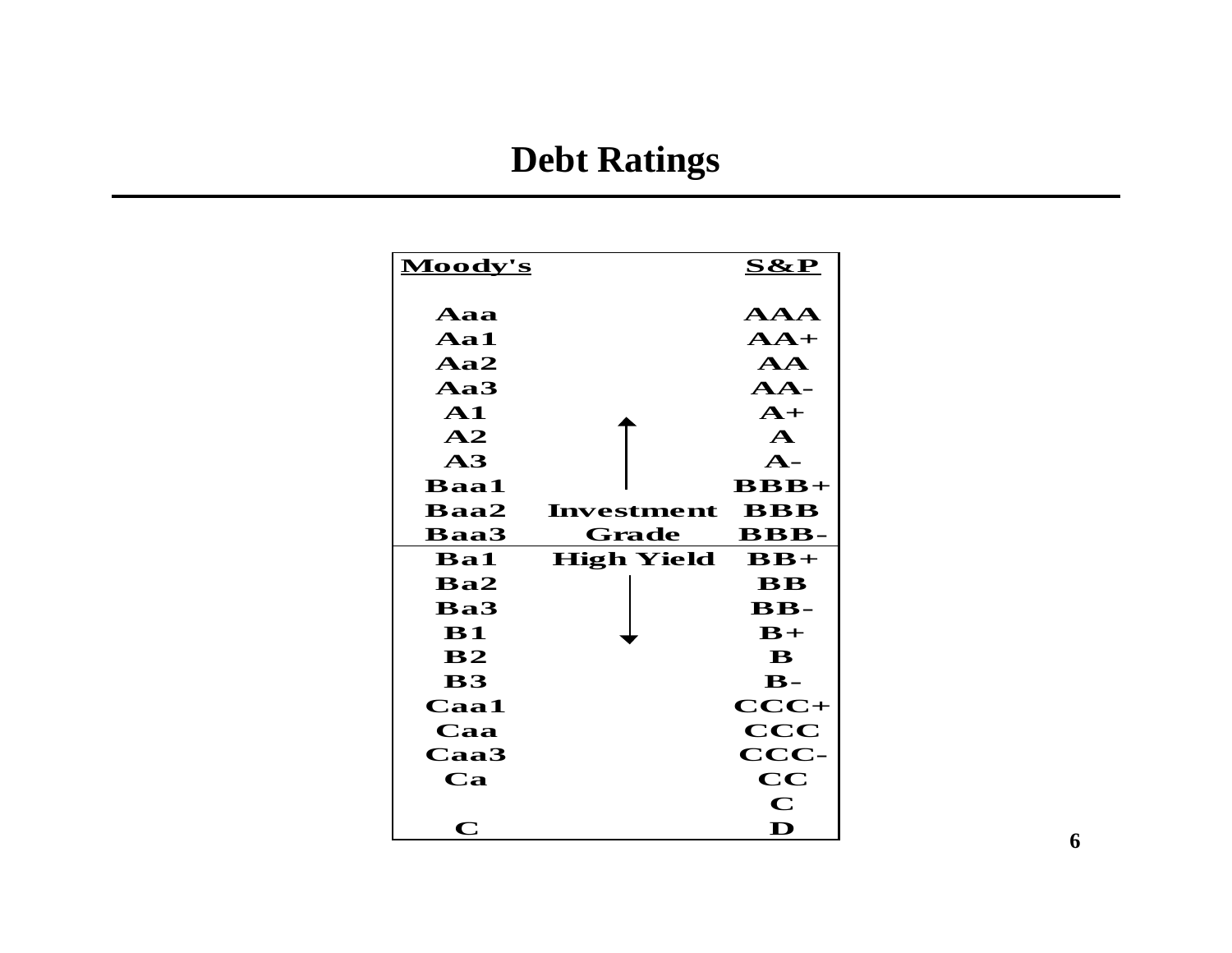## **Corporate Default Probabilities Typically Increase Exponentially Across Credit Grades (2001 Consultative Paper)**



Probability of default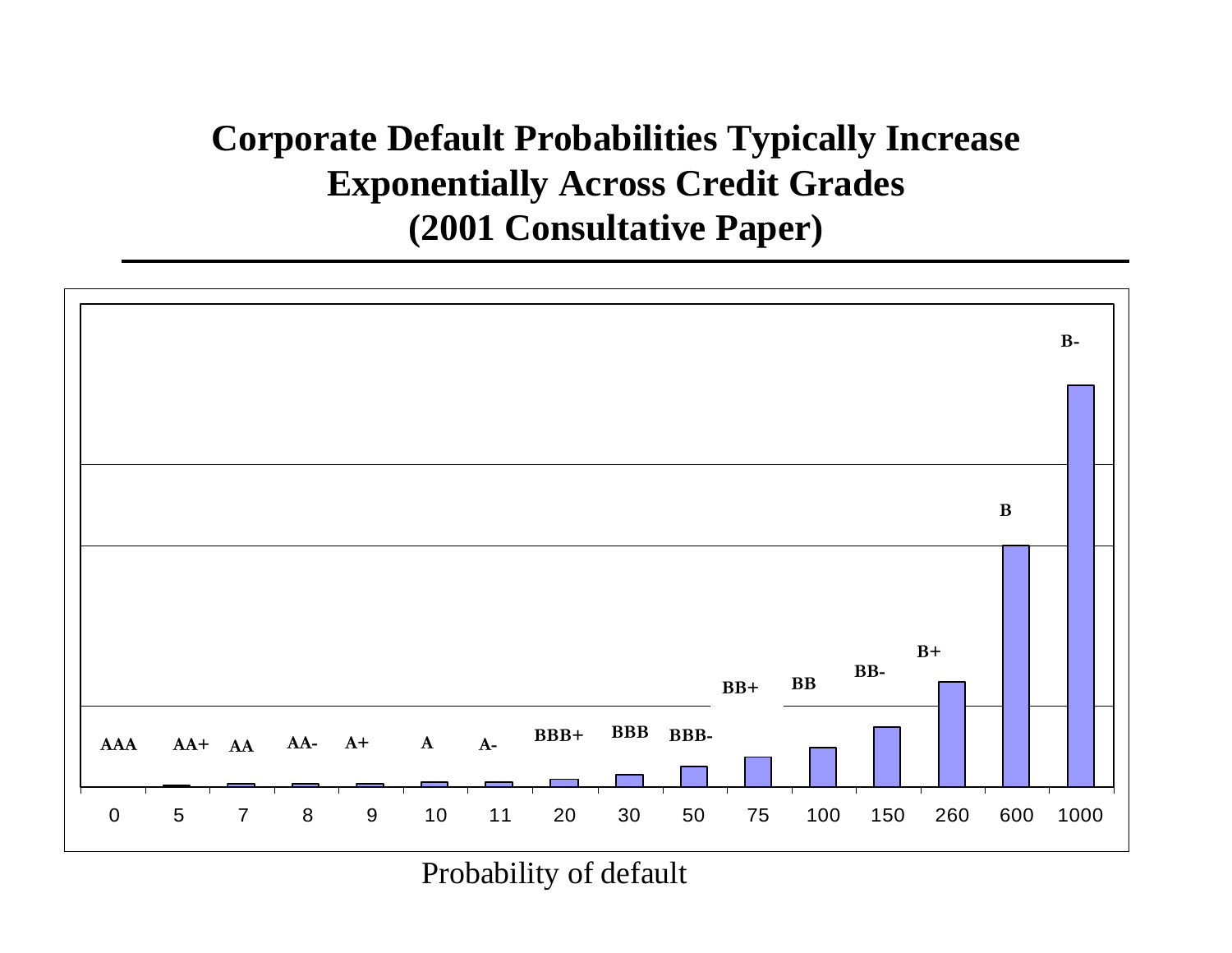#### **Modified (2003) Corporate Risk Weight Curve**

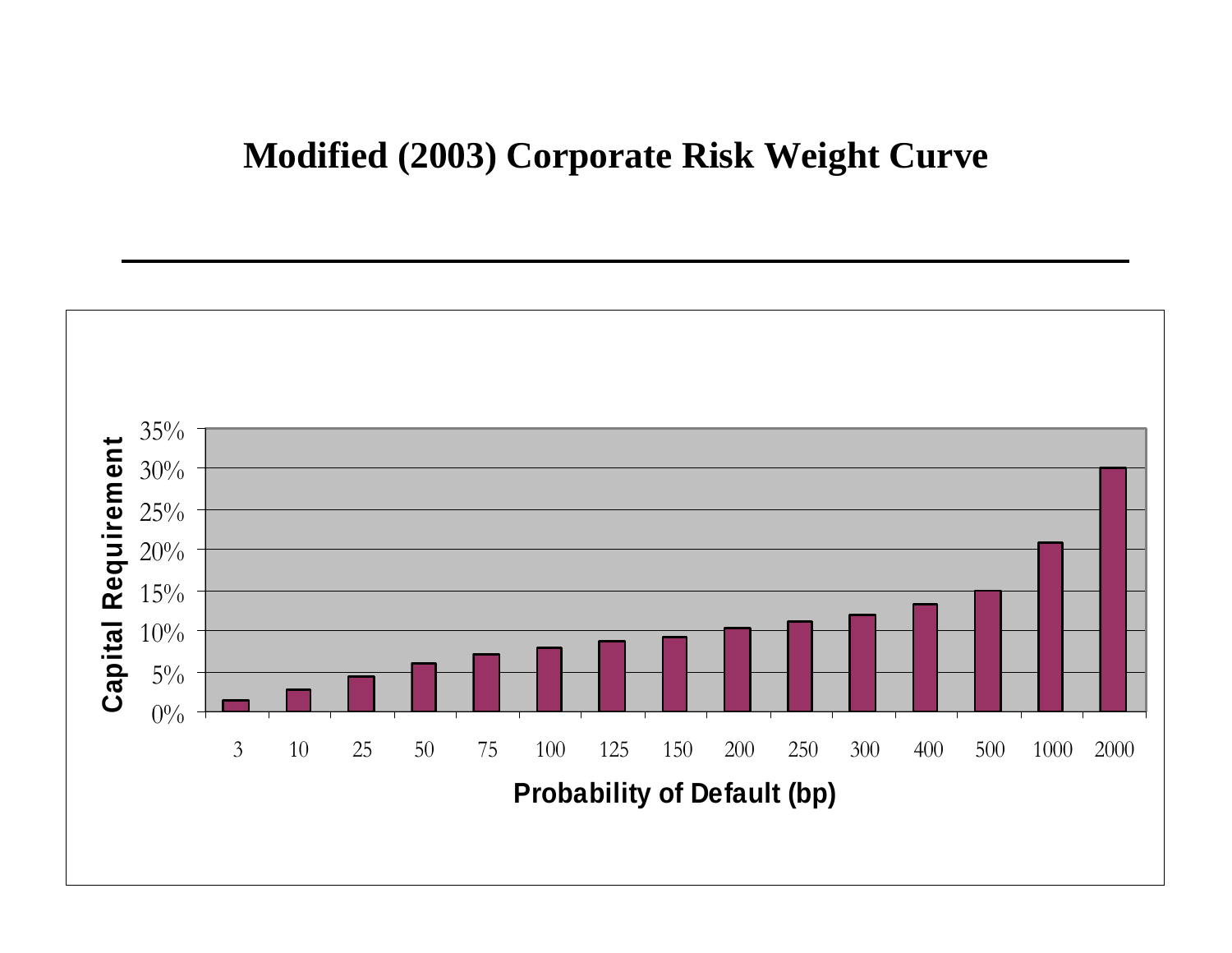#### **Recent Basel Credit Risk Management Recommendations**

- •Establis hes a four-tier s ystem for banks for use or not of internal rating systems to set regulatory capital. Ones that can set loss given default (LGD) estimat es (**Advanced**) OR
- $\bullet$ Banks that can only calculate default probability (PD), both expected and unexpected, may do so and have <u>loss</u> (recovery) probability estimates provided by regulators **(Foundation) OR**
- $\bullet$ Banks that can do neither, or choose not to, can accept the **Sta ndardized** approach whereby the weightings for each bucket are specified **OR**
- $\bullet$ Central Banks may decide that some banks will remain unchanged, using Basel I. Is this consistent with encouraging improvements in risk managements?
- $\bullet$ Revised plan provides substantial guidance for banks and regulators on what Basel Committee considers as a strong, best practice risk rating system.
- $\bullet$ Basel Committee has developed capital charge for operational risk. Majority of s mall US banks probably not effected.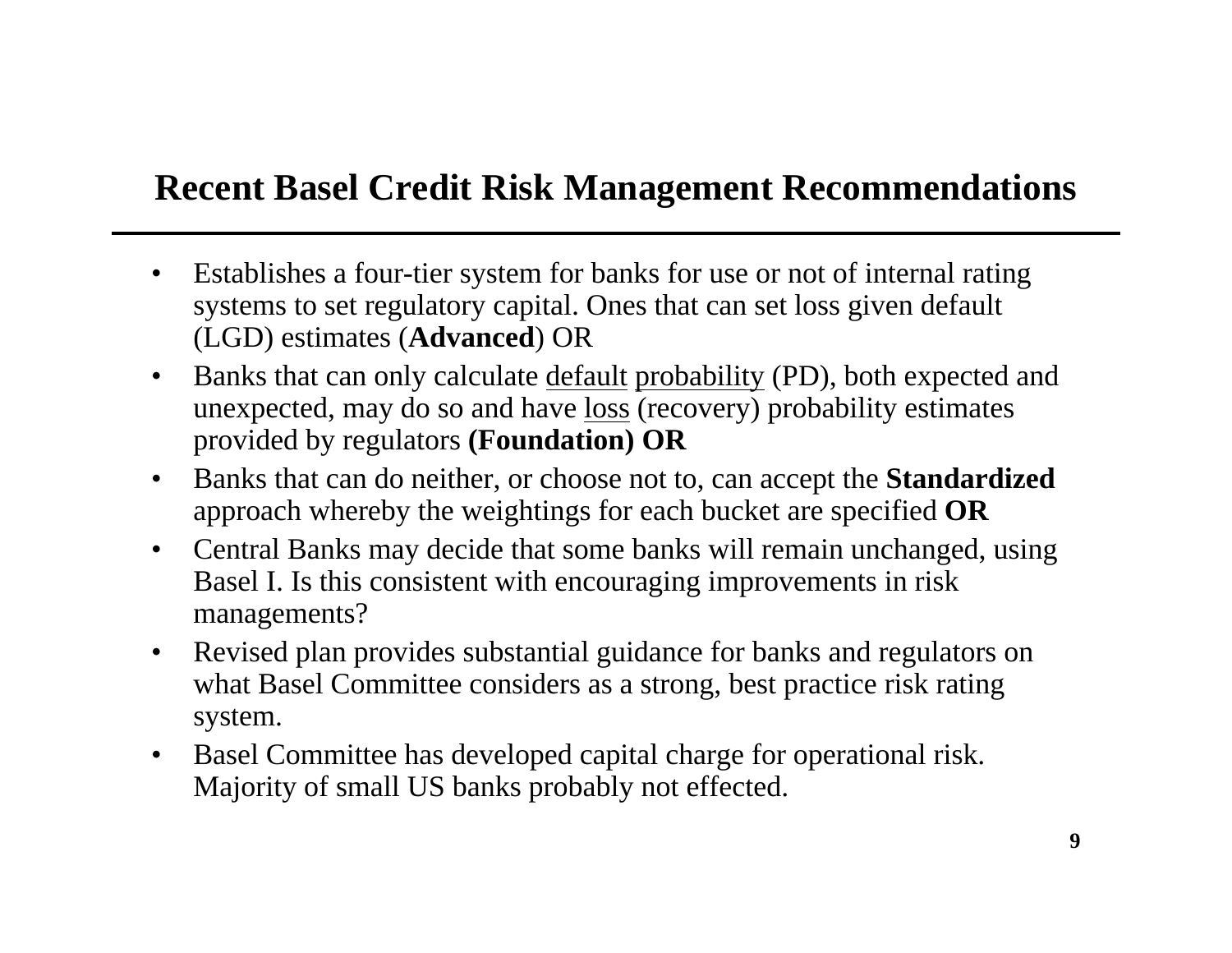#### **Some Recent Developments in Basel II**

- •Delay in 2003 due to decision to eliminate expected loss from the required capital (already in provisions?). Need to recalculate the weights including only unexpected losses.
- CP3 outlined compromise for recognition of reserves and others offsets to EL. All EL counted as part of EL. All other reserves (specific reserves, partial charges offs and "excess" general reserves) directly offset EL portion of risk weighted assets.
- $\bullet$ Banks required to compare EL with Total Provisions: Any shortfall deducted from capital and Excess Reser ves included in TIER2
- $\bullet$ Expected adoption by mid-2004 and implementation in early 2007 or 2008.
- $\bullet$ Top 10 US Banks will be mandated to adopt the Advanced IRB Approach and next 10-20 banks will have the option to do likewise. These banks involve 56% (Top 10) and 68% (Top 20) of Bank Assets in the US and over 95% of foreign bank assets in the US.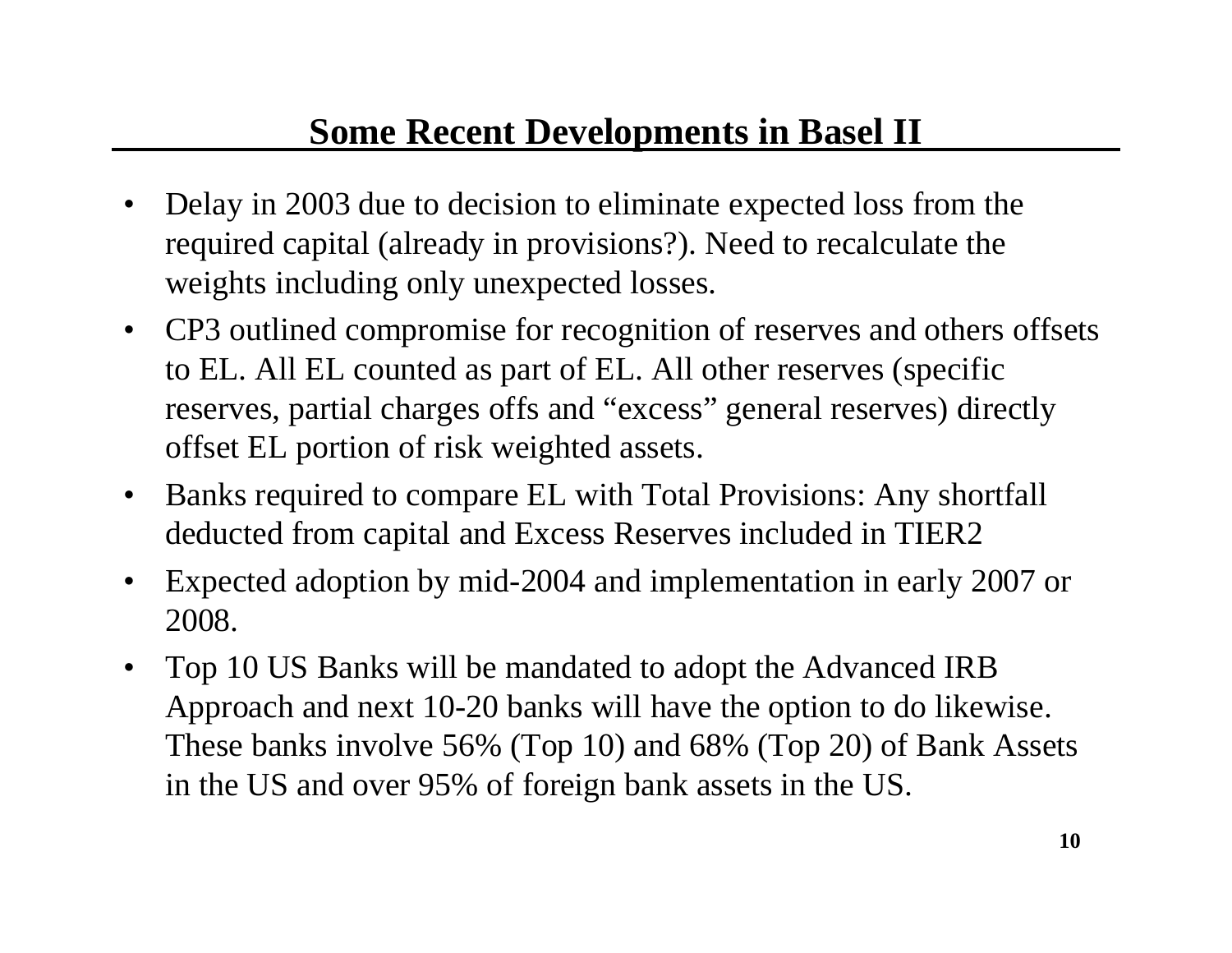#### **Some Recent Developments in Basel II**

- •The remainder of the US Banks (about 8000 smaller banks with 1/3 of the banking assets) will likely continue to operate under Basel I. No Foundation or Standardized approaches will be adopted.
- •FDIC study finds US banks would realize reductions in capital from 18 40%. Expressed concern (9/12/03) that Basel II proposal could sharply reduce capital hampering the ability of US officials to prevent bank failures. Suggested minimum capital standards instead. Criticized both U.S. FED and OCC.
- $\bullet$ In Europe, virtually 100% of the banking sector will adopt either the standar dized or one of the more advanced approaches to calculating Required Bank Capital. Rest of the world?
- •Target 8% required capital on risk weighted credit assets and weighted operating assets retained. Some reduction (25% maximum) for retail assets of US banks and even higher in Europe. Reductions also for SMES due to lower default correlations.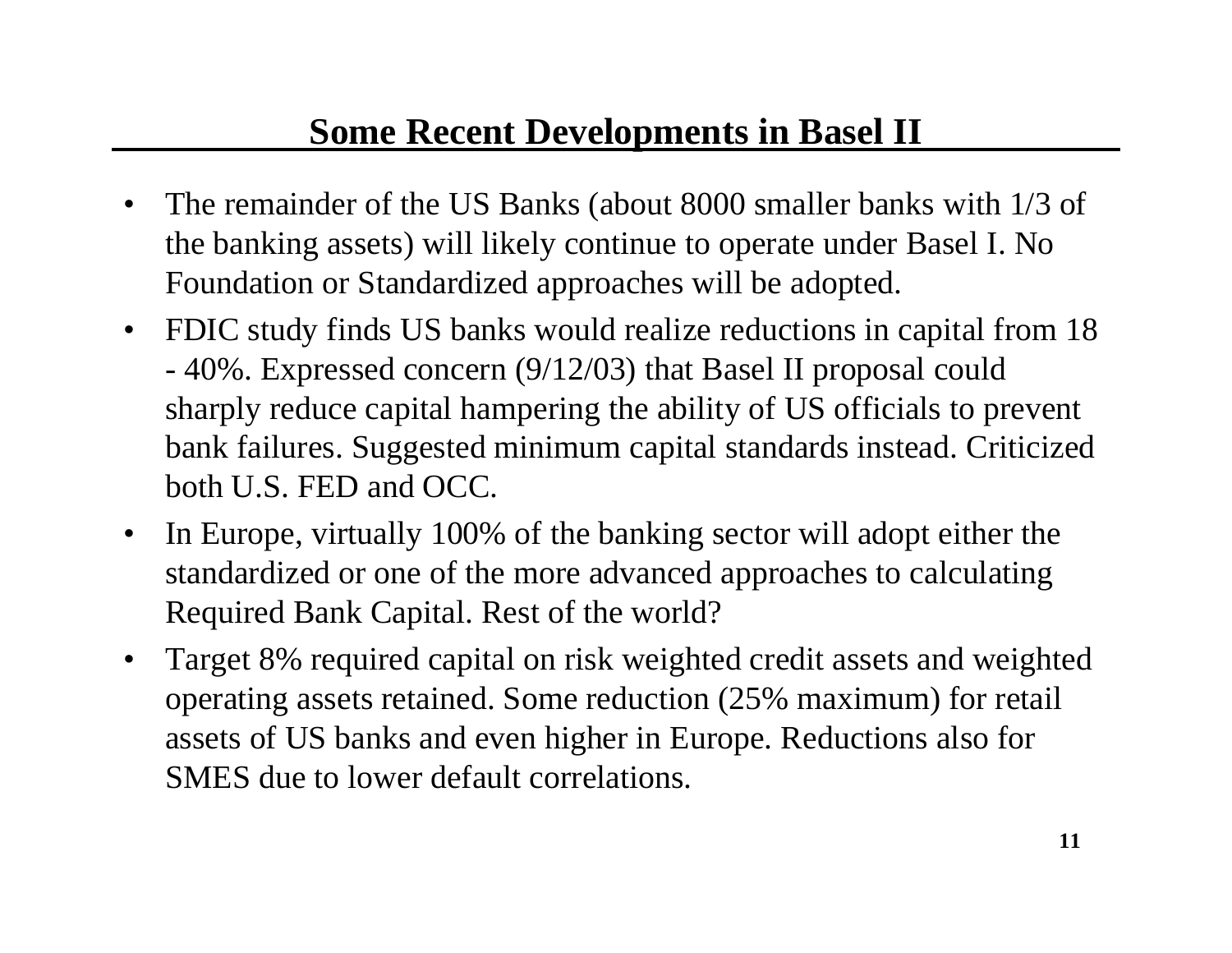# **Basel II Final Release – June 26, 2004**

# **"International Convergence of Capital Measurement and Capital Standards – A Revised Framework"**

*Final Modifications to 2003 Consultative Paper*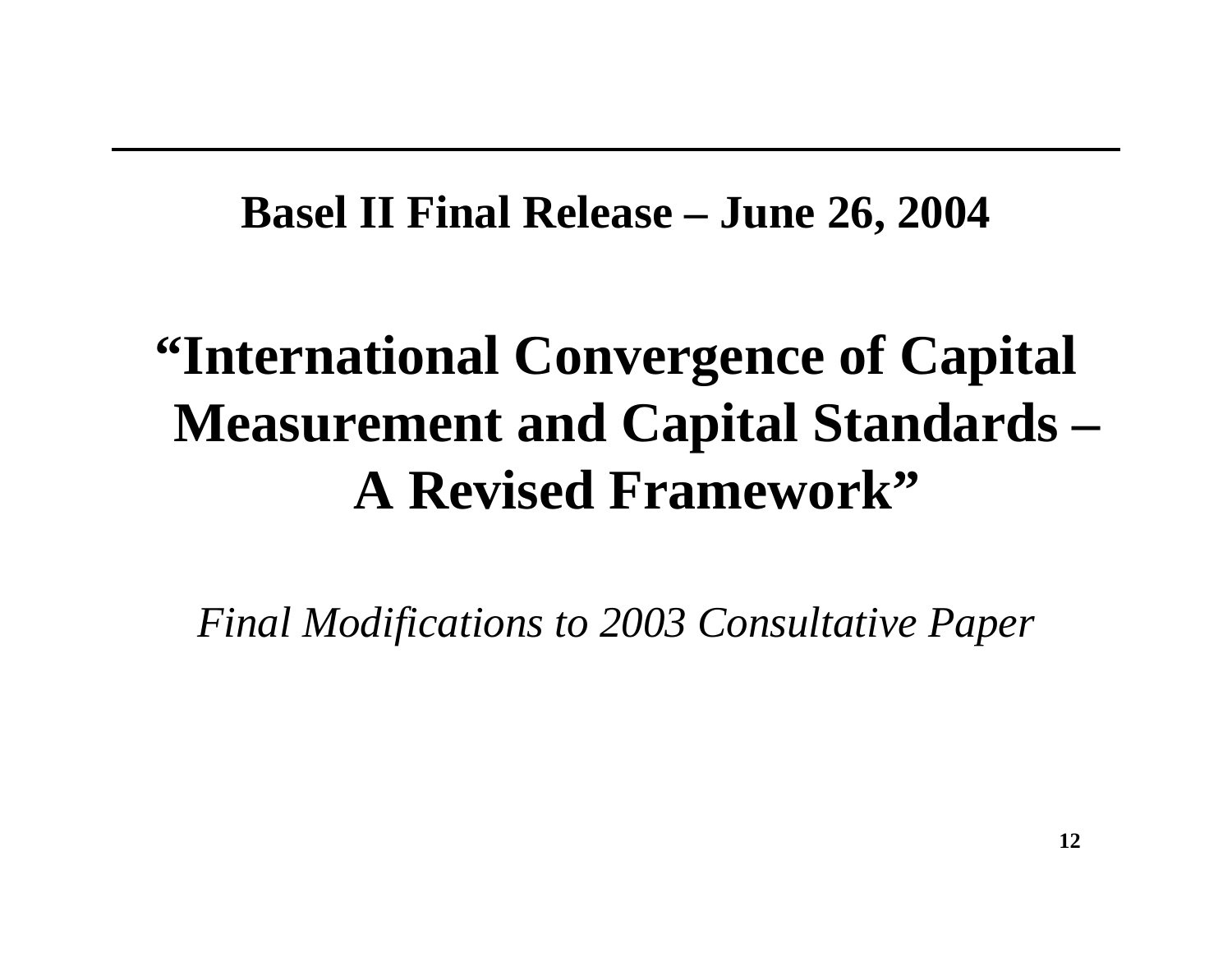#### **Credit Risk Modifications**

- •Endorsement by Central bank governors and heads of Supervision of G-10 countries.
- •Two-stage adoption and implementation of the rules. More advanced approaches subject to a two-year parallel run period (with Basel I), but access to advantageous regulatory capital treatment from year-end 2007.
- •Banks adopting the IRB approach for retail exposures can base capital requirements on this from year-end 2006 rather than waiting for year-end 2007.
- •Revised treatment of Expected Loss and Provisions and also capital requirements for Defaulted Assets.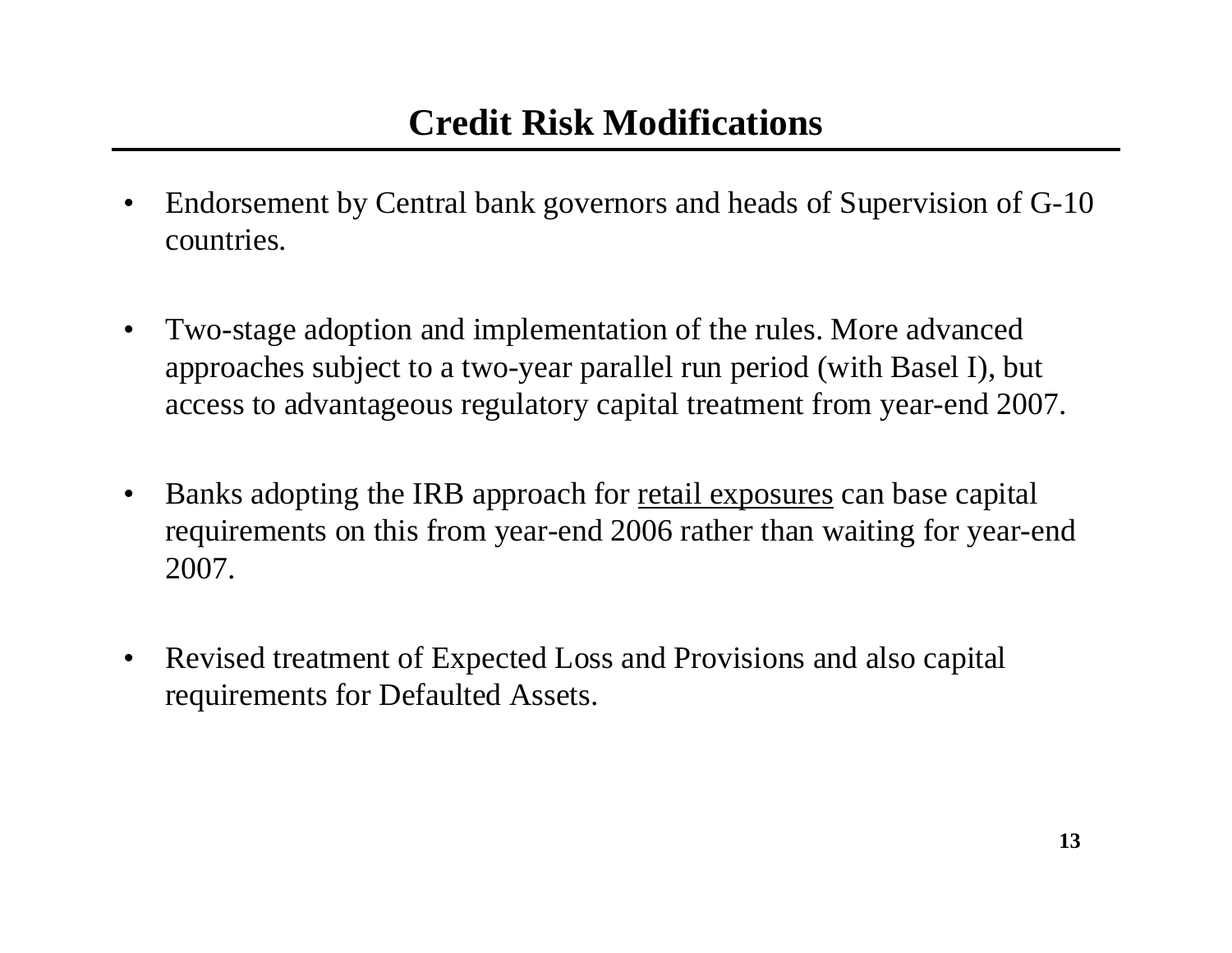- • EL are now excluded from the risk weighting formulas and only the Unexpected Loss ("UL") for IRB exposures are included.
- $\bullet$  EL are treated separately and provisions held against IRB exposures are no longer automatically eligible for inclusions as Tier 2 capital; instead eligibility depends upon a comparison of provisions with EL (i.e.. If provisions exceeded EL, then the excess can be counted toward Tier 2 capital up to a limit of 0.6% RWA; if, on the other hand, EL exceeds provisions then the amount of excess must be deducted 50% from Tier 1 and 50% from Tier 2.
- •Capital requirements for defaulted assets will be based on a comparison between LGD vs. a bank's best estimate of losses at the time of calculation.
- •Reduction in the risk weights for certain specialized exposures, although the incentive for IRB remains.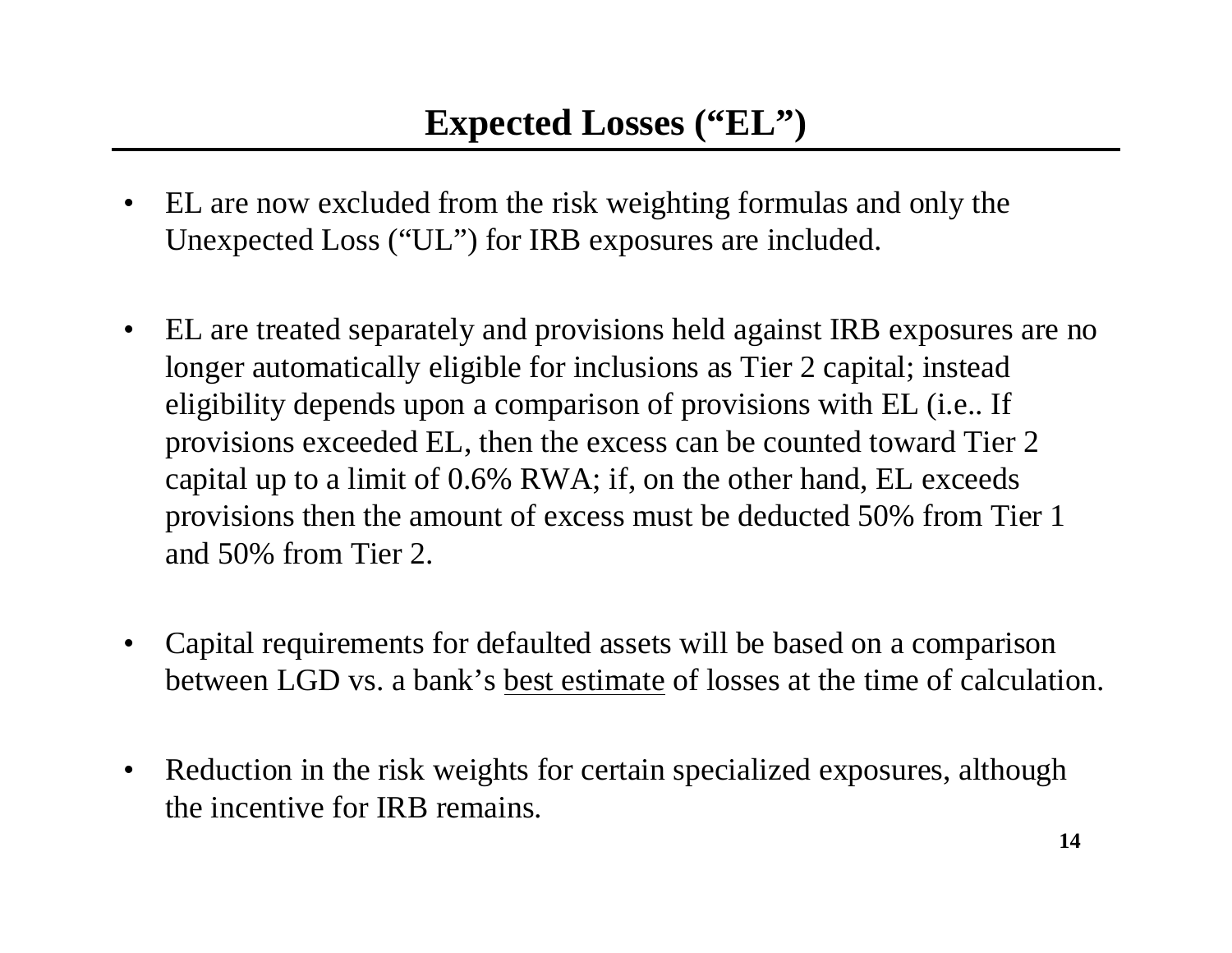- •Banks can now use their own risk paramet er estimates for Asset Backed Commercial P aper exposures.
- •For Banks adopting the IRB Foundation approach for purchased receivables, the LGD is reduced to 45% for senior claims.
- $\bullet$ Relaxation of stress test for LGD estimates to "reflect economic downturn conditions when necessary" rather than "appropri ate to an economic downturn".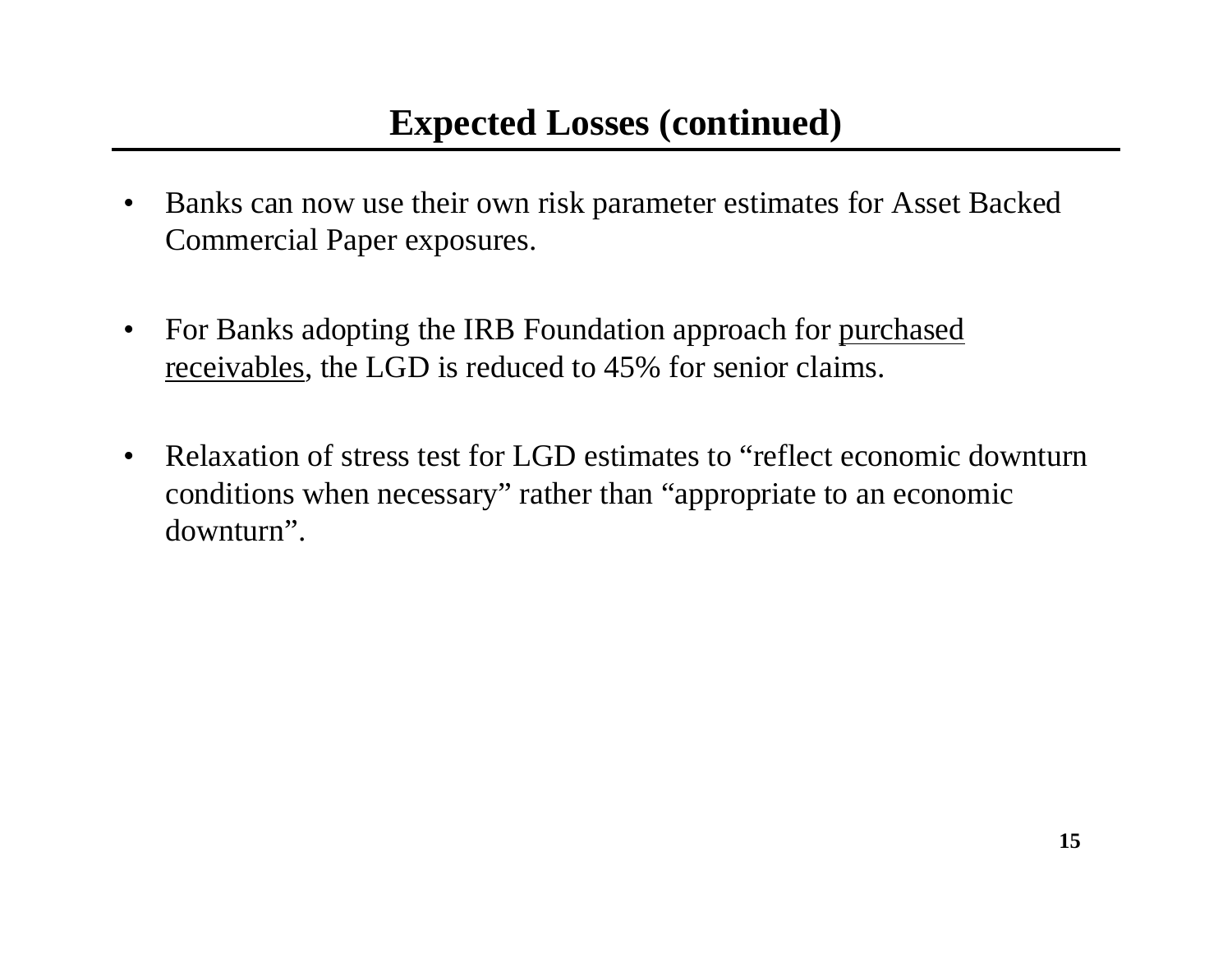## **Key trends for Banks in the expected implementation of Basel II (excerpts from various consultant surveys)**

- •European banks are substantially in advance of their US and Asian counterparts in the planning and testing of IRB systems. Also greater sponsorship from more senior executives of the banks.
- •Most banks expect significant organizational changes as well as corporate governance changes to result from the Basel II and Sarbanes-Oxley.
- •Basel II is expected to significantly affect the competitive landscape, especially in retail banking, SME lending and in emerging markets. More robust risk-based pricing (i.e. more aggressive competition) to result favoring IRB banks.
- •Planned spending on Basel II, while still substantial, seems lower than earlier studies indicat ed (maximum use of centralized sol utions where new systems are required).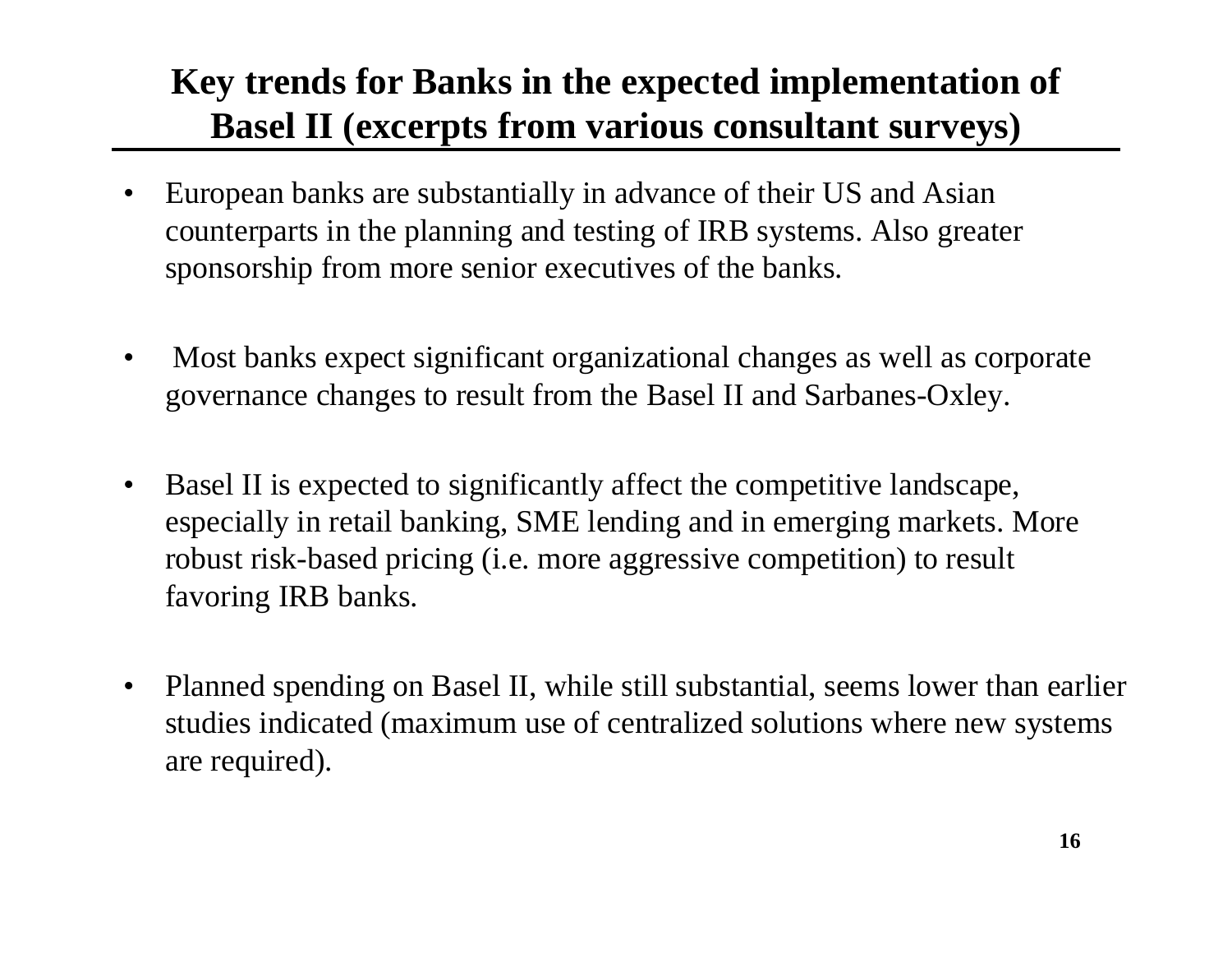#### **Banks targeting IRB- Advanced**

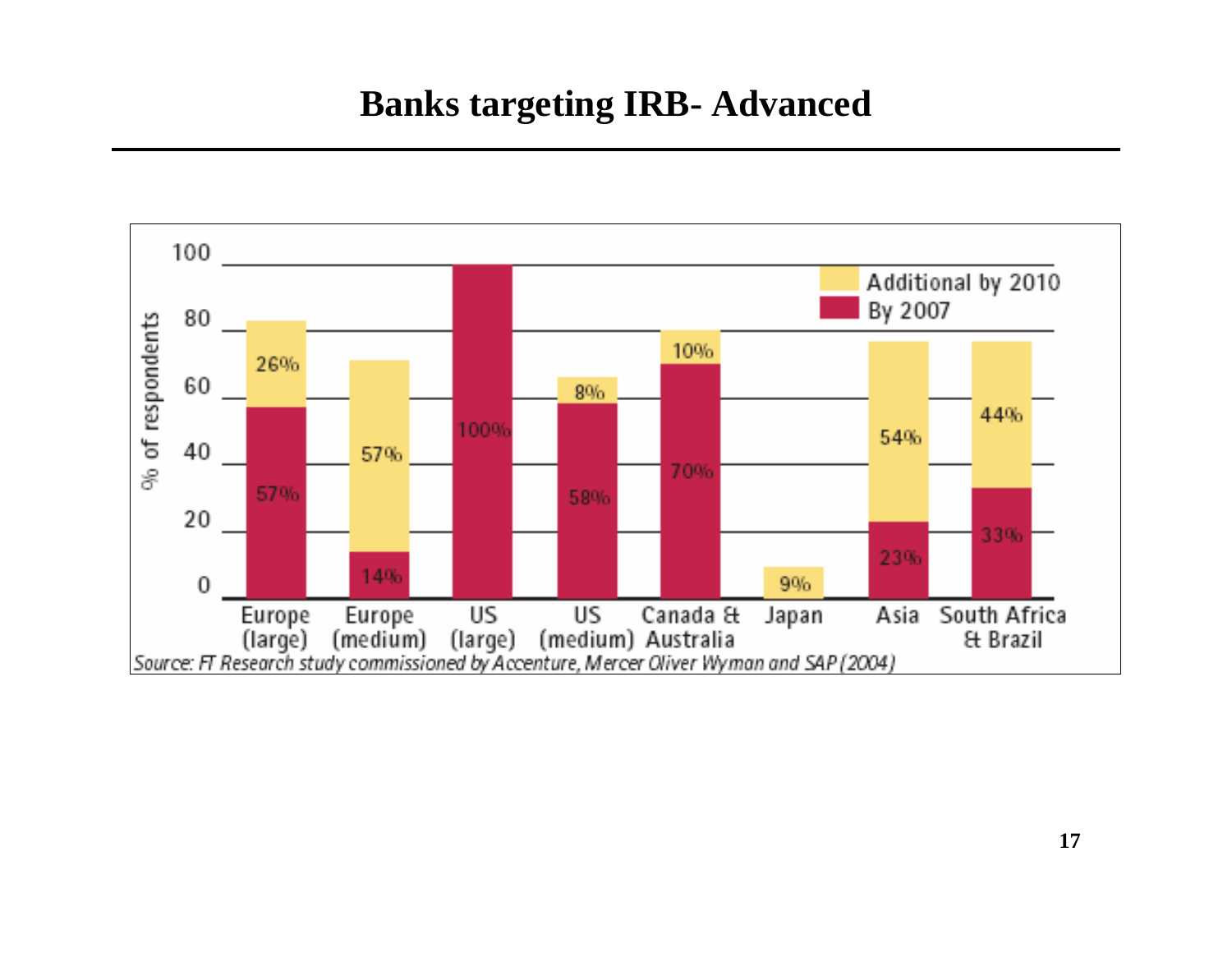#### **Expected Change in Capital Position**

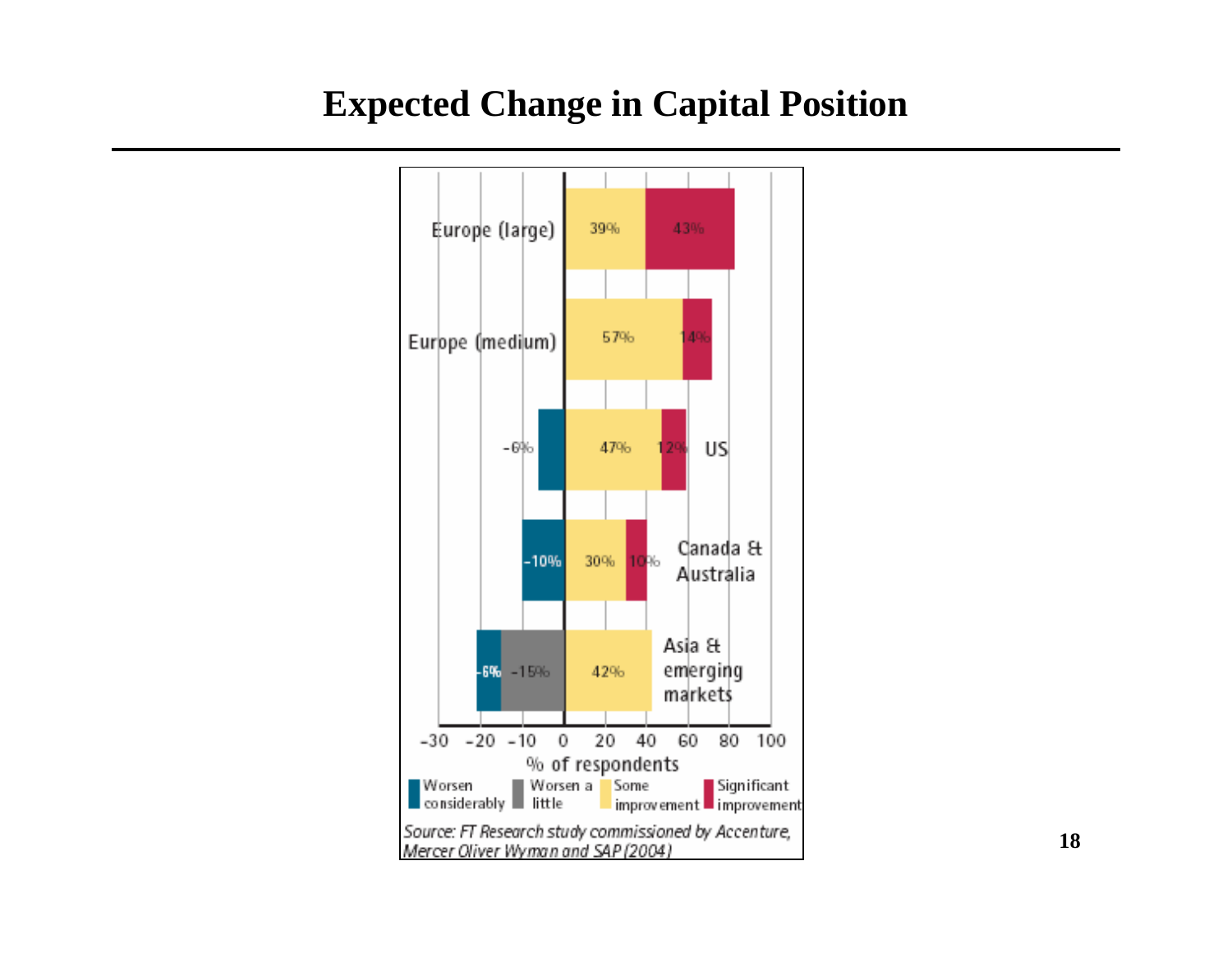## **Key trends for Banks in the expected implementation of Basel II (excerpt from various consultant surveys)**

- •Those banks not conforming to Basel II or using the standardized approach may become targets for larger-conforming banks for acquisition and leverage due to their excess capital and the transfer to Basel II capital requirements.
- $\bullet$ Survey results show that banks regard more economically rational allocation of capital and more robust risk-based pricing as among the more important benefits from Basel II than potential improvements in regulatory capital ratios. Sadly, this may not manifest for the vast majority of U.S. banks who remain with Basel I (ed. note).
- $\bullet$ Lack of meaningful IT involvement in U.S. and Asia.
- •Less than half of the large banks are targeting advanced management approach (AMA) for operational risk implementation, much less than advanced IRB credit approaches.
- Significant work needs to be done to satisfy pillars 2 and 3 requirements. •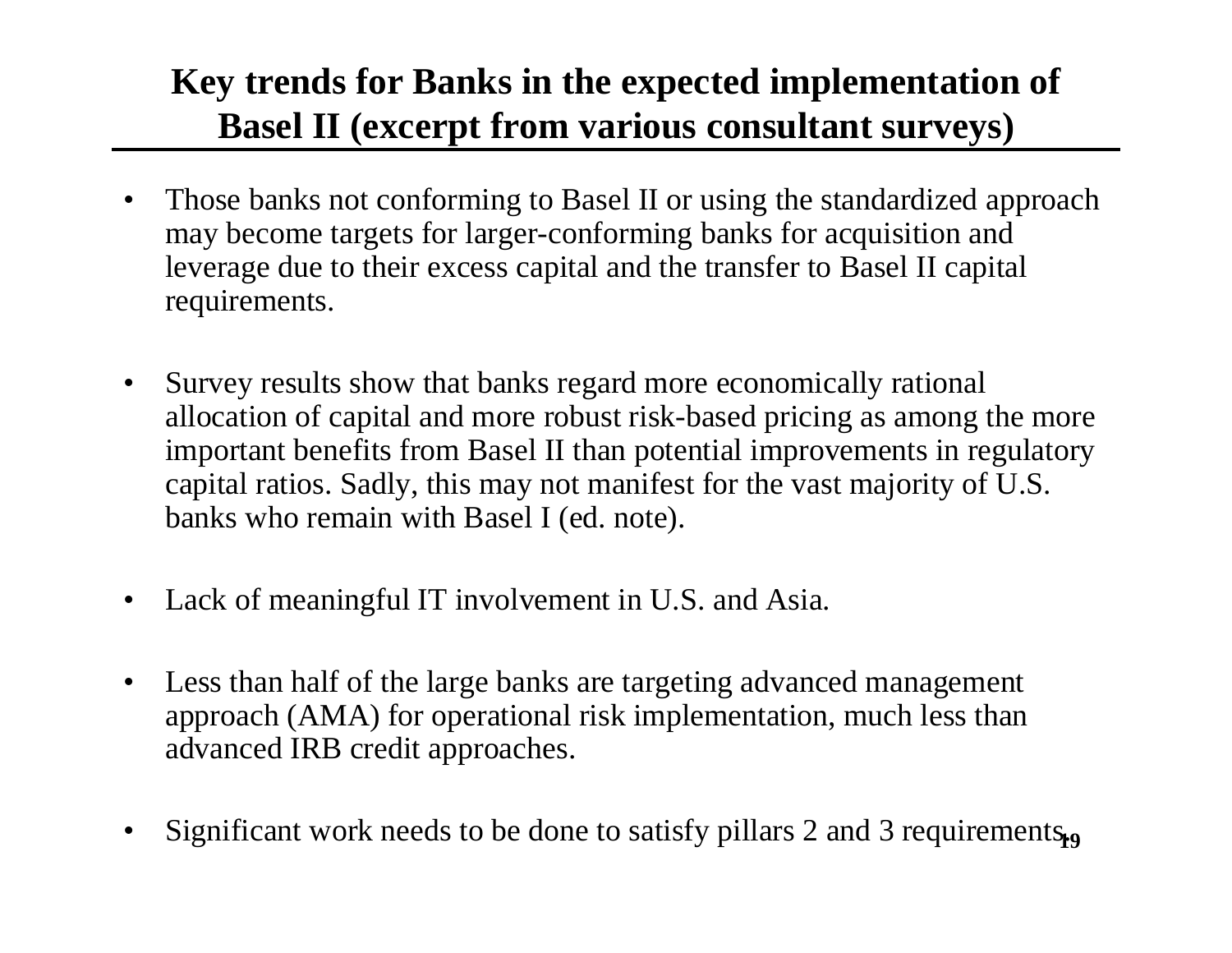## **Treatment of Small and Medium Sized Entities (SME)**

- •Much concern and fear as to how SMEs will be treated under Basel II.
- $\bullet$ In fact, SMEs will likely be better-off than under the current Basel I framework.
- •Under IRB approach for corporate credits, banks will be permitted to distinguish between exposures to SME borrowers (reported sales less than 50 million Euros) and larger corporates.
- $\bullet$ Reduction of  $(0.04 \times 1 - ((S-5)/45))$  made to corporate weighting formula (S=Annual Sales; where  $S = \langle 5=5 \rangle$ ). Reduction less if the standardized approach is used.
- $\bullet$ In most countries, e.g., Italy, one can probably expect a reduction, although tradeoff between low er capital requirement and lower quality information and reporting on SME financial statements, i.e., higher PDs, could lessen reduction.
- $\bullet$ New Basel calibration will reduce the likelihood that a credit crunch will ensue. Political considerations are evident in reduced capital for SME borrowers.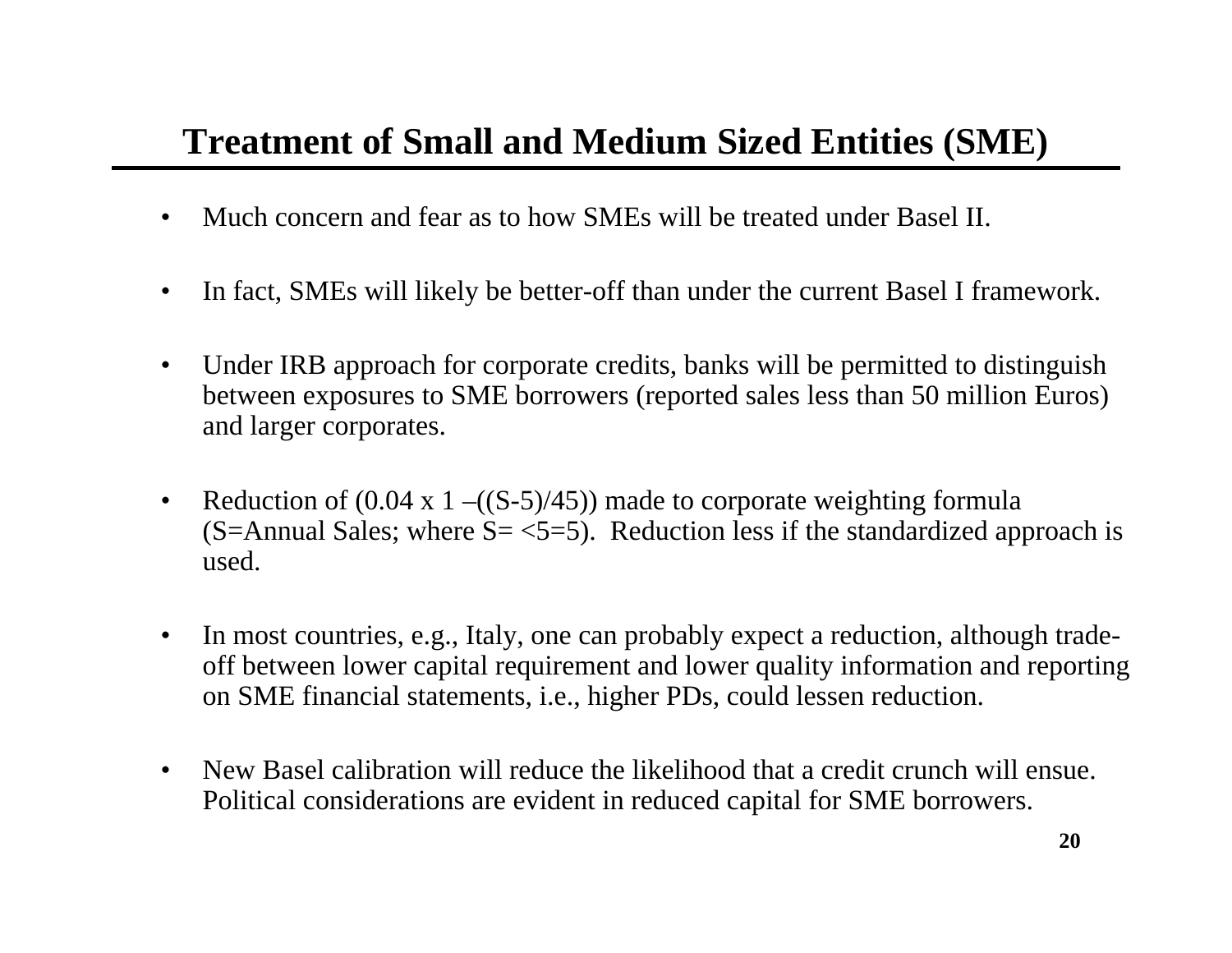#### **Estimates on the Impact of Basel II on SMEs**

- •Results of the Quantitative Impact Study 3.0 (2003) can be used to infer impact (based on 365 international bank sample).
- $\bullet$ Distinction bet ween group 1 (internationally active) banks and smaller, less complex banks (less than 3 billion euros of Tier I Capital).
- •Results below in Table from EU sample of banks.
- •Both the standardized and IRB approaches result in lower total regulatory capital with the impact greater when IRB methodology is appli ed. Perhaps due to recognition of collateral under IRB approach but not under standardized approach.
- •Capital savings by smaller banks mainly due to lower capital on retail and small business portfolio. New capital requirement for operational risk is main item increasing total capital (see following Tables).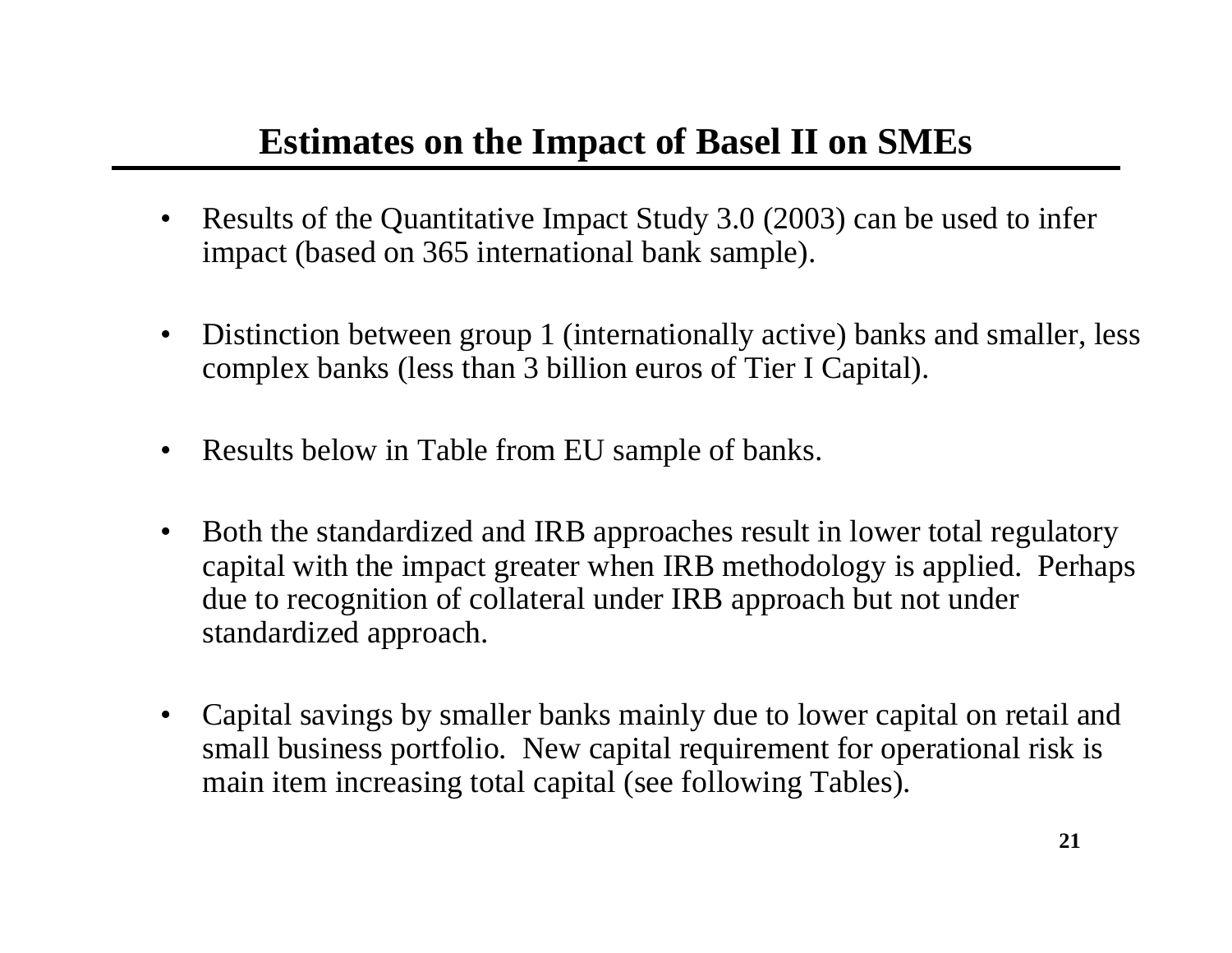#### **Basel II Changes in Capital Requirements for European Group 1 (Large, Internation ally Active) and Group 2 (Smaller, Capital Less Than 3 Billion Euro) Banks**

**(By S elected Portfolio Accounts)**

| <b>Portfolio</b>                                 |         | Group 1 Banks $(\% )$            | Group 2 Banks $(\% )$ |                                    |  |  |
|--------------------------------------------------|---------|----------------------------------|-----------------------|------------------------------------|--|--|
|                                                  |         | <b>Standardized IRB-Advanced</b> |                       | <b>Standardized IRB-Foundation</b> |  |  |
| <b>Retail (Including</b><br><b>Small Firms</b> ) | $-4.72$ | $-8.65$                          | $-9.33$               | $-22.46$                           |  |  |
| <b>Corporate SMEs</b>                            | $-1.23$ | $-5.05$                          | $-2.23$               | $-4.93$                            |  |  |
| Corporate                                        | 0.22    | $-2.84$                          | $-0.74$               | $-3.79$                            |  |  |
| <b>Operational Risk</b>                          | 8.08    | 9.67                             | 9.41                  | 6.36                               |  |  |
| <b>Bank</b>                                      | 1.61    | $-0.53$                          | 1.30                  | 1.11                               |  |  |
| <b>Other</b>                                     | 4.52    | 3.65                             | 0.37                  | $-0.15$                            |  |  |
| <b>Total:</b>                                    | 8.48%   | $-3.75\%$                        | $-1.22\%$             | $-23.86\%$                         |  |  |

*Source: European Commission Report ( 2003)*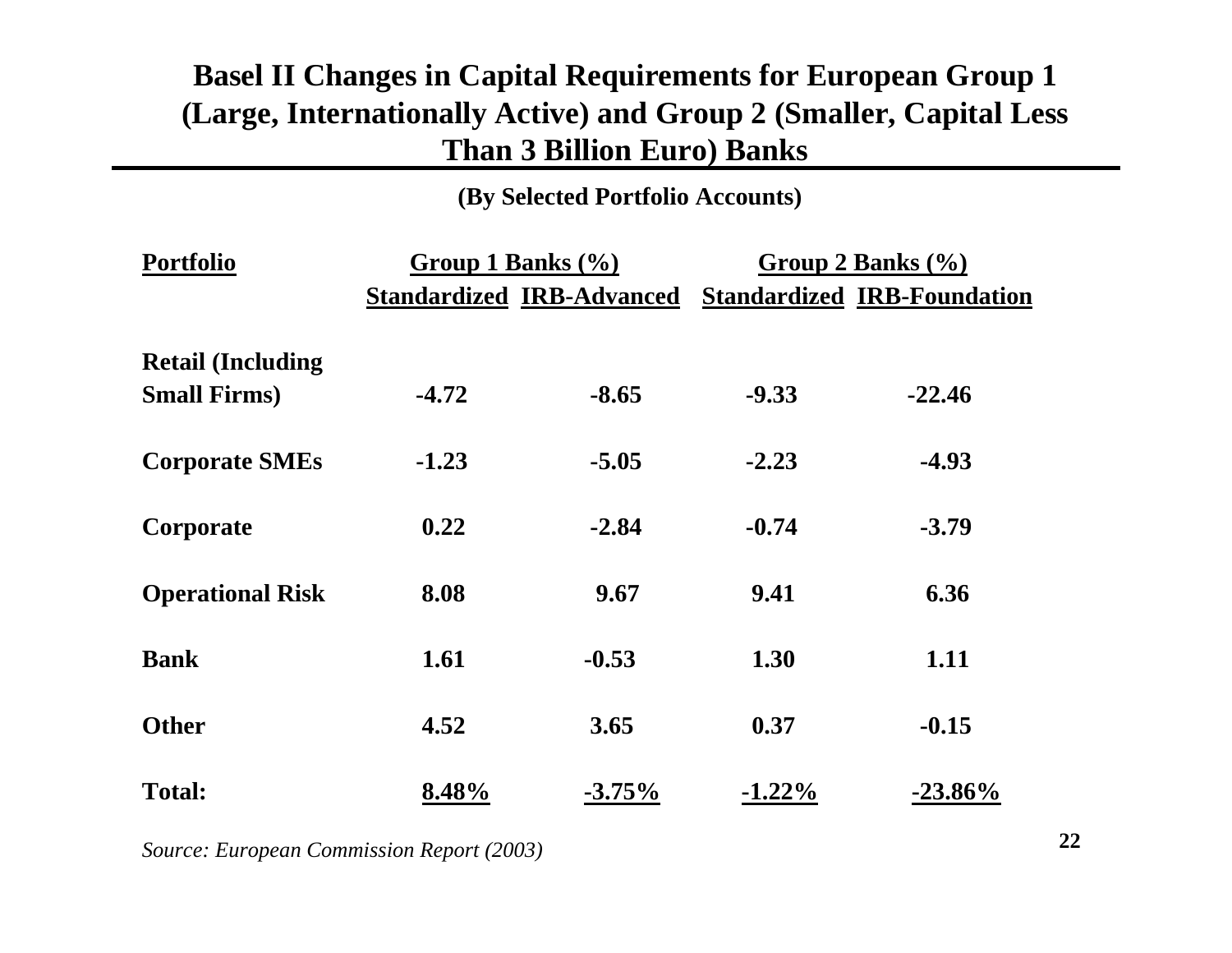## **Estimating the Capital Impact of Basel II in the United States**

- •A 2003 FDIC study estimates the capital impact of Basel II's advanced internal-ratings-based approach (A-IRB). Based on 19 years of financial data from all FDIC-insured commercial banks, the FDIC developed a range of values for the key Basel II risk parameters that banks might be expected to use over time. Major findings:
	- Contrary to statements that Basel II will significantly change overall capital requirements, the FDIC expects large percentage <u>reductions</u> in risk-based capital requirements.
	- During most of a typical economic cycle, risk-based capital requirements would be <u>far below</u> the levels needed for current Basel I requirements.
	- Extremely wide cyclical swings in capital requirements for wholesale lending are likely unless banks' risk inputs are actively managed by supervisors to an extent not currently contemplated.
	- The already wide disparity in core capital requirements between U.S. banks and other banks will be widened (Chart 1).
	- Consequently, U.S. regulators will have to choose between ignoring the output of Basel II's formulas or sanction a weakening of the current capital adequacy framework (Chart 2).
	- Other U.S. Banks regulators dis pute FDIC conclusions.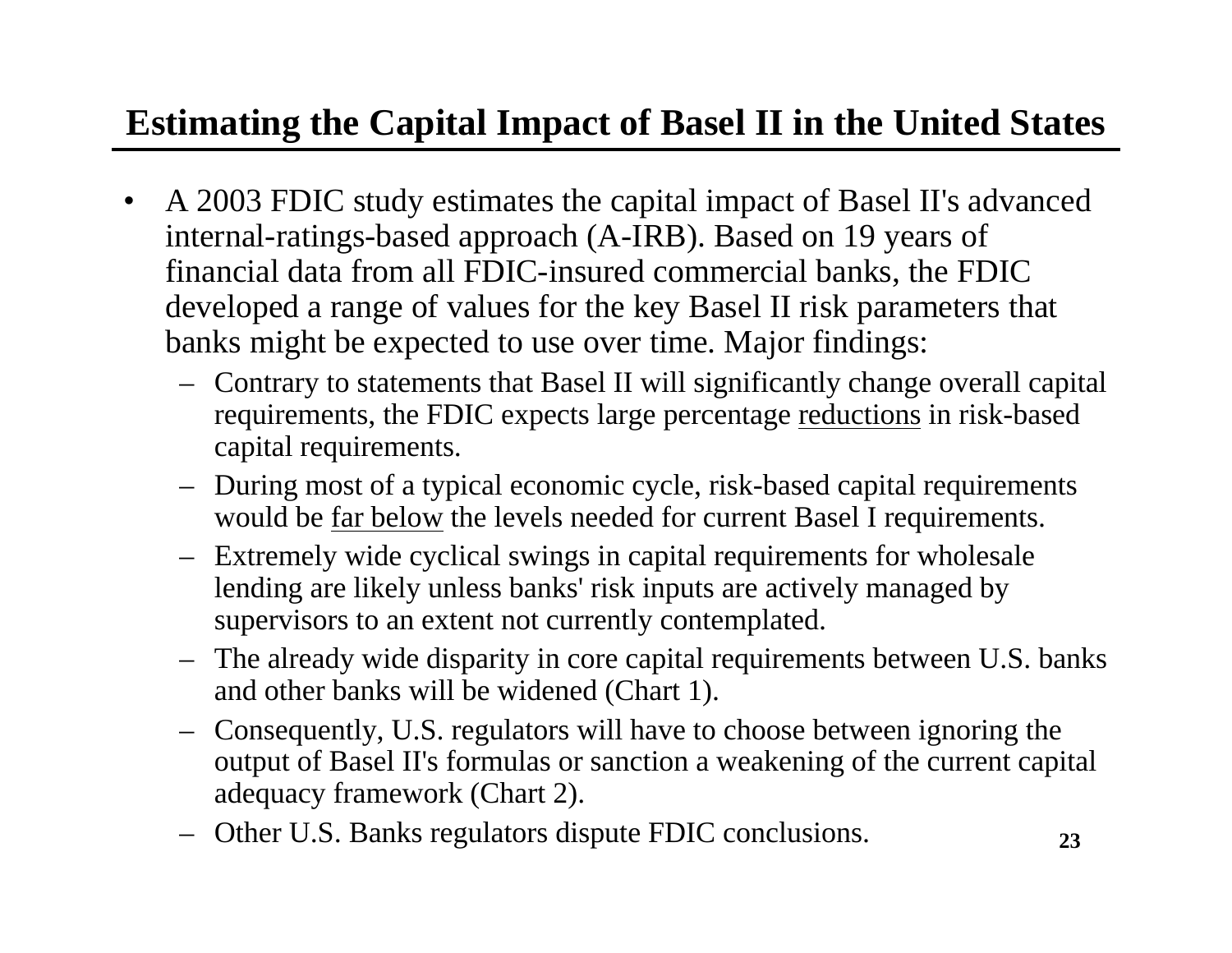## **Chart 1: Core Capital Requirements for U.S. Banks Far Exceed International Averages**



Source: FDIC calculations using Fitch Bankscope and The Banker July 2003

*Source: FDIC report "Estimating the Capital Impact of Basel II in the United States", December 8, 2003.*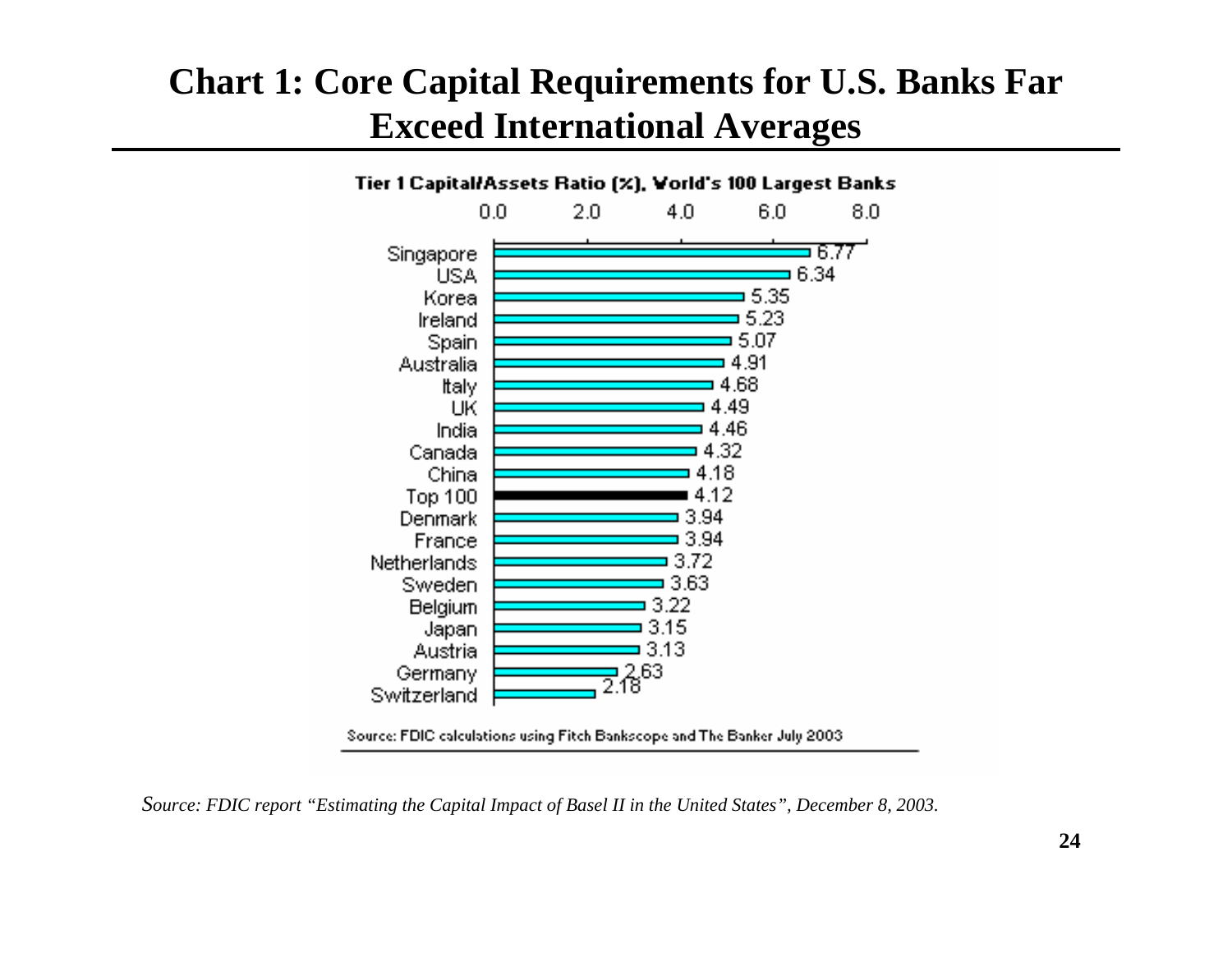#### **Chart 2: Basel II Capital - Still Investment Grade?**



Source: FDIC estimates based on historical loss data from bank Call Reports and Basel II's "UL-only" risk functions.

*Source: FDIC report "Estimating the Capital Impact of Basel II in the United States", December 8, 2003.*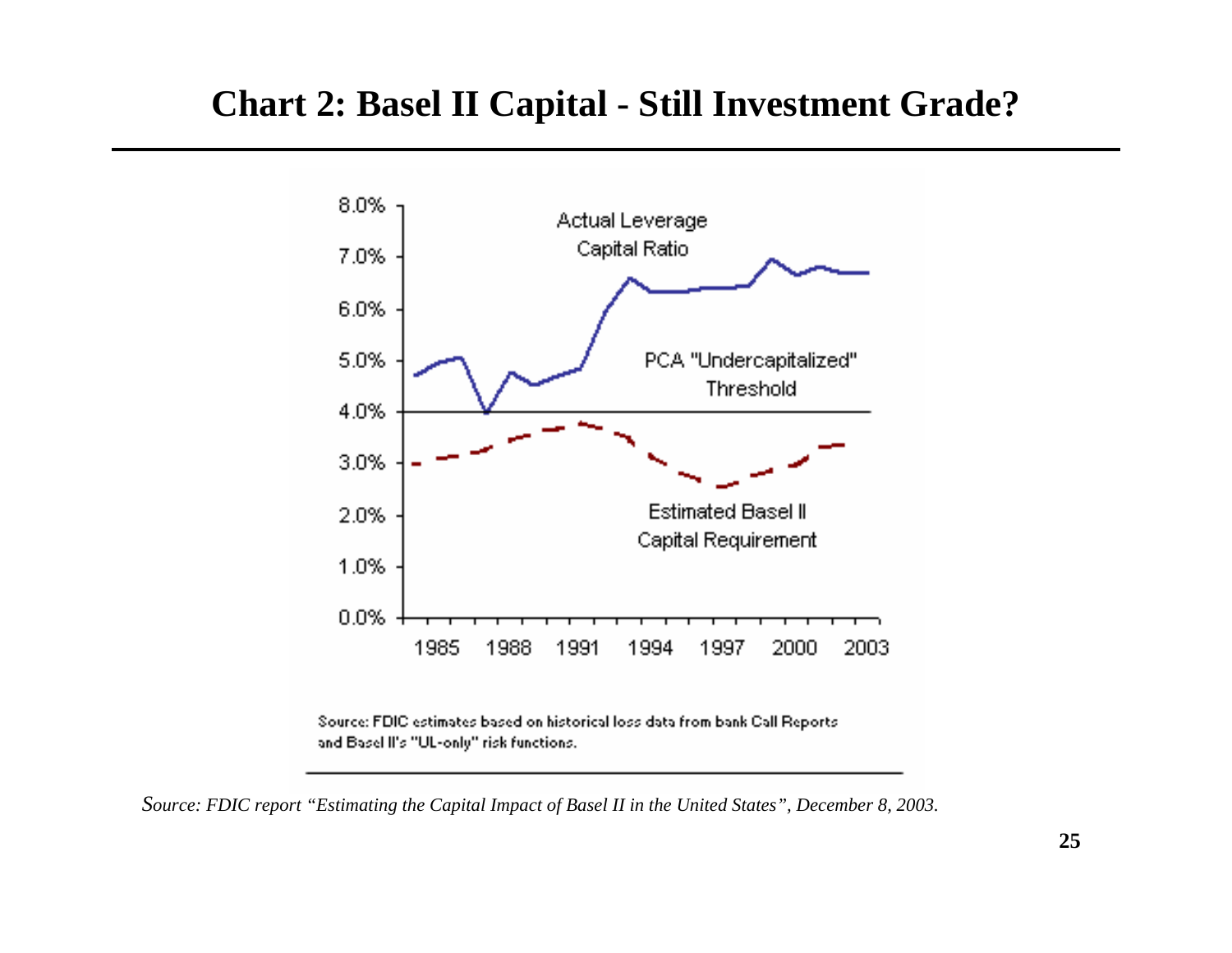#### **The Importance of Credit Ratings**

- •For Risk Management in General
- •Greater Understanding Between Borrowers and Lenders
- •Linkage Between Internal Credit S coring Models and Bond Ratings
- •BIS Standards on Capital Adequacy
	- 8% Rule Now Regardless of Risk Until 2004
	- –Bucket Approach Based on External (Possibly Internal) Ratings
	- Model Approach Linked to Ratings and Portfolio Risk (Postponed)
- $\bullet$ Databases - Defaults and Migration
	- Statistics Based on Original (Altman-Mortality) and Cumulative (Static-Pool S&P), Cohorts (Moody's) Ratings
- •Credit Derivatives
	- Price Linked to Current Rating, Default and Recovery Rates, arbitrage
- •Bond Insurance Companies'
	- Rating (AAA) of these Firms
	- Rating of Pools that are Enhanced and Asset-Backed Securities (ABS)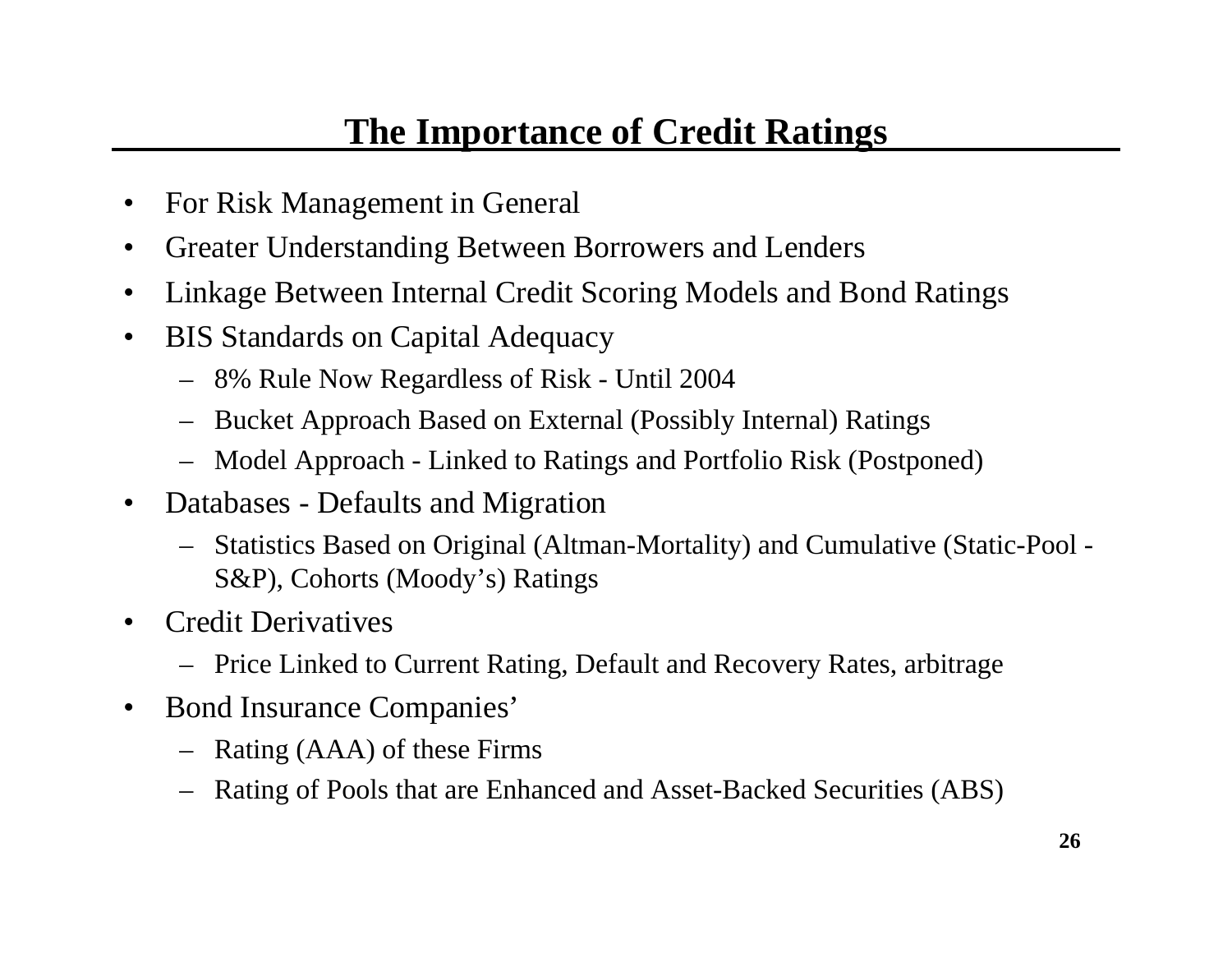## **Modified Corporate Risk Weight Curve Changes from 2001 to 2003 Risk Weights**

- •The modified curve (QIS 2003) is generally lower than the curve proposed in the Committee's January 2001 consultative paper. It is also considerably less steep overall.
- •Main differential in capital requirements start at the BB level and lower.
- •Asset correlations now vary from 0.24 at the lowest risk levels to 0.12 at the highest risk levels. It was 0.20 before for all levels of risk.
- $\bullet$ Latest version permits banks to offset a portion of capital requirement with loan loss reserves, up to same limit.
- $\bullet$ Less capital required for firms with EU 50m or less in Assets (SMEs)
- •Complex adjustment for concentration of exposures to individual counter parties eliminated in newer QIS rules.
- •Establishes 3 separate Retail Risk Curves (Residential, Credit l evels, Other). 0.15 Asset Correlation assumption for all.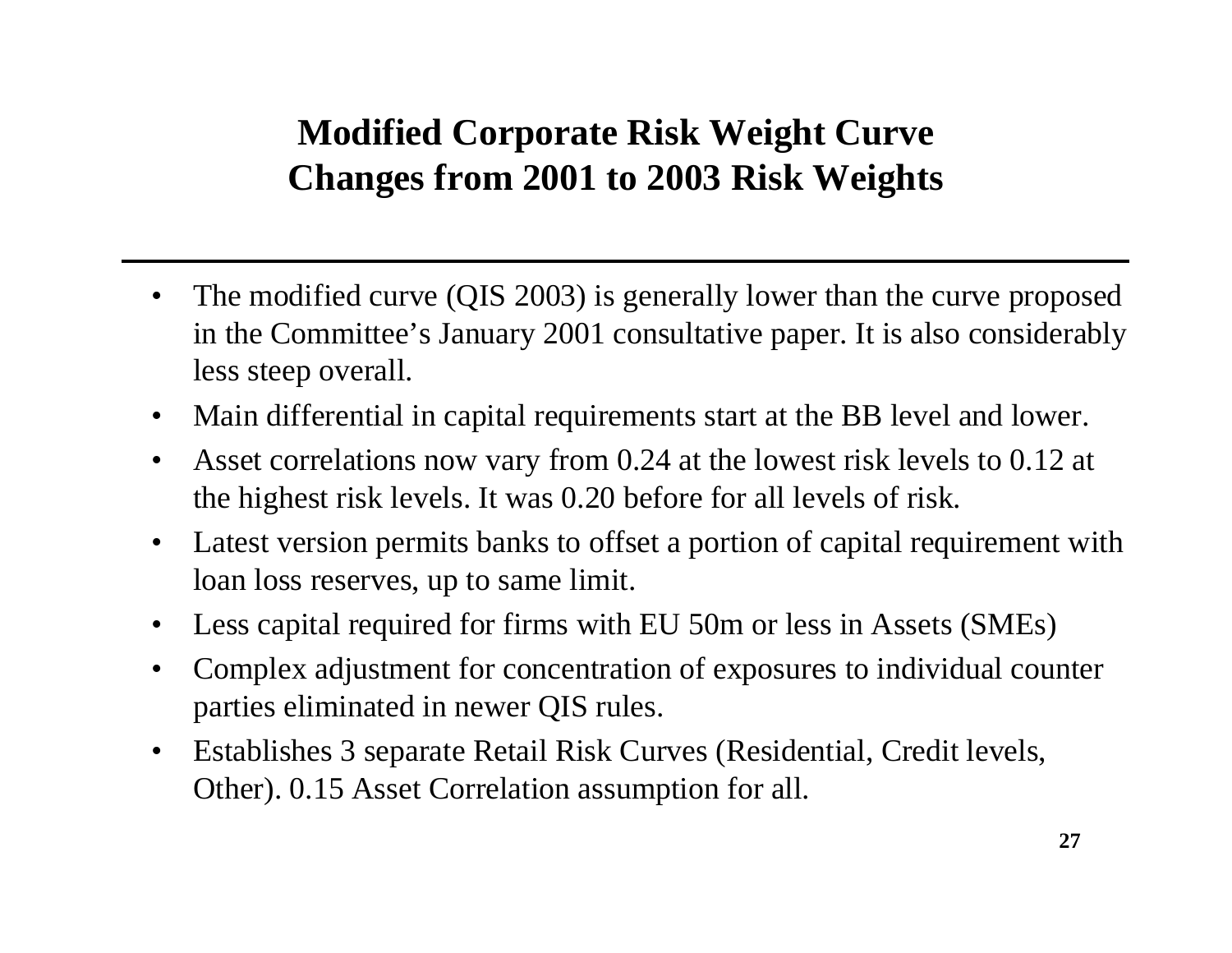#### **Modified (2003) Corporate Risk Weight Curve**

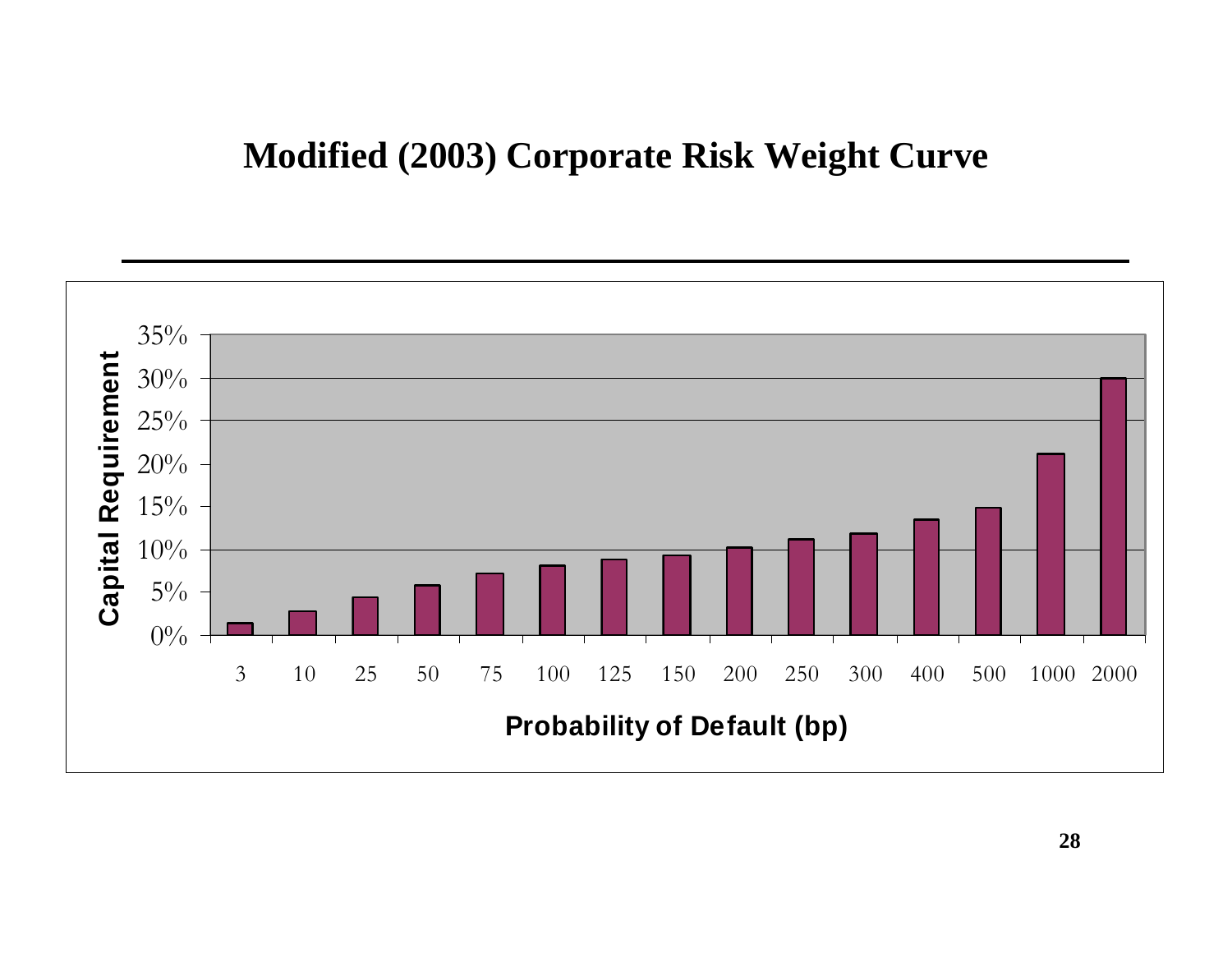- Bond Rating Agency Systems
	- US (3) Moody's, S&P (20+ Notches), Fitch/IBCA
- • Bank Rating Systems
	- $-1$   $\rightarrow$  9, A  $\rightarrow$  F, Ratings since 1995 (Moody's and S&P)
- Office of Controller of Currency System
	- Pass (0%), Substandard (20%), Doubtful (50%), Loss (100%)
- •NAIC (Insurance Agency)

 $-1 \rightarrow 6$ 

- • Local Rating Systems
	- Three (Japan)
	- SERASA (Brazil)
	- RAM (Malaysia)
	- New Zealand (NEW)
	- etc.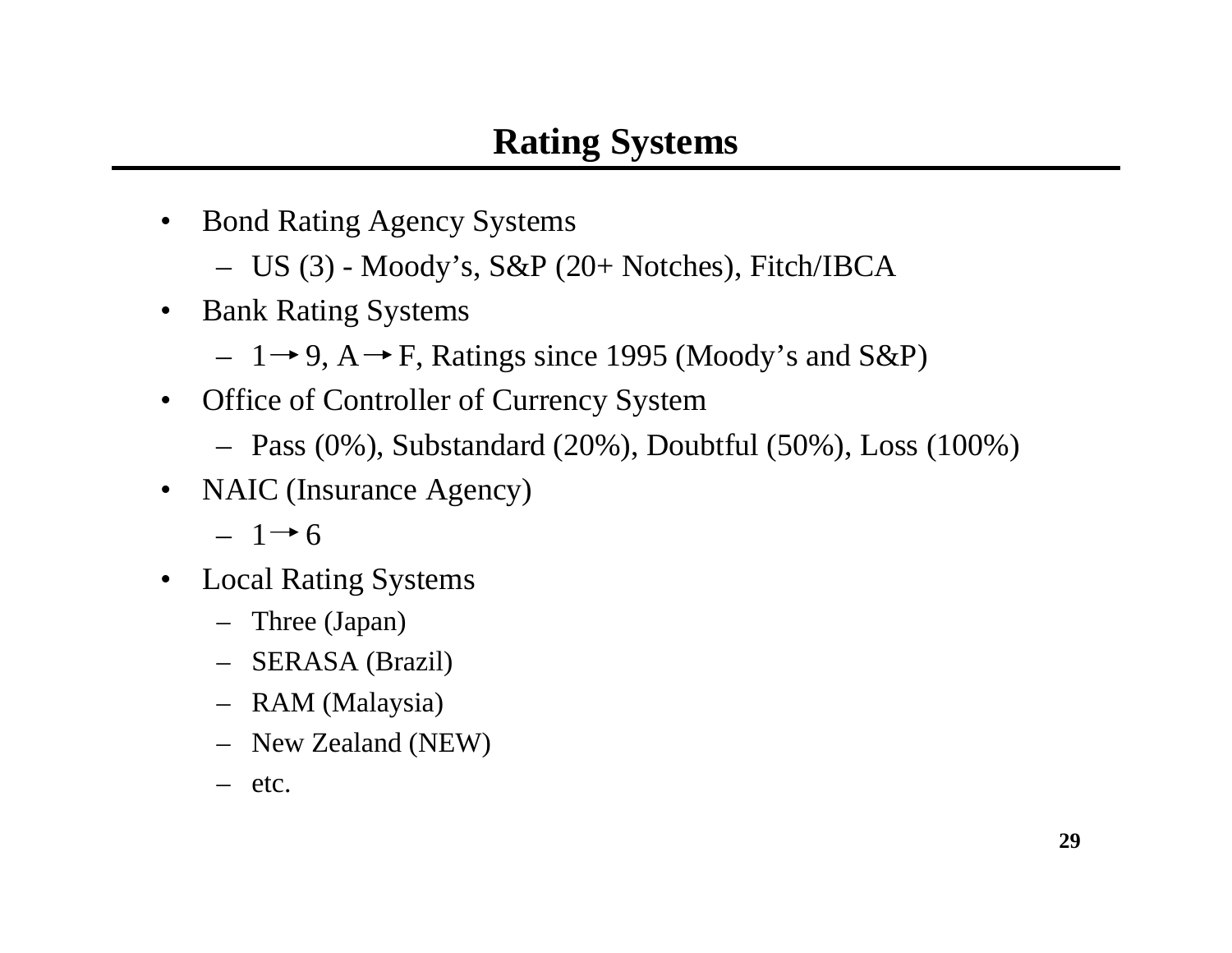- •Qualitative (Subjective)
- $\bullet$ Univariate (Accounting/Market Measures)
- $\bullet$  Multivariate (Accounting/Market Measures)
	- Discriminant, Logit, Probit Models (Linear, Quadratic)
	- Non-Linear Models (e.g.., RPA, NN)
- $\bullet$  Discriminant and Logit Models in Use
	- Consumer Models Fair Isaacs
	- Z-Score (5) Manufacturing
	- ZETA Score (7) Industrials
	- Private Firm Models (eg. Risk Calc (Moody's), Z" Score)
	- EM Score (4) Emerging Markets, Industrial
	- Other Bank Specialized Systems **<sup>30</sup>**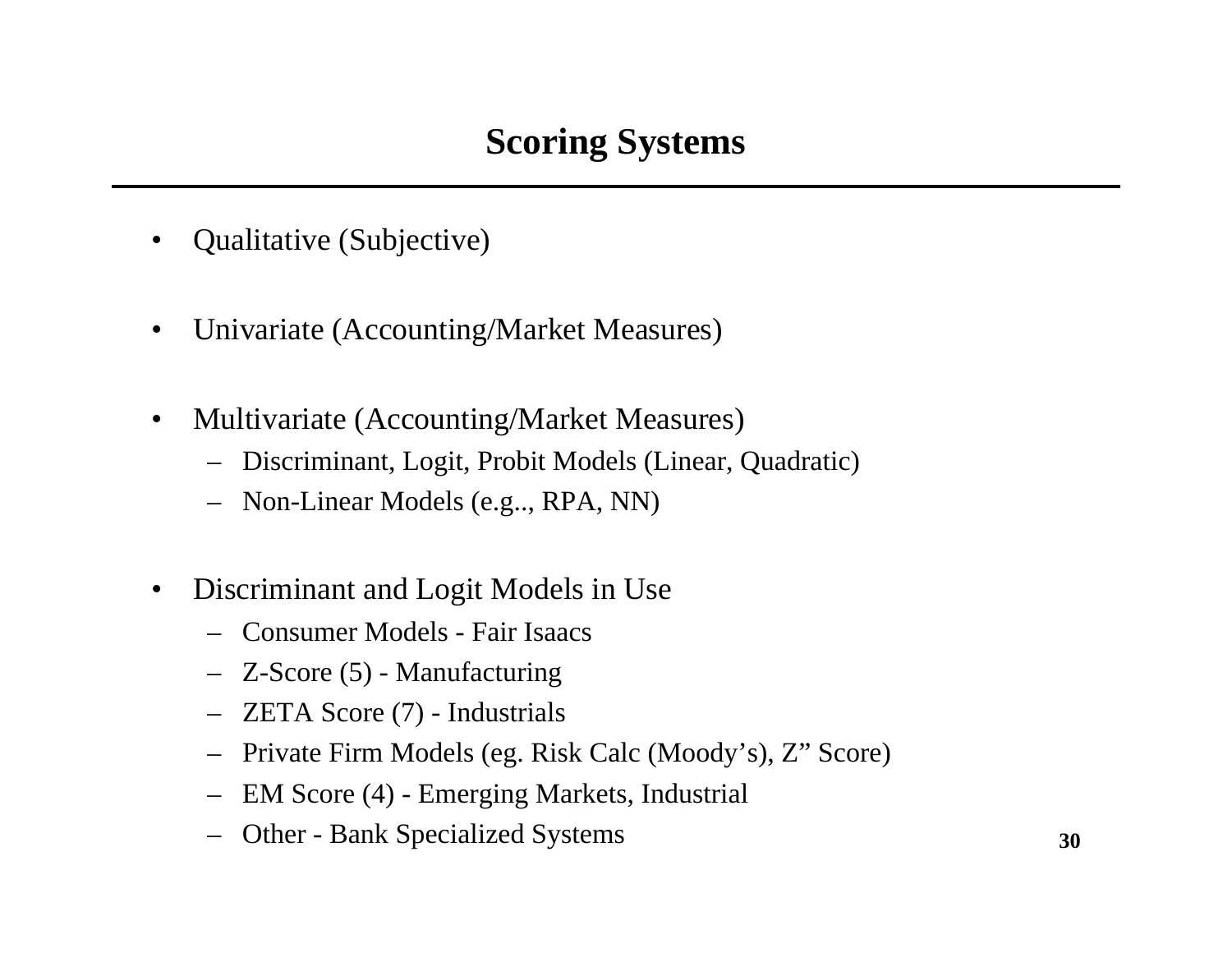#### **Scoring Systems** (continued)

- $\bullet$  Artificial Intelligence Systems
	- Expert Systems
	- Neural Networks (eg. Credit Model (S&P), CBI (Italy))
- $\bullet$  Option/Contingent Models
	- Risk of Ruin
	- KMV Credit Monitor Model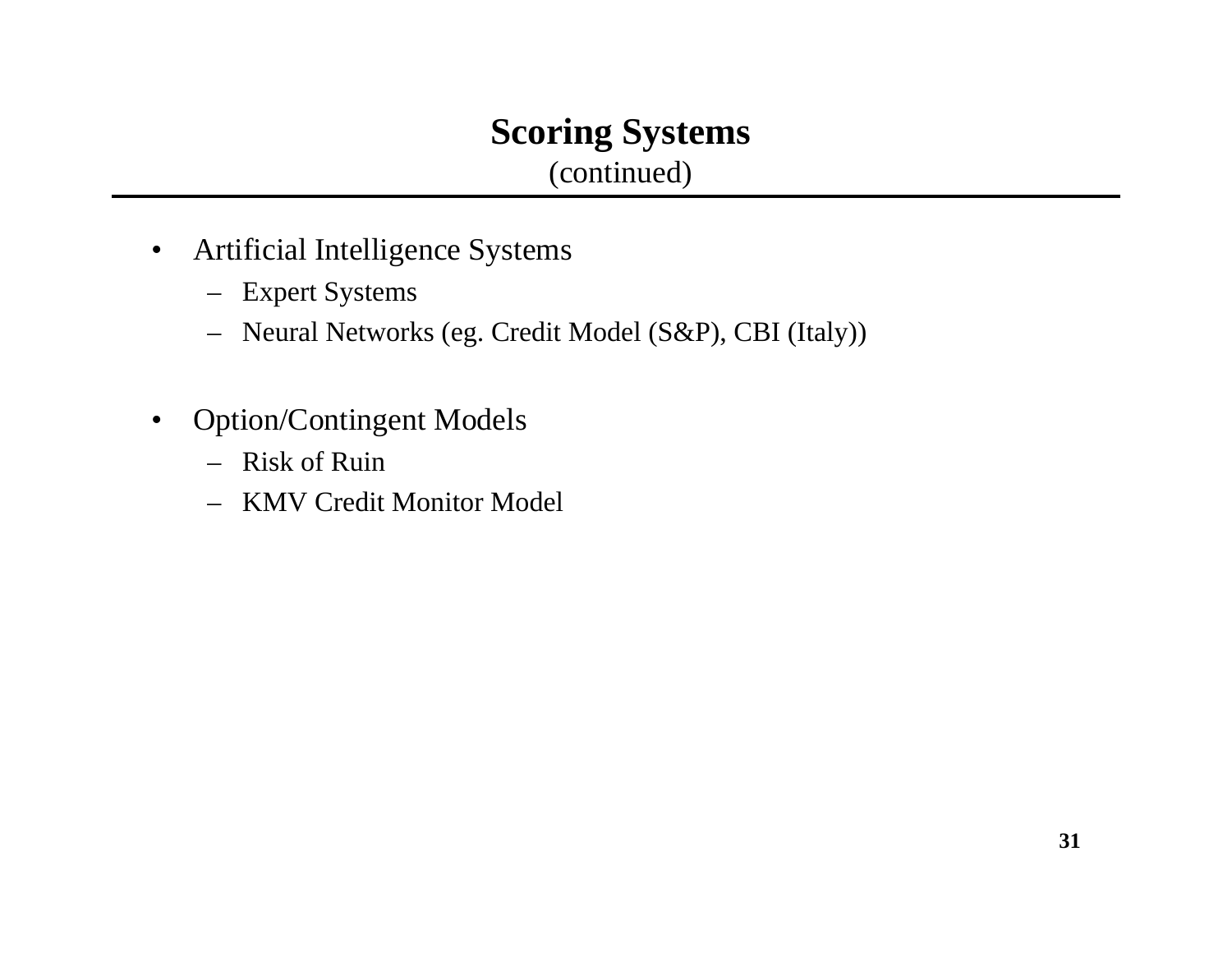## **Rating System: An Example**

#### **PRIORITY: Map I nternal Ratings to Public Rating Agencies**

| <b>Internal</b>         |              |                               |                       |
|-------------------------|--------------|-------------------------------|-----------------------|
| <b>Credit</b>           |              |                               | Corresponding         |
| <b>Ratings</b>          | Code         | <b>Meaning</b>                | Moody's               |
| $\mathbf 1$             | $\mathbf{A}$ | <b>Exceptional</b>            | Aaa                   |
| $\mathbf{2}$            | B            | <b>Excellent</b>              | Aa1                   |
| 3                       | $\mathbf C$  | <b>Strong</b>                 | Aa2/Aa3               |
| $\boldsymbol{4}$        | D            | Good                          | A1/A2/A3              |
| 5                       | ${\bf E}$    | <b>Satisfactory</b>           | <b>Baa1/Baa2/Baa3</b> |
| 6                       | F            | <b>Adequate</b>               | <b>Ba1</b>            |
| $\overline{\mathbf{7}}$ | G            | <b>Watch List</b>             | Ba2/Ba3               |
| 8                       | $\mathbf H$  | Weak                          | <b>B1</b>             |
| 9                       | $\bf I$      | <b>Substandard</b>            | B2/B3                 |
| 10                      | ${\bf L}$    | <b>Doubtful</b>               | $Caa - O$             |
|                         | N            | <b>In Elimination</b>         |                       |
|                         | S            | <b>In Consolidation</b>       |                       |
|                         | $\mathbf{Z}$ | <b>Pending Classification</b> |                       |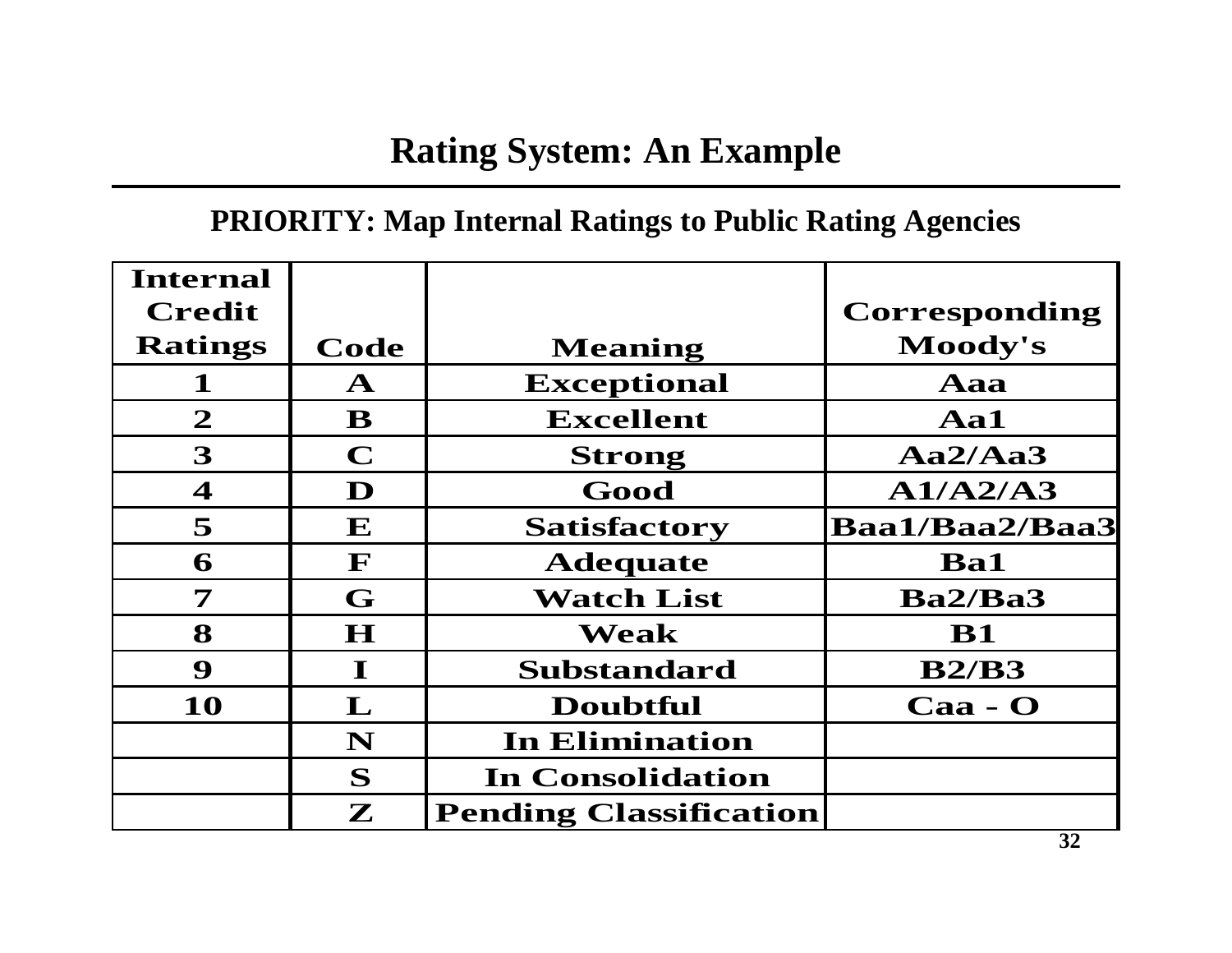## **Basic Architecture of an Internal Ratings-Based (IRB) Approach to Capital**

- $\bullet$ In order to become eligible for the IRB approach, a bank would first need to demonstrate that its internal rating system and processes are in accordance with the minimum standards and sound practice guidelines which will be set forward by the Basel Committee.
- $\bullet$ The bank would furthermore need to provide to supervisors exposure amounts and estimates of some or all of the key loss statistics associated with these exposures, such as Probability of Default (PD), by internal rating grade (Foundation Approach).
- $\bullet$ Based on the bank's estimate of the probability of default, as well as the estimates of the loss given default (LGD) and maturit y of loan, a bank's exposures would be assigned to capital "buckets" (Advanced Approach). Each bucket would have an associated risk weight that incorporates the expected (up to 1.25%) and unexpected loss associated with estimates of PD and LGD, and possibly other risk characteristics.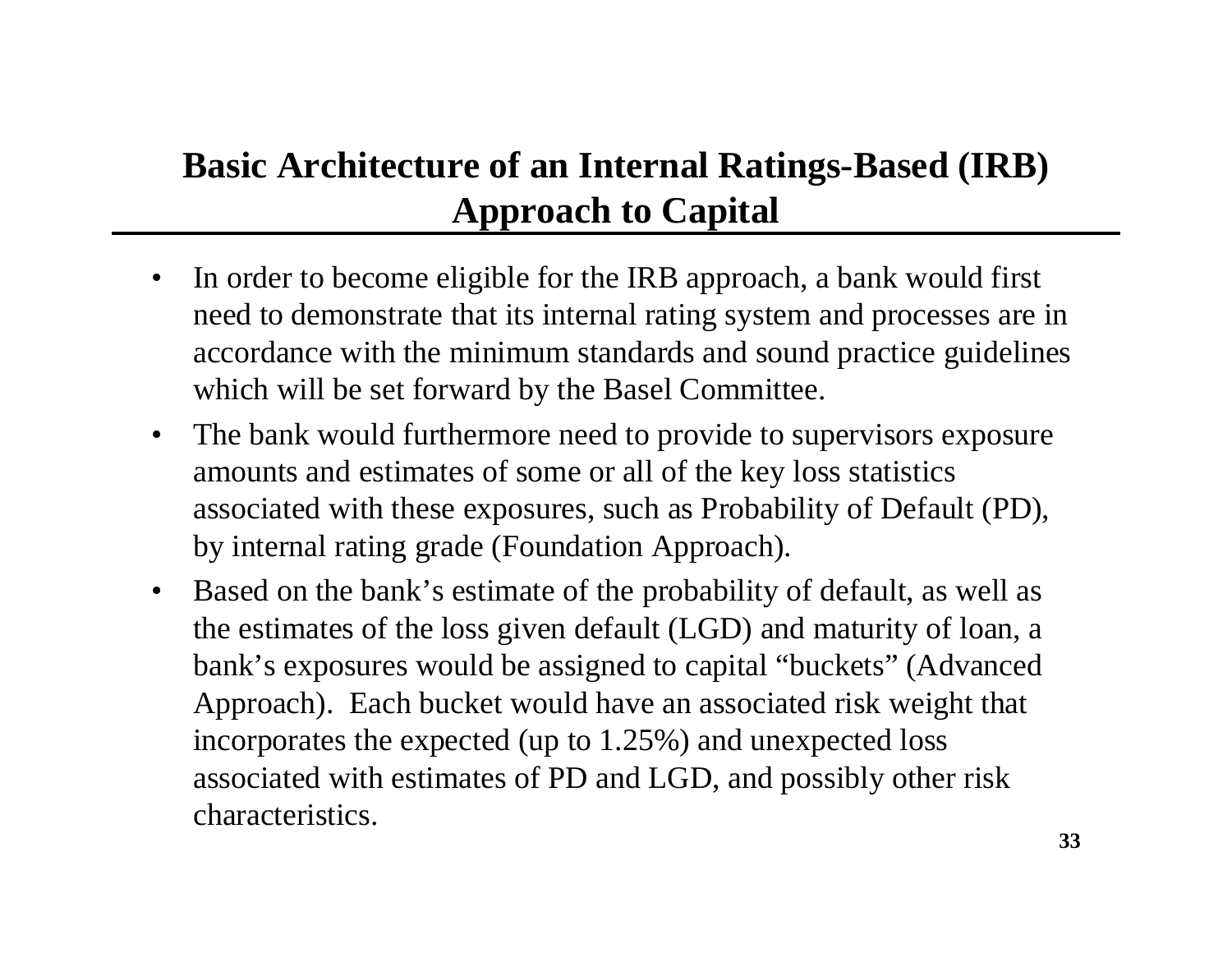- Standardized and Foundation Approaches allow for a maximum 55% of recovery (45% LGD) on the equivalent of unsecured credit assets.
- Collateral (Secured) Credit Assets allowed either 60% recovery (40% LGD) or 65% recovery (35% recovery) on specified assets (e.g. receivables (40% LGD) and real estate (35% LGD)).
- Advanced approach LGD determined from rigorously tested recovery data.
- Open issues Time Series Recovery, Predictability of PD and LGD and Correlation Between Default and Recovery Rates.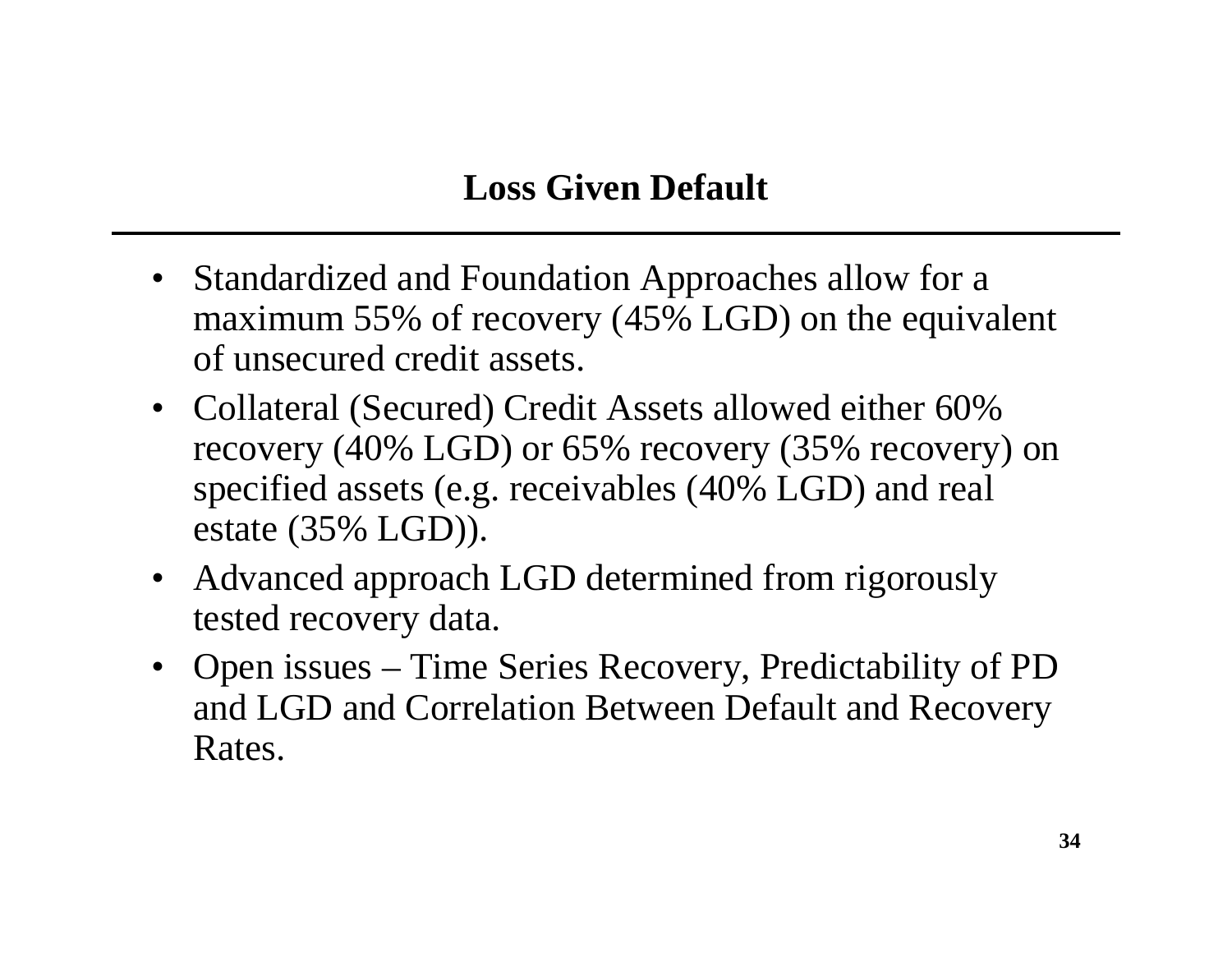## **Risk Weights for Sovereign and Banks (Based on January 2001 BIS Proposal)**

#### **Sovereigns**

| <b>Credit Assessment</b> | <b>AAA</b> | $A+$    | $BBB+$  | $BB+$             | <b>Below</b> |                |
|--------------------------|------------|---------|---------|-------------------|--------------|----------------|
| of Sovereign             | to AA-     | to $A-$ | to BBB- | to $\mathbf{B}$ - | <b>B-</b>    | <b>Unrated</b> |
| Sovereign risk           |            |         |         |                   |              |                |
| weights                  | $0\%$      | 20%     | 50%     | 100%              | 150%         | $100\%$        |
| <b>Risk weights</b>      |            |         |         |                   |              |                |
| of banks                 | 20%        | 50%     | 100%    | 100%              | 150%         | 100%           |

Suggestions (Altman): \* Add a BB+ to BB-Category = 75%

\* Eliminate Unrated Category and Use Internal Ratings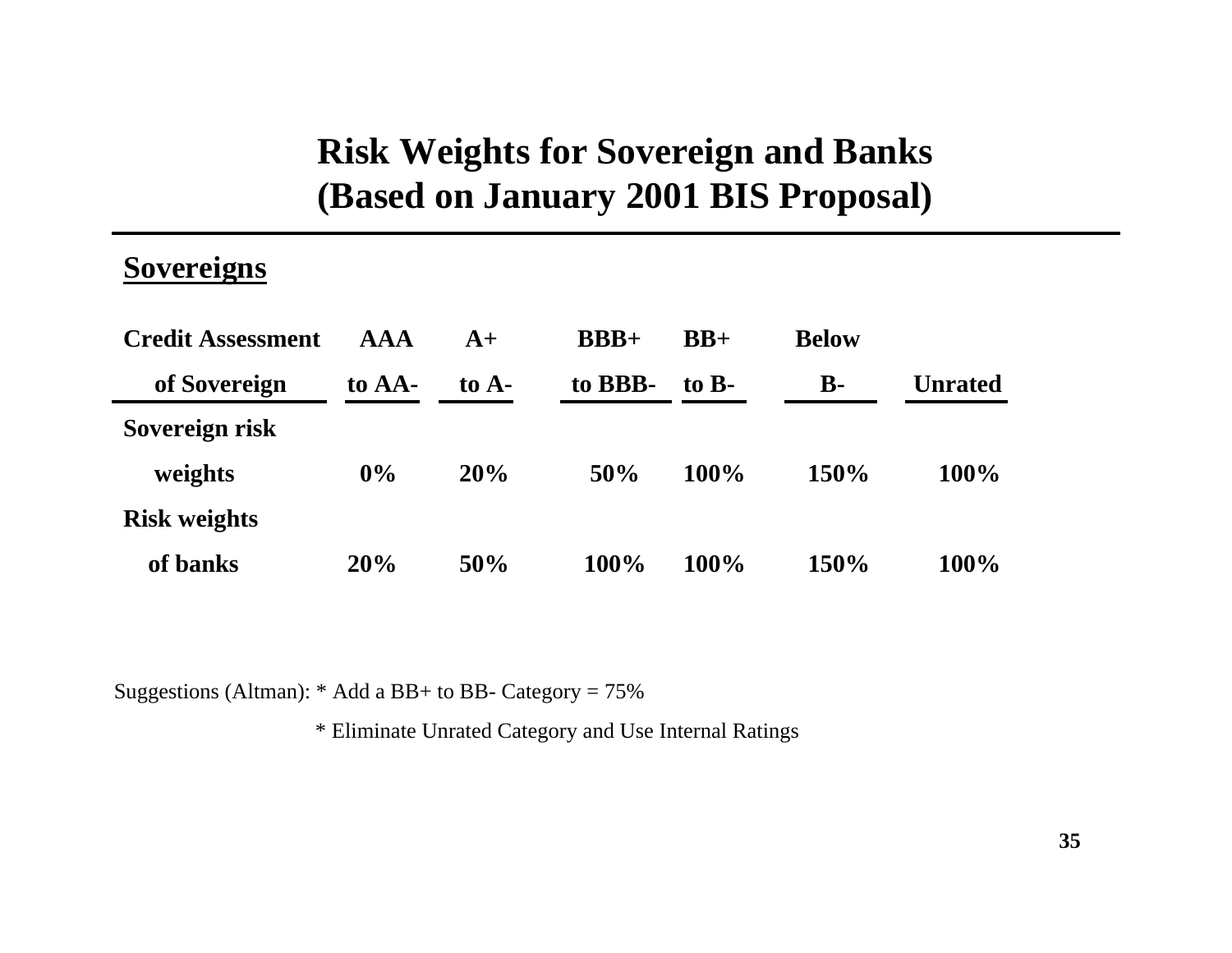#### **Risk Weights for Sovereign and Banks (Based on January 2001 BIS Proposal)**  (continued )

#### **Banks**

| <b>Credit Assessment</b>                     | <b>AAA</b> | $A+$    | $BBB+$  | $BB+$             | <b>Below</b>   |                |
|----------------------------------------------|------------|---------|---------|-------------------|----------------|----------------|
| of Banks                                     | to AA-     | to $A-$ | to BBB- | to $\mathbf{B}$ - | $\mathbf{B}$ - | <b>Unrated</b> |
| <b>Risk weights</b>                          | 20%        | 50%     | 50%     | 100%              | 150%           | 50%            |
| <b>Risk weights for</b><br>short-term claims | 20%        | 20%     | 20%     | 50%               | 150%           | 20%            |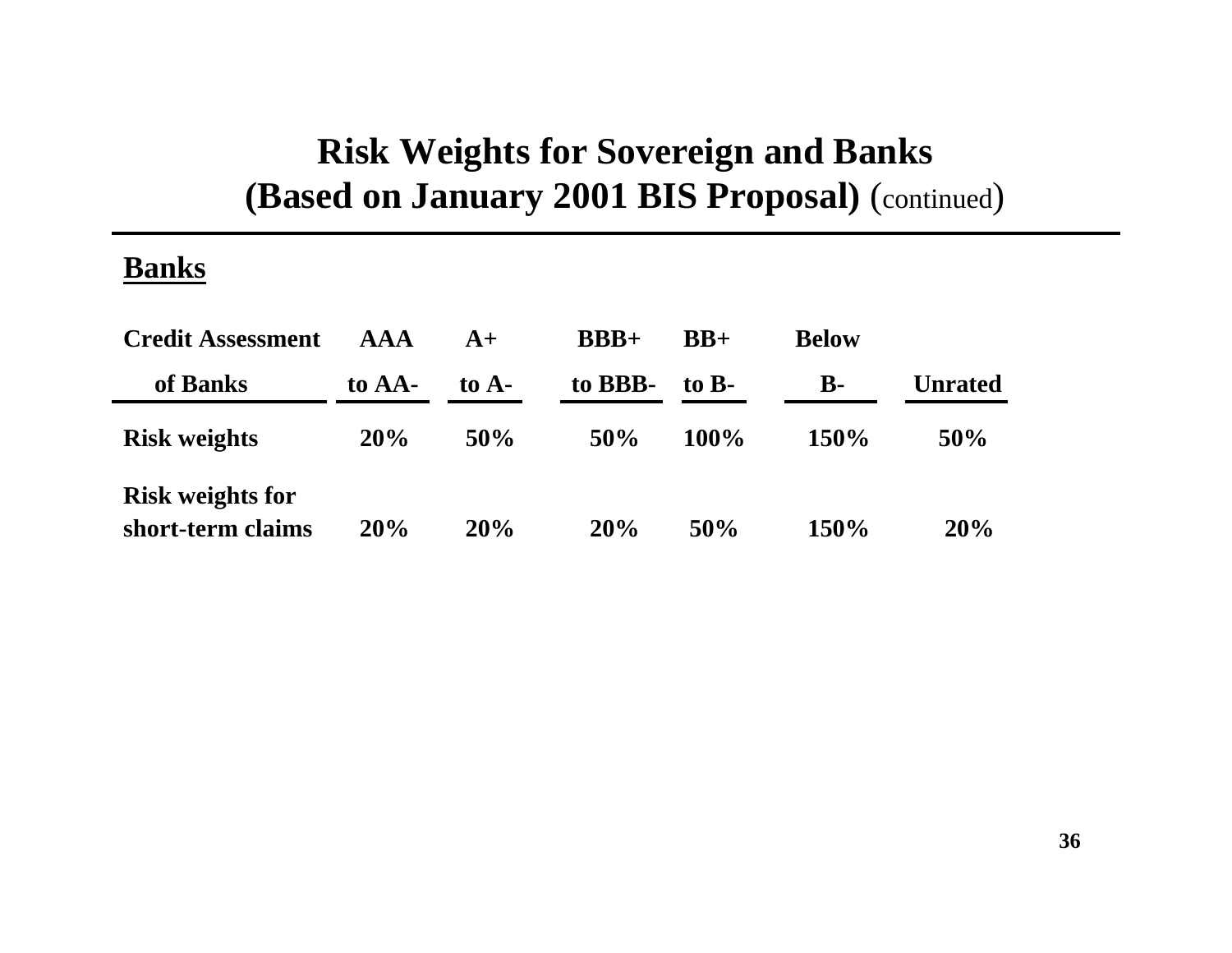## **BIS Collateral Proposals**

- • January 2001 Proposal introduced a W-factor on the extent of risk mitigation achieved by collateral
- • W-factor is a minimum floor beyond which collateral on a loan cannot reduce the riskweight to zero. Main rationale for the floor was "legal uncertainty" of collecting on the collateral and its price volatility
- • September 2001 amendment acknowledges that legal uncertainty is already treated in the Operational Risk charge and proposes the the W-factor be retained but moved form the Pillar 1 standard capital adequacy ratio to Pillar 2's Supervisory Review Process in a qualitative sense

 Capital Ratio <sup>=</sup> ∑Risk Weighted Assets Capital

- Collateral Value (CV) impacts the denominator
- •• More CV the lower the RWA. Leads to a higher capital ratio on the freeing up of capital while maintaining an adequate Capital Ratio
- CV is adjusted based on 3 Haircuts:

•

- H E based on volatility of underlying ex posure
- H C based on volatility of collateral
- HFX BASED on possi ble currency mismatch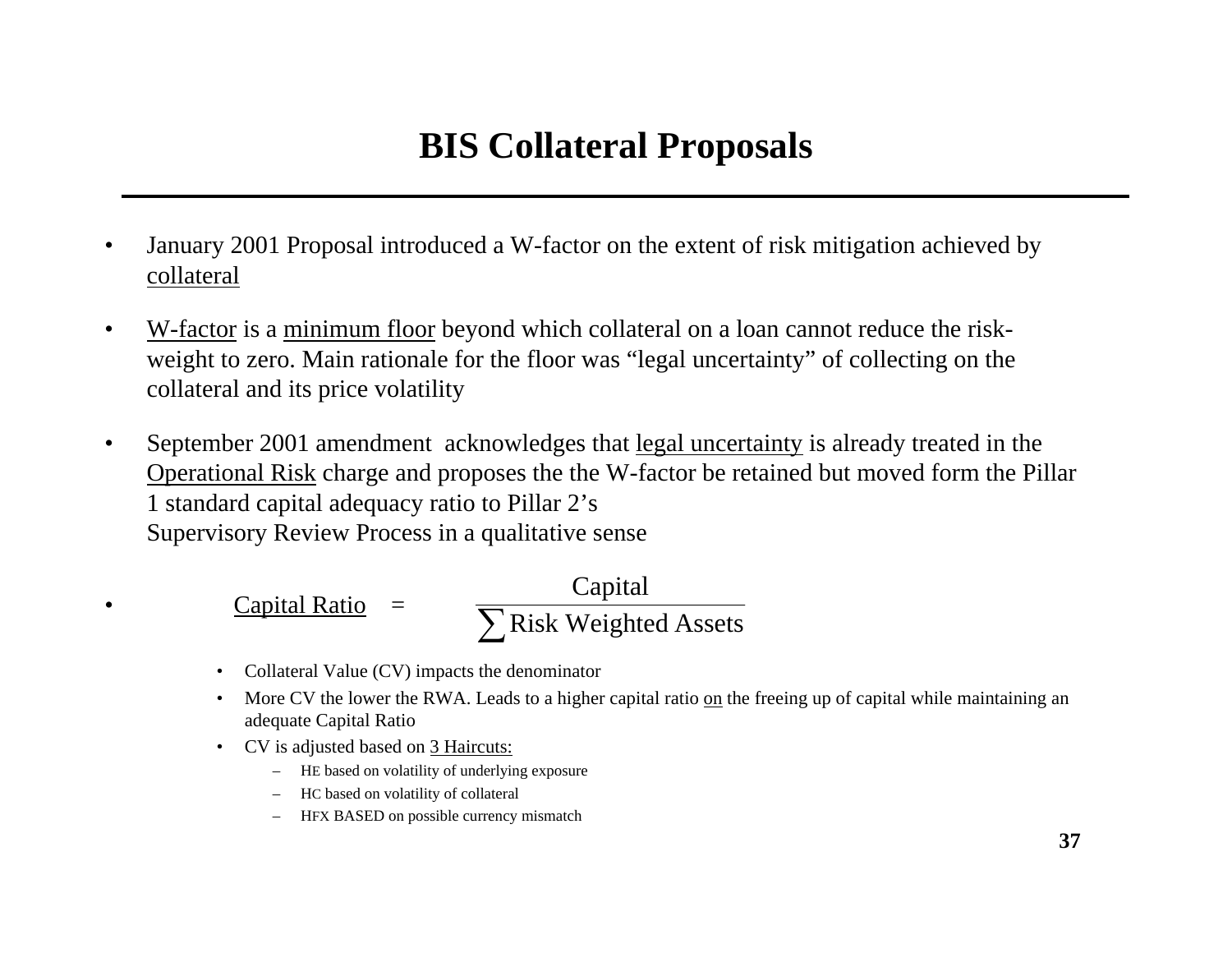## **BIS Collateral Proposals (continued)**

- • Simple Approach for most Banks (Except Most Sophisticated)
	- –Partial collateralization is recognized
	- –Collateral needs to be pledged for life of exposure
	- Collateral must be marked-to-market
	- –Collateral must be revalued with a minimum of six months
	- –Floor of 20% except in special Repo cases
- •• Constraint on Portfolio Approach for setting collateral standards – Correlation and risk through Systematic Risk Factors (still uncertain and not established)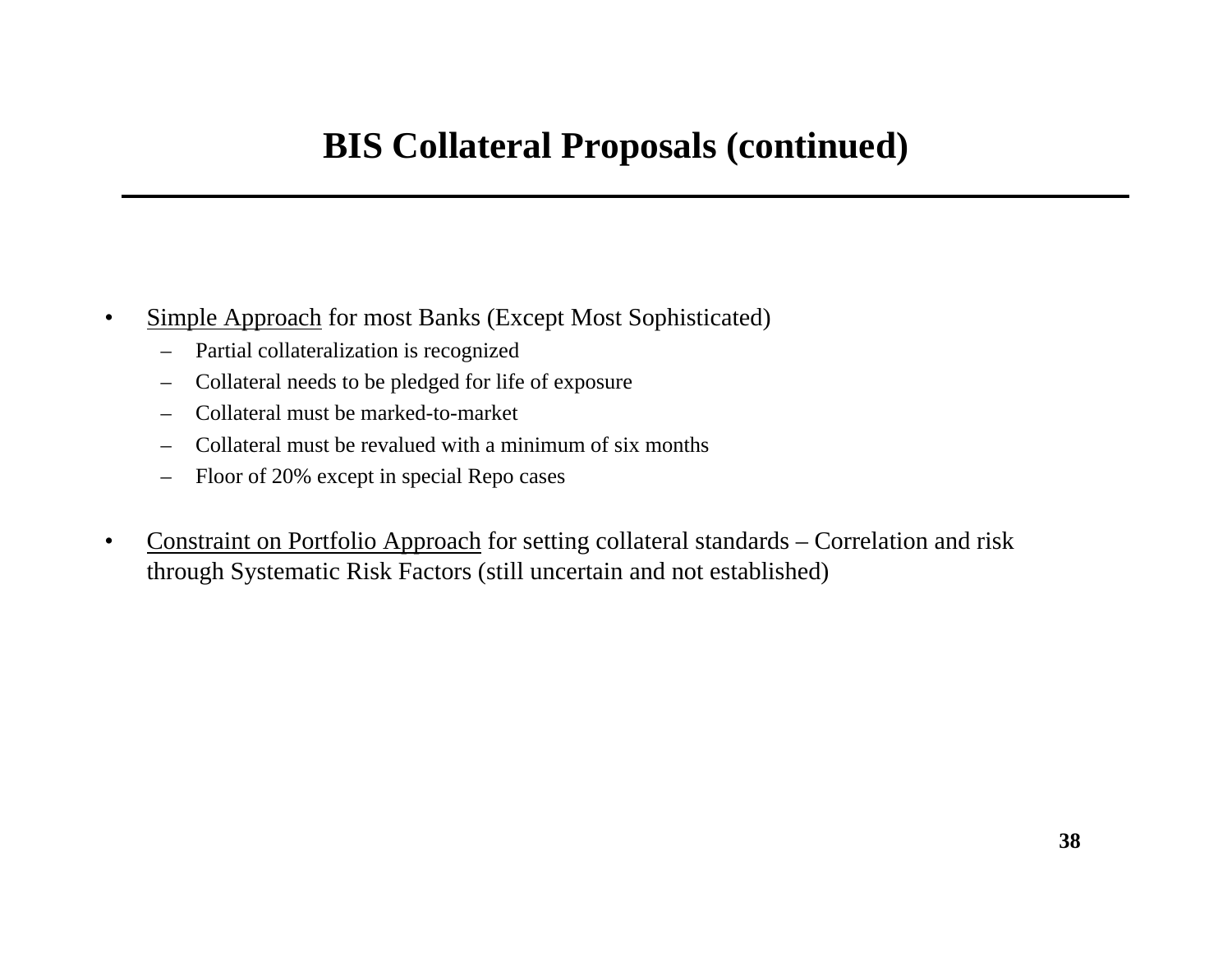#### **Relative Capital Allocation of Risk for Banks (Based on Basel II Guidelines – Proposed)**

#### **SAMPLE ECONOMIC CAPITAL ALLOCATION FOR BANKS**

#### **CREDIT RISK COMPONENTS**

#### **CREDIT RISK PARAMETERS**



- Default Probability
- Default Severity
- Migration Probabilities



- Recovery Rates
- Transition Matrices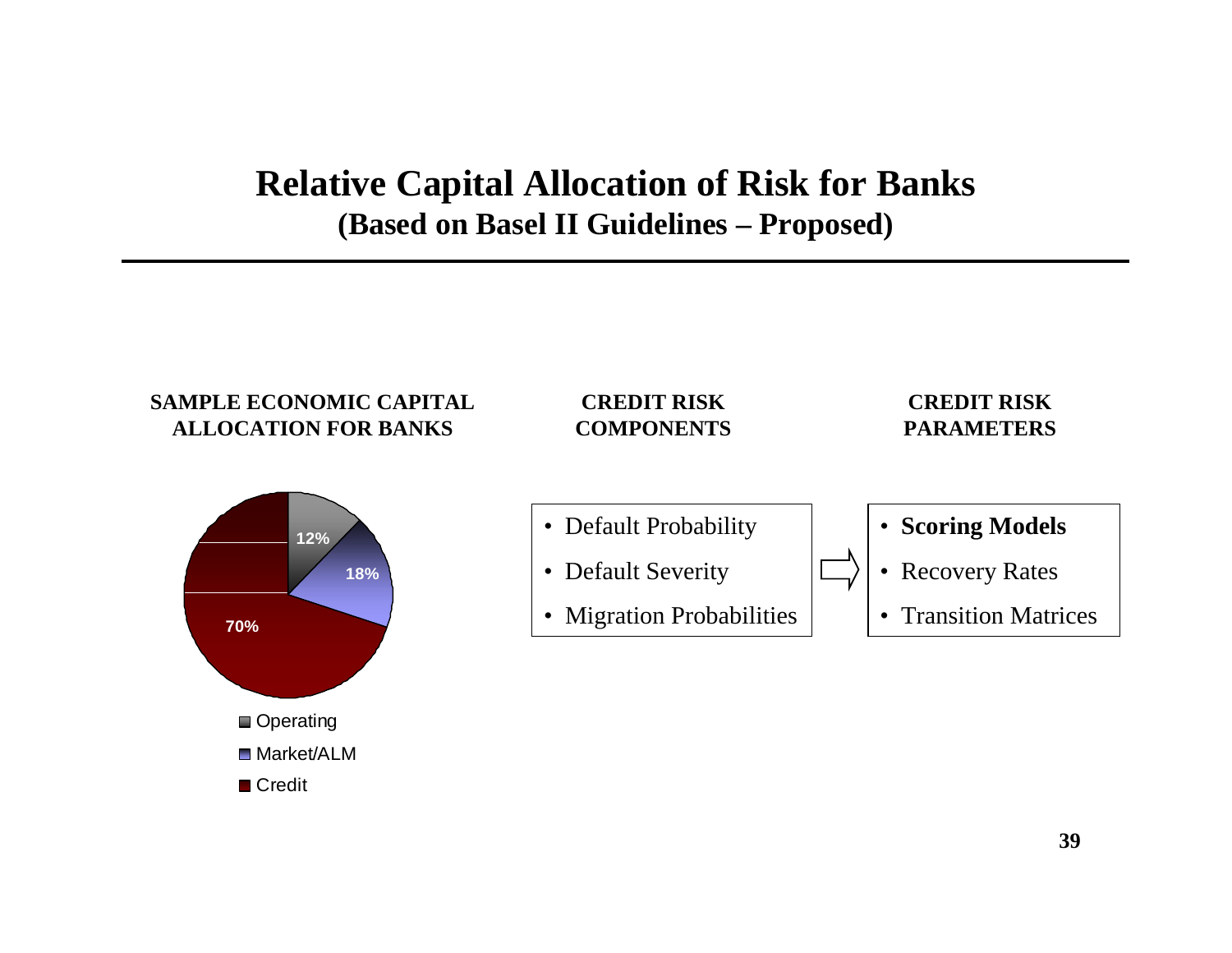#### **Expected Loss Can Be Broken Down Into Three Components**



**The focus of grading tools is on modeling PD**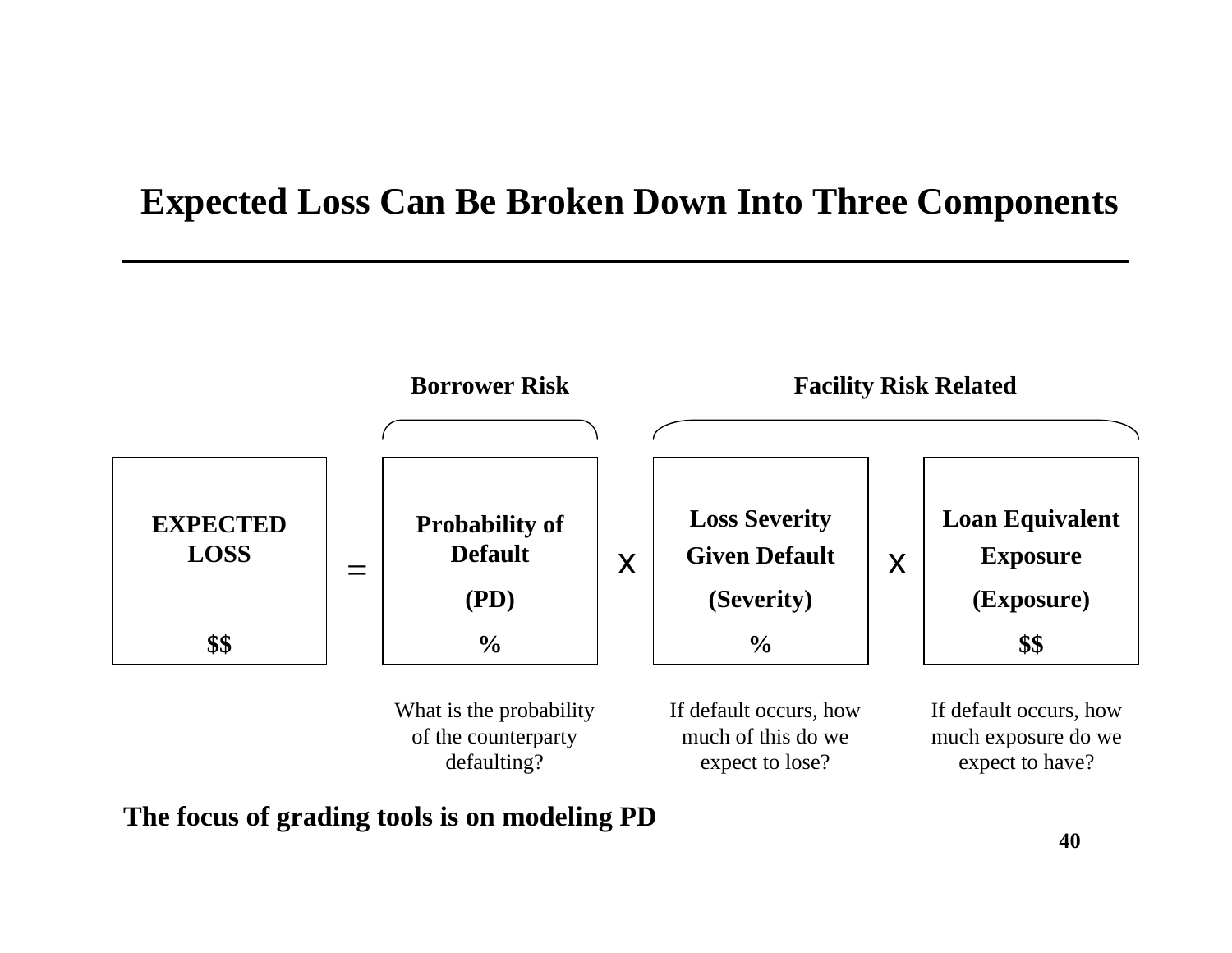## **The Starting Point is Establishing a Universal Rating Equivalent Scale for the Classification of Risk**

|                    | <b>CREDIT</b><br><b>GRADES</b> | <b>RISK LEVEL</b>           | $PD$ (bp)                | S&P          |
|--------------------|--------------------------------|-----------------------------|--------------------------|--------------|
|                    | $\mathbf{1}$                   | Minimal                     | $0-1$                    | <b>AAA</b>   |
| <b>Performing</b>  | $\overline{2}$                 | Modest                      | $2 - 4$                  | AA           |
|                    | 3                              | Average                     | $5-10$                   | $\mathbf{A}$ |
|                    | $\overline{4}$                 | Acceptable                  | $11-50$                  | <b>BBB</b>   |
|                    | 5                              | Acceptable with care        | 51-200                   | <b>BB</b>    |
|                    | 6                              | <b>Management Attention</b> | 201-1000                 | B            |
| <b>Substandard</b> | 7                              | <b>Special Mention</b>      | $1000+$                  | <b>CCC</b>   |
|                    | 8                              | Substandard                 | <b>Interest Suspense</b> | CCC / CC     |
|                    | 9                              | Doubtful                    | Provision                | CC/C         |
|                    | 10                             | Loss                        | Default / Loss           | D            |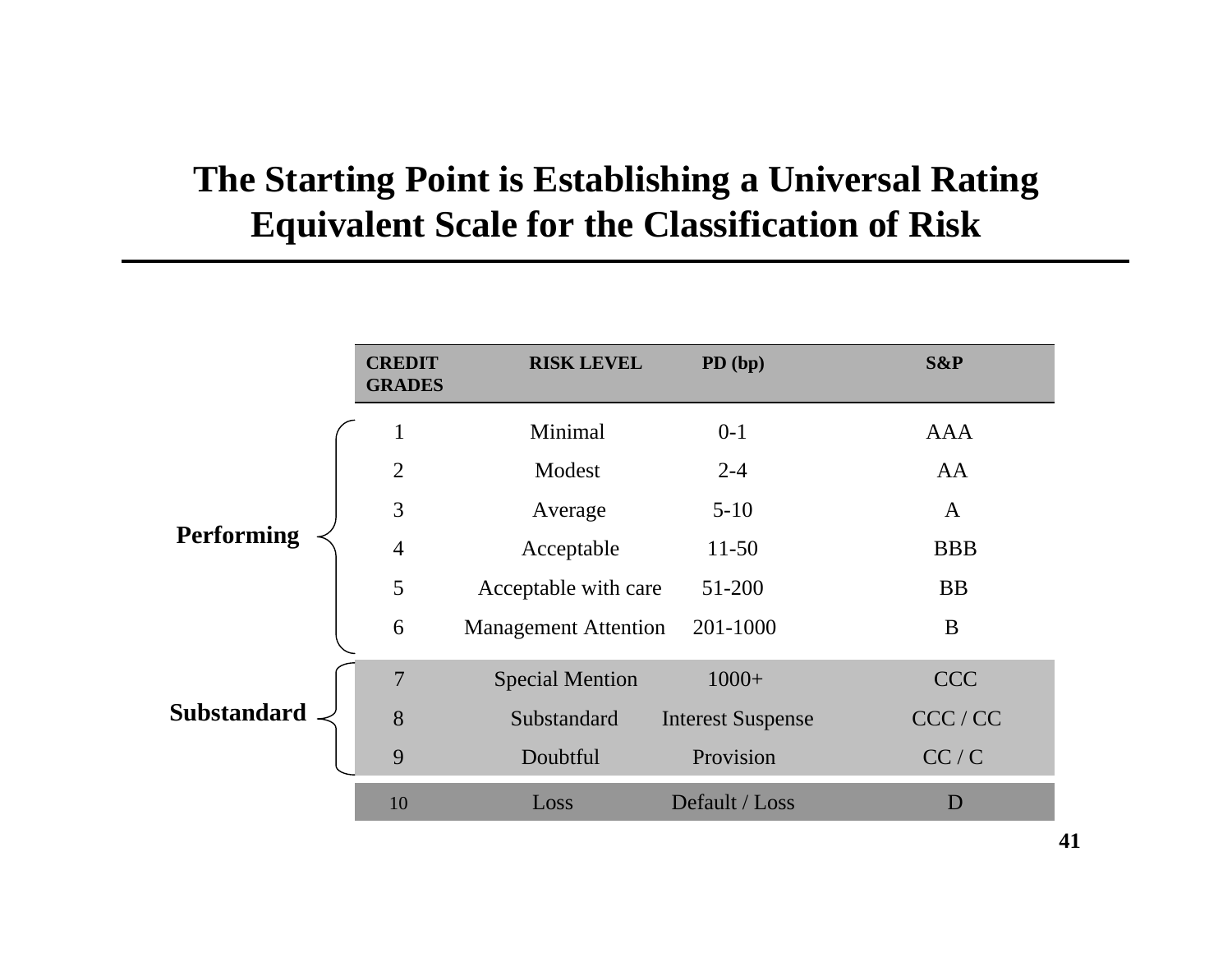## **At the Core of Credit Risk Management Are Credit Scoring/Grading Models**

- •Loan scoring / grading is not new, but as part of BIS II it will become much more important for banks to get it right
- $\bullet$ Building the models and tools
	- –Number of positives and negatives
	- Factor / Variable selection
	- –Model construction
	- –Model evaluation
	- –From model to decision tool
- $\bullet$ "Field performance" of the models
	- –Stratification power
	- Calibration
	- **Consistency**
	- –Robustness
- $\bullet$ Application and use tests
	- Importance of education across the Bank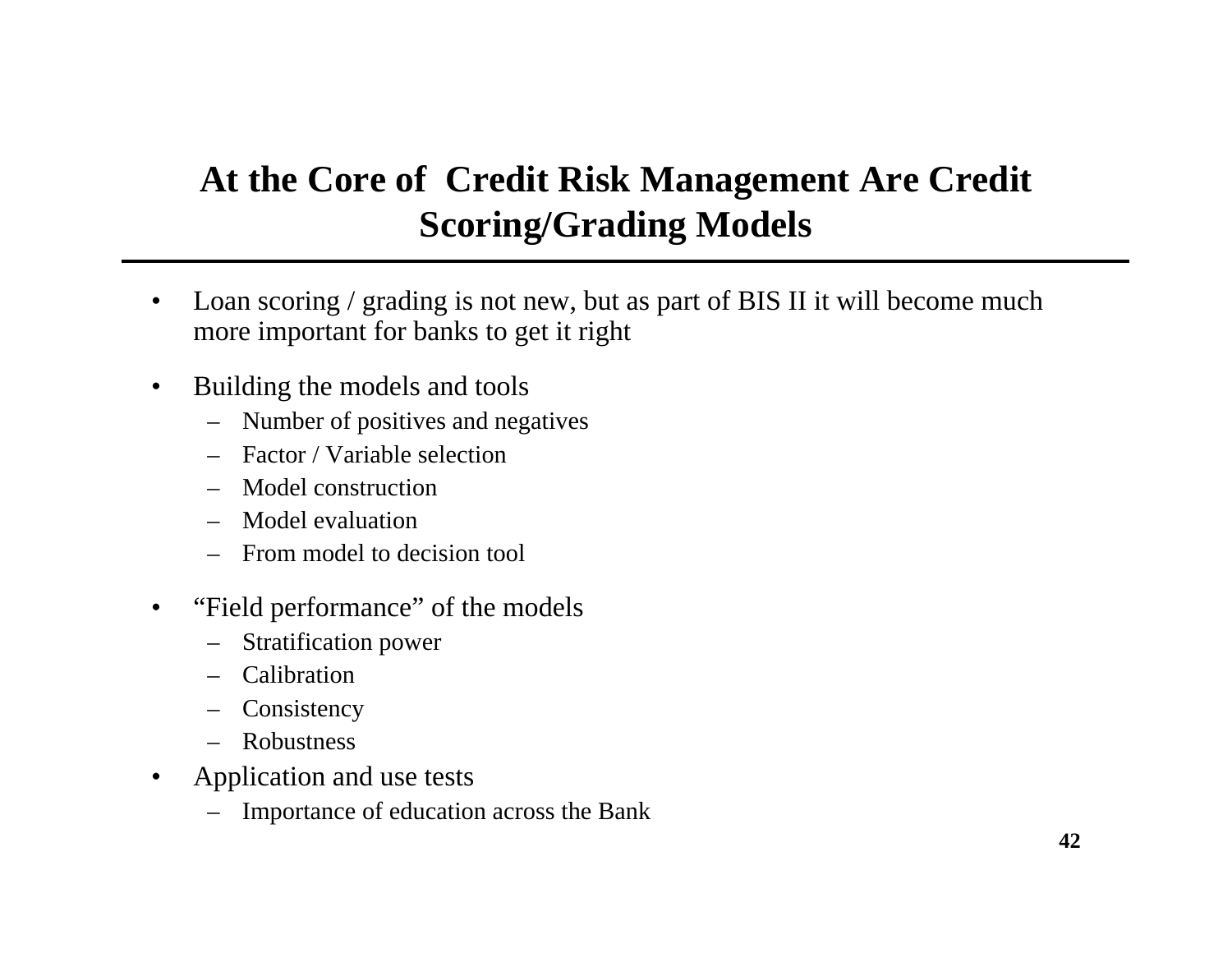## **Now That the Model Has Been in Use, How Can We Tell If It's Any Good?**

- • There are four potentially useful criteria for evaluating the field performance of a scoring or grading tool:
	- –**Stratification:** How good are the tools at stratifying the relative risk of borrowers?
	- **Calibration:** How close are actual vs. predicted defaults, both for the book overall and for individual credit grades?
	- **Consistency:** How consistent are the results across the different scorecards?
	- **Robustness:** How consistent are the results across Industries, over time and across the Bank
- $\bullet$ Stratification is about ordinal ranking ( AA grade has fewer defaults than A grade)
- •Calibration is about cardinal ranking (getting the right number of defaults per grade)
- $\bullet$  Consistency concerns the first two criteria across different models:
	- Different indust ries or countries within Loan Book (LOB)
	- –Across LOBs (e.g. l arge corporate, middle market, small business)
- •• Especially for high grades (BBB and above), field performance is hard to assess accurately **43**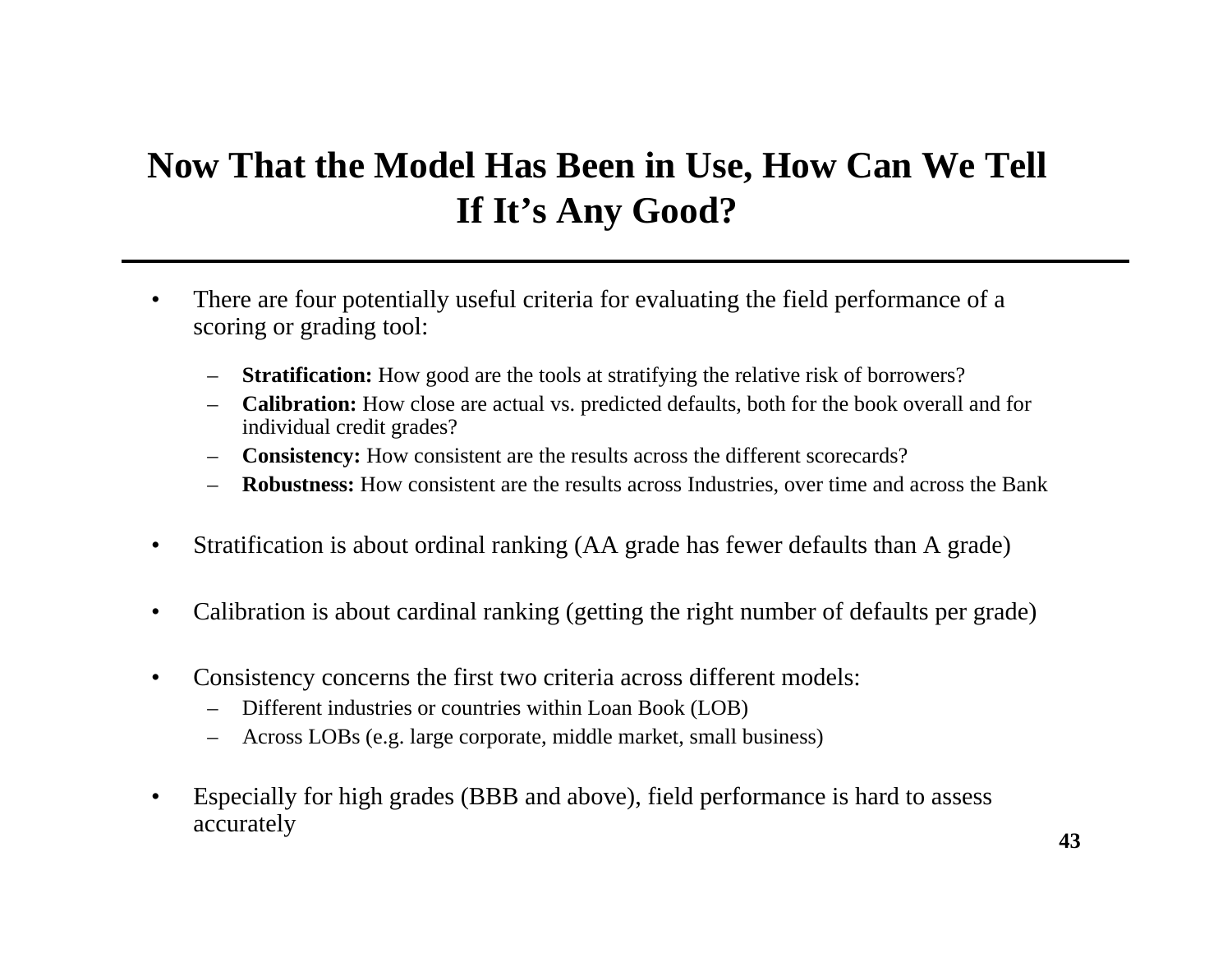#### **Some Comments on Performance "In the Field"**

- $\bullet$ • Backtesting à la VaR models is very hard, practically:
	- Lopez & Saidenberg (1998) show how hard this is and propose a sim ulation-based solution
	- Prior criteria (stratification, calibration, consistency, robustness) may be m ore practical
- • What you can get in *N* can you get in *T*  ?
	- Hard to judge performance from one year  $(T = 1)$ ; might need multiple years
	- –However: difficult to assume within year independence
		- ›Macroeconomic conditions affect everybody
		- ›This will affect the statistics
	- A test for grading tools: how do they fare through a recession
		- ›During expansion years: expect "too few" defaults
		- ›During recession years: expect "too many" defaults
- • Two schools of credit assessment:
	- Unconditional ("Through-the-cycle"): ratings from agencies are sluggish / insensitive
	- Conditional ("Mark-to-market): KMV's stock price-based PDs are sensitive / volatile / timely

Z-Scores b ased PDs are sensitive / less volatile / less timely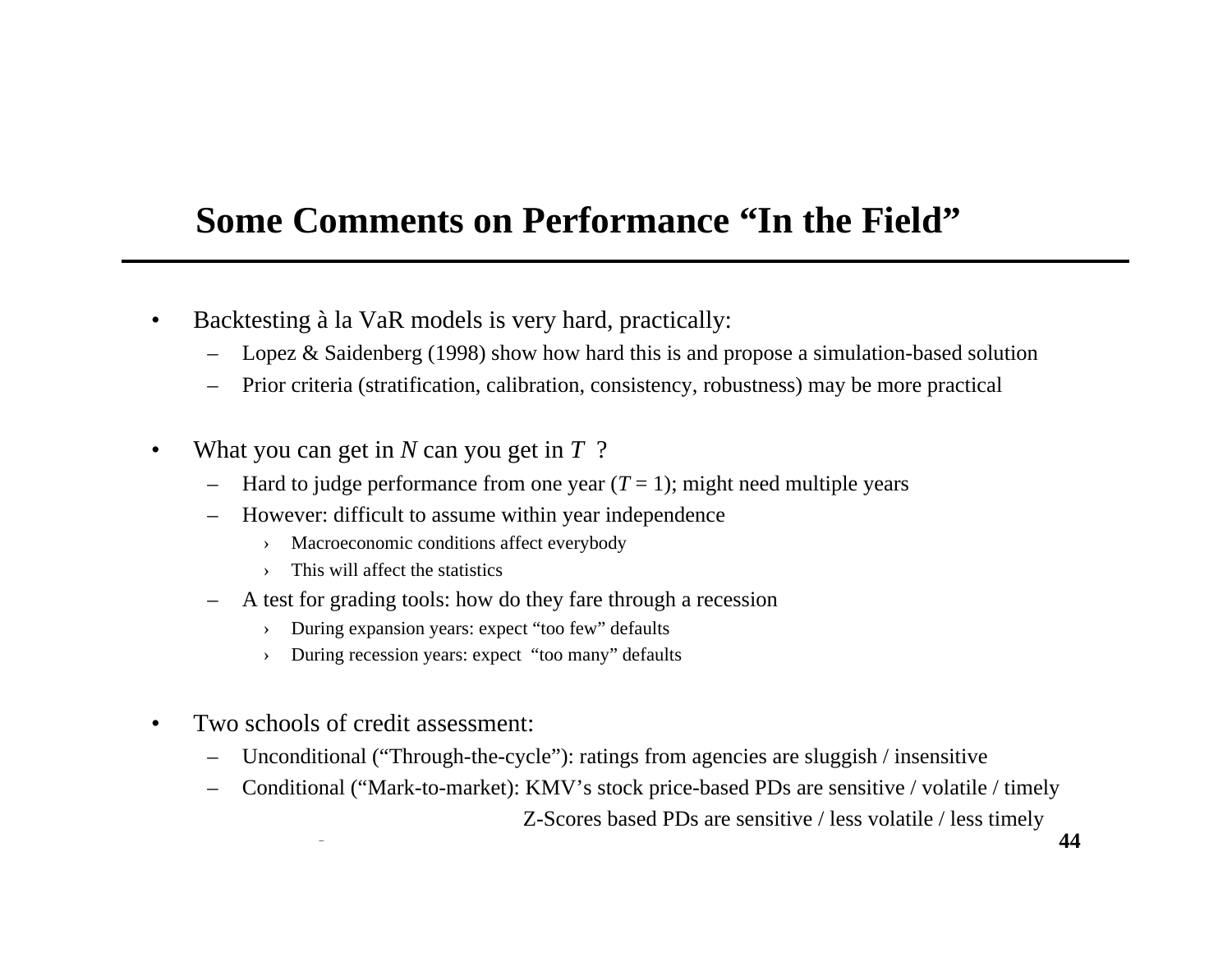#### **Many Internal Models are Based on Variations of the Altman's Z-Score and Zeta Models**

• Altman (1968) built a linear discriminant model based only on financial ratios, matched sample (by year, industry, size)

 $Z = 1.2$   $X_1 + 1.4$   $X_2 + 3.3$   $X_3 + 0.6$   $X_4 + 1.0$   $X_5$ 

 $X_1$  = working capital / total assets  $X<sub>2</sub>$  = retained earnings / total assets  $X_3$  = earning before interest and taxes / total assets  $X_4$  = market value of equity / book value of total liabilities  $X_5$  = sales / total assets

•Most credit scoring models use a combination of financial and non-financial factors

| <b>Financial Factors</b> | <b>Non-financial Factors</b>     |
|--------------------------|----------------------------------|
| Debt service coverage    | <b>Size</b>                      |
| Leverage                 | Industry                         |
| Profitability            | Age / experience of key managers |
| Liquidity                | ALM                              |
| Net worth                | Location                         |

**45**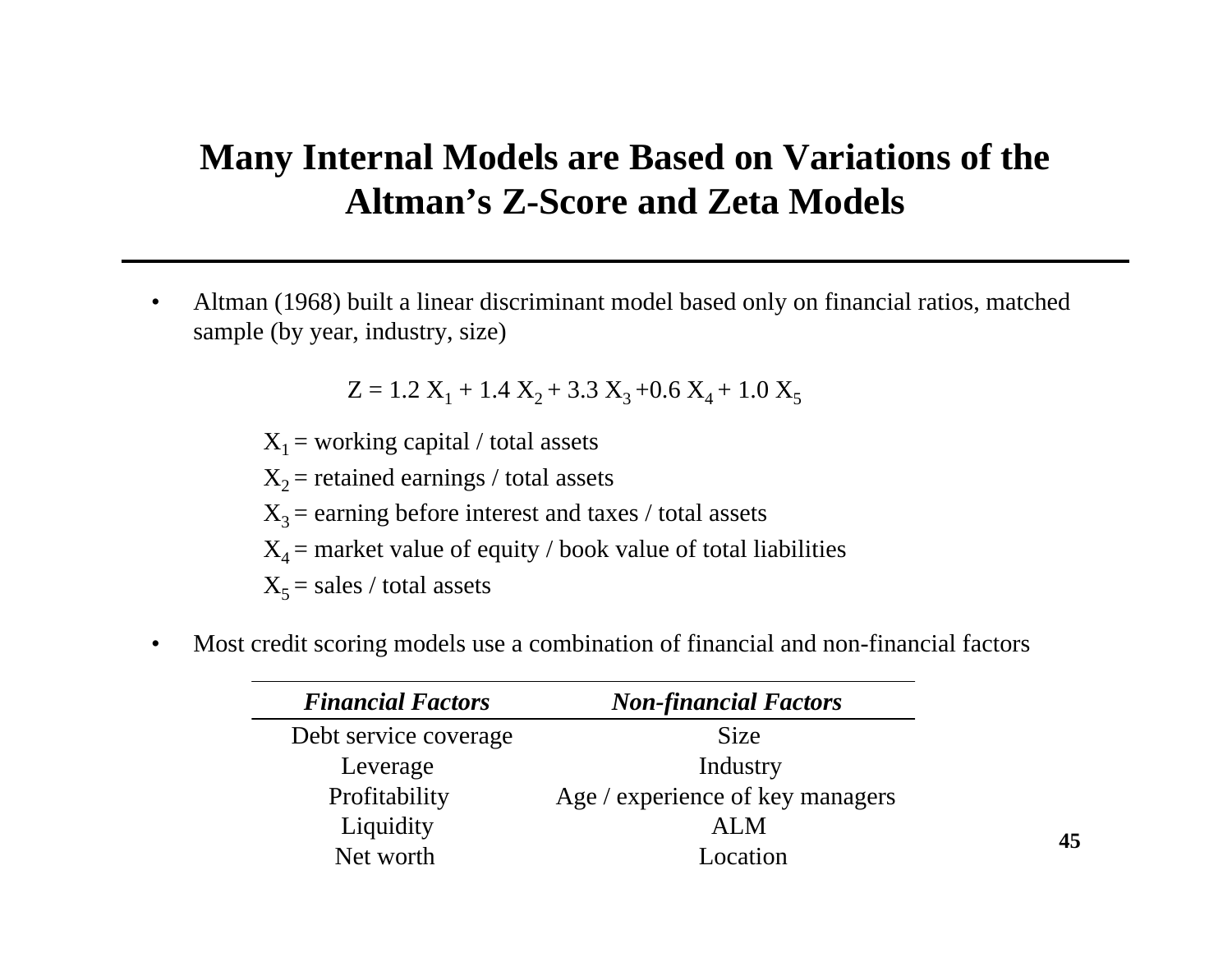- • Sample selection:
	- How far back do you go to collect enough "bads" ?
	- Ratio of "goods" to "bads" ?
- • Factor or variable selection
	- –Financial factors
		- ›> Many financial metrics are very similar – highly correlated
	- –Non-financial factors
		- › More subject to measureme nt error and subjectivity
- • Model selection
	- Linear dis crimin ant analysis (e.g. Alt man's Z-Score, Zeta models)
	- Logistic regression
	- Neural network or other machine learning methods (e.g. CART)
	- –Option based (e.g. KMV's CreditMonit or) for publicly traded companies
- • Model evaluation
	- –I n-sa m ple
	- –Out-of-sam <sup>p</sup>le ("field testing") **<sup>46</sup>**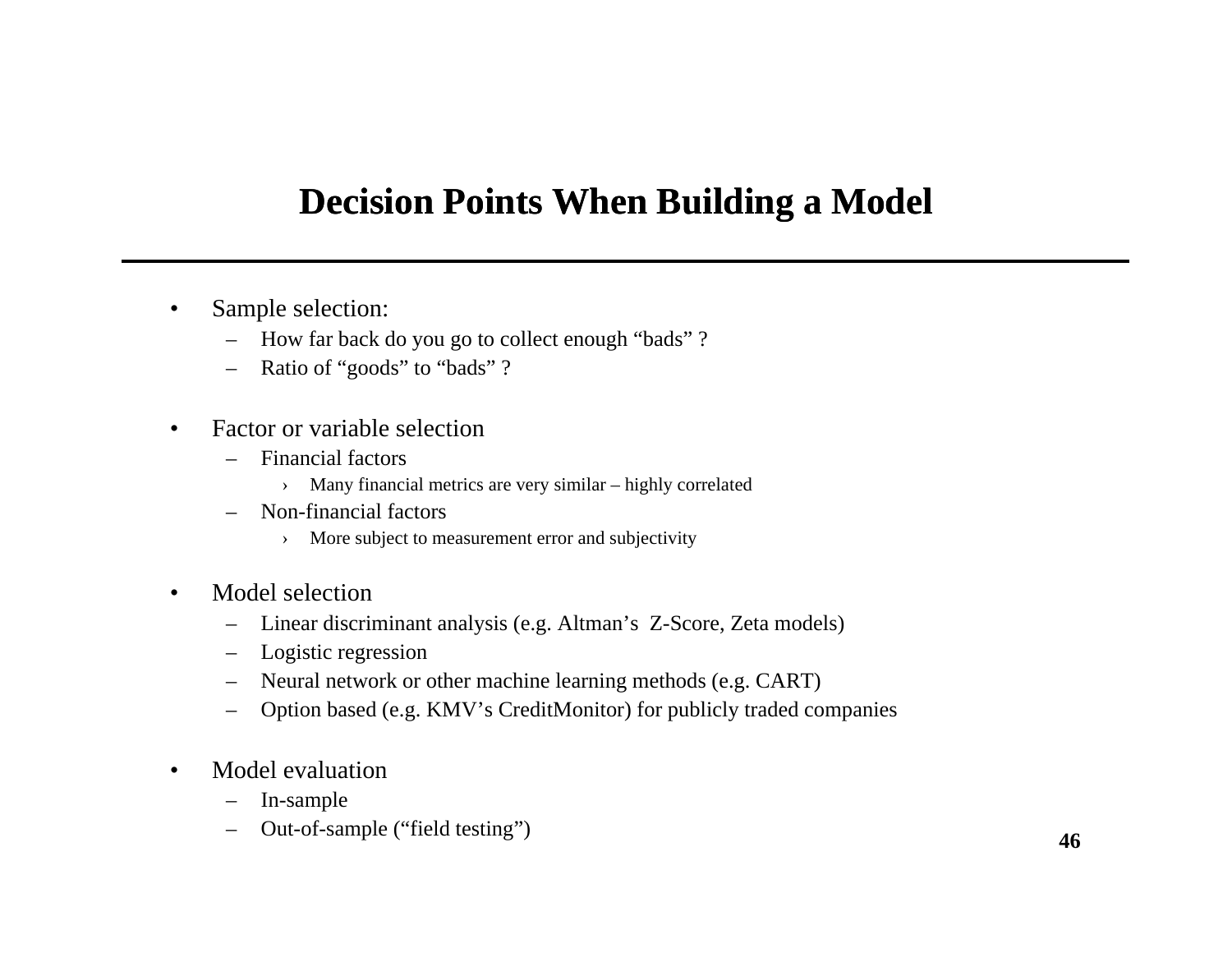## **All Model Evaluation is Done on the Basis of Error Rate Analysis**

- • In binary event modeling ("goods" vs. "bads"), the basic idea is correct classification and separation
- $\bullet$  There is a battery of statistical tests which are used to help us with selecting among competing models and to assess performance

|                  | <b>Predicted</b><br><b>Negatives</b> | <b>Predicted</b><br><b>Positives</b> |  |
|------------------|--------------------------------------|--------------------------------------|--|
| Actual           | True                                 | <b>False Positives</b>               |  |
| <b>Negatives</b> | <b>Negatives</b>                     | (type I error)                       |  |
| Actual           | <b>False Negatives</b>               | True                                 |  |
| <b>Positives</b> | (type II error)                      | Positive                             |  |

#### **2x2 Confusion / Classification Table**

- •Error Rate  $=$  false negatives  $+$  false positives
- •• Note that you may care very differently about the two error types
- $\bullet$ • Cost of Type I usually considerably higher (e.g. 15 to 1)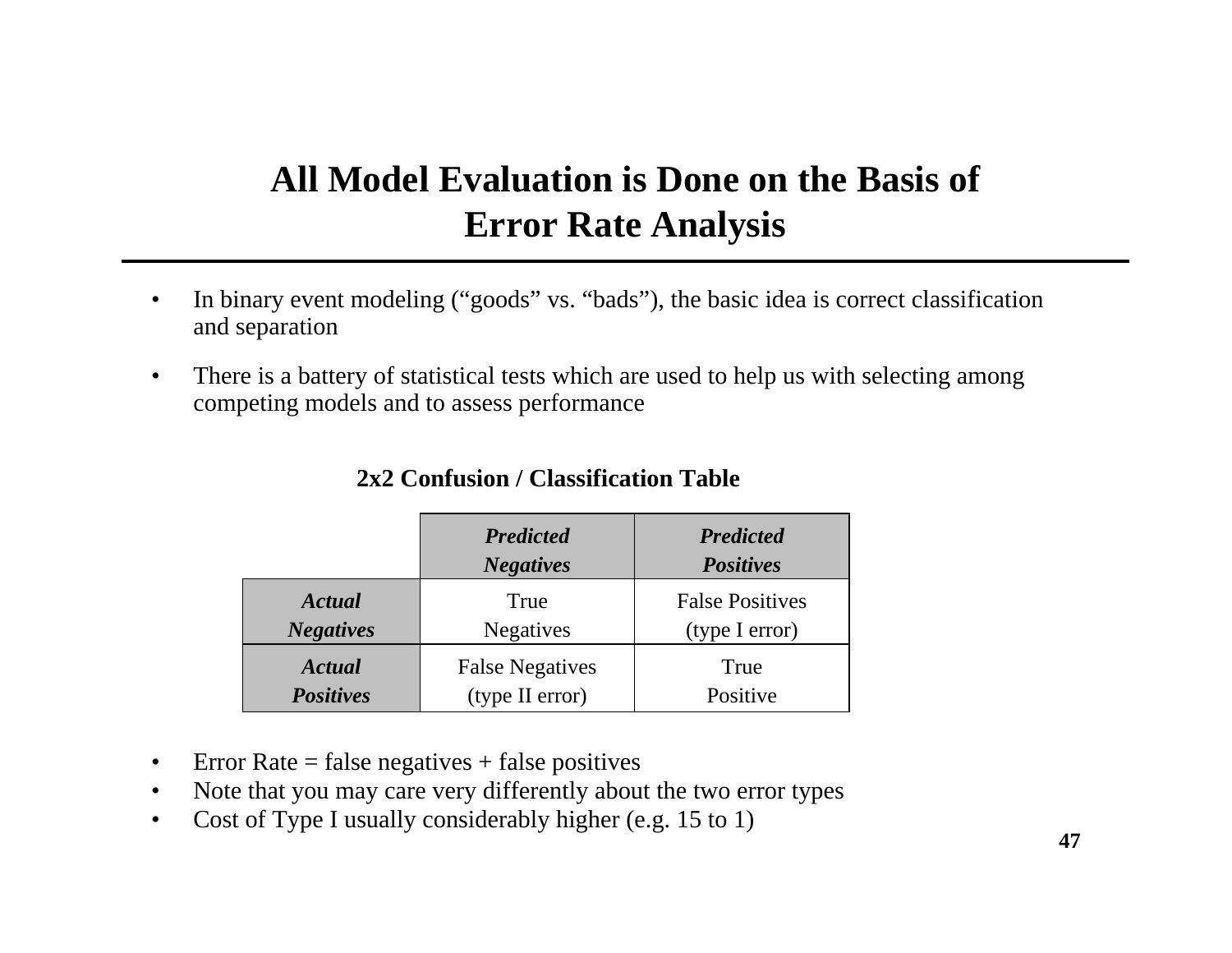## **It is One Thing to Measure Risk & Capital, It is Another to Apply and Use the Output**

- • There are a host of possible applications of a risk and capital measurement framework:
	- $\overline{\phantom{0}}$ Risk-adjusted pricing
	- –Risk-adjusted compens ation
	- –Limit setting
	- –P o rtfolio m anagem ent
	- –Loss forecasting and reserve planning
	- –Relationship profitability
- • Banks and supervisors share similar (but not identical) objectives, but both are best achieved through the use and application of a risk and capital measurement framework

| <b>SUPERVISOR</b>                    | <b>BANK</b>                                              |
|--------------------------------------|----------------------------------------------------------|
| Capital Adequacy<br>"Enough Capital" | Capital Efficiency<br>"Capital Deployed"<br>Efficiently" |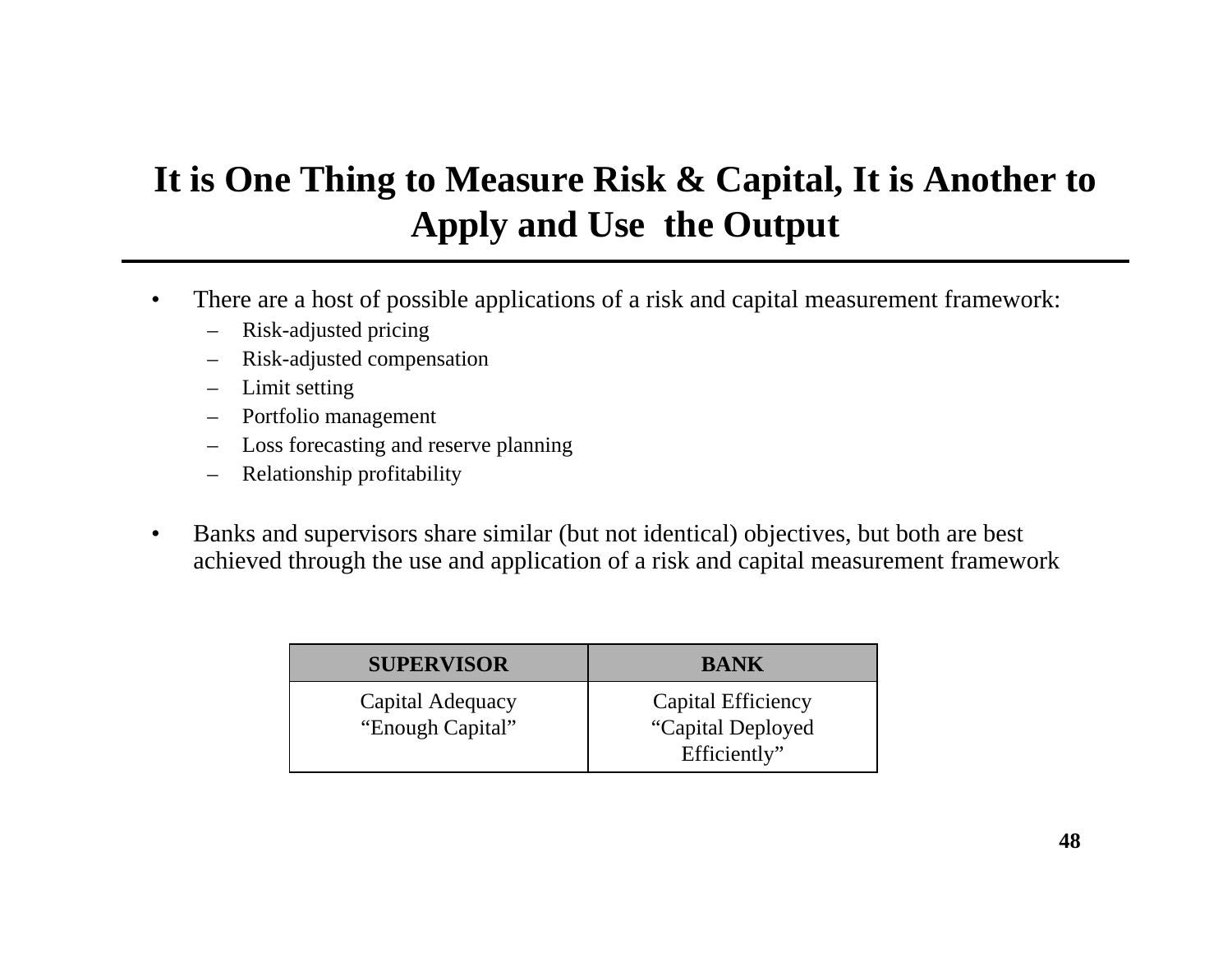## **Applications Include Risk-Adjusted Pricing, Performance Measurement and Compensation**

- $\bullet$  At a minimum, risk-adjusted pricing means covering expected losses (EL)
	- Price =  $LIBOR + EL +$  (fees & profit)
- • If a credit portfolio model is available, i.e.correlations and concentrations are accounted for, we can do contributory risk-based pricing
	- $-$  Price = LIBOR + EL + CR + (fees & profit)
	- Basic idea: if marginal loan is diversifying for the port foli o, maybe able to offer a discount, if con centrating, charge a premium
- •• With the calculation of economic capital, we can compute RAROC (risk-adjusted return to [economic] capital) - Returns relative to sta ndard measure of risk
	- Used for L OB performance measurement by com paring RAROCs across business lines
	- –Capital attribution and consumption
	- Input to com pensation, esp ecially for capital intensive business activities (e.g. lending, not deposits)
	- Capital manag ement at corporate lev el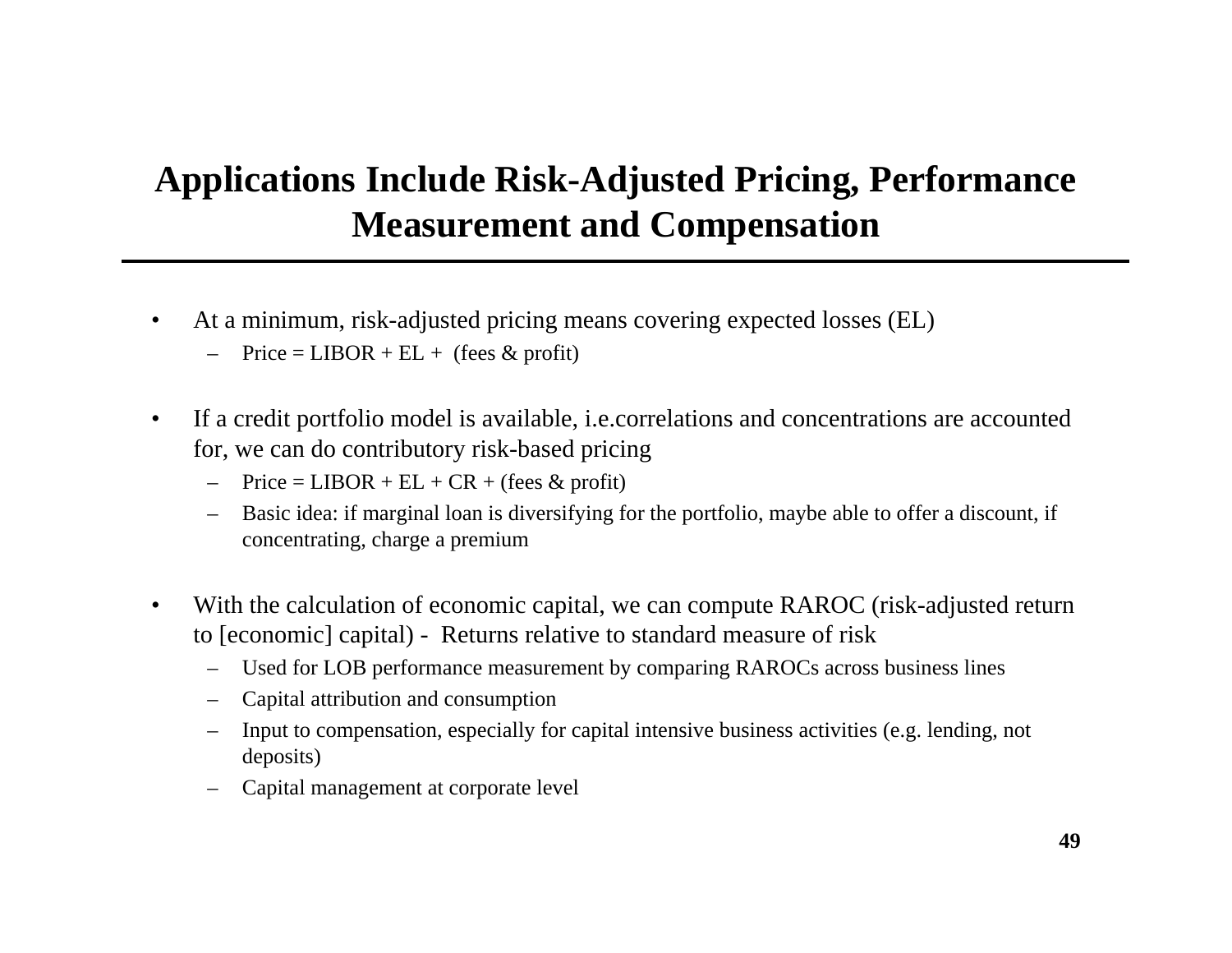- $\bullet$  **Adequacy:** Do we have enough capital to support our overall business activities?
	- Banks usually do: e.g. American E xpress (2000)
	- Some Non-Banks sometimes do not: e.g. Enron (2001)
- $\bullet$  **Attribution:** Is business unit / line of business risk reflected in their capital attribution, and can we reconcile the whole with the sum of the parts?
- •• **Allocation:** To which activities should we deploy additional capital? Where should capital be withdrawn?
- •**Architecture:** How should we alter our balance sheet structure?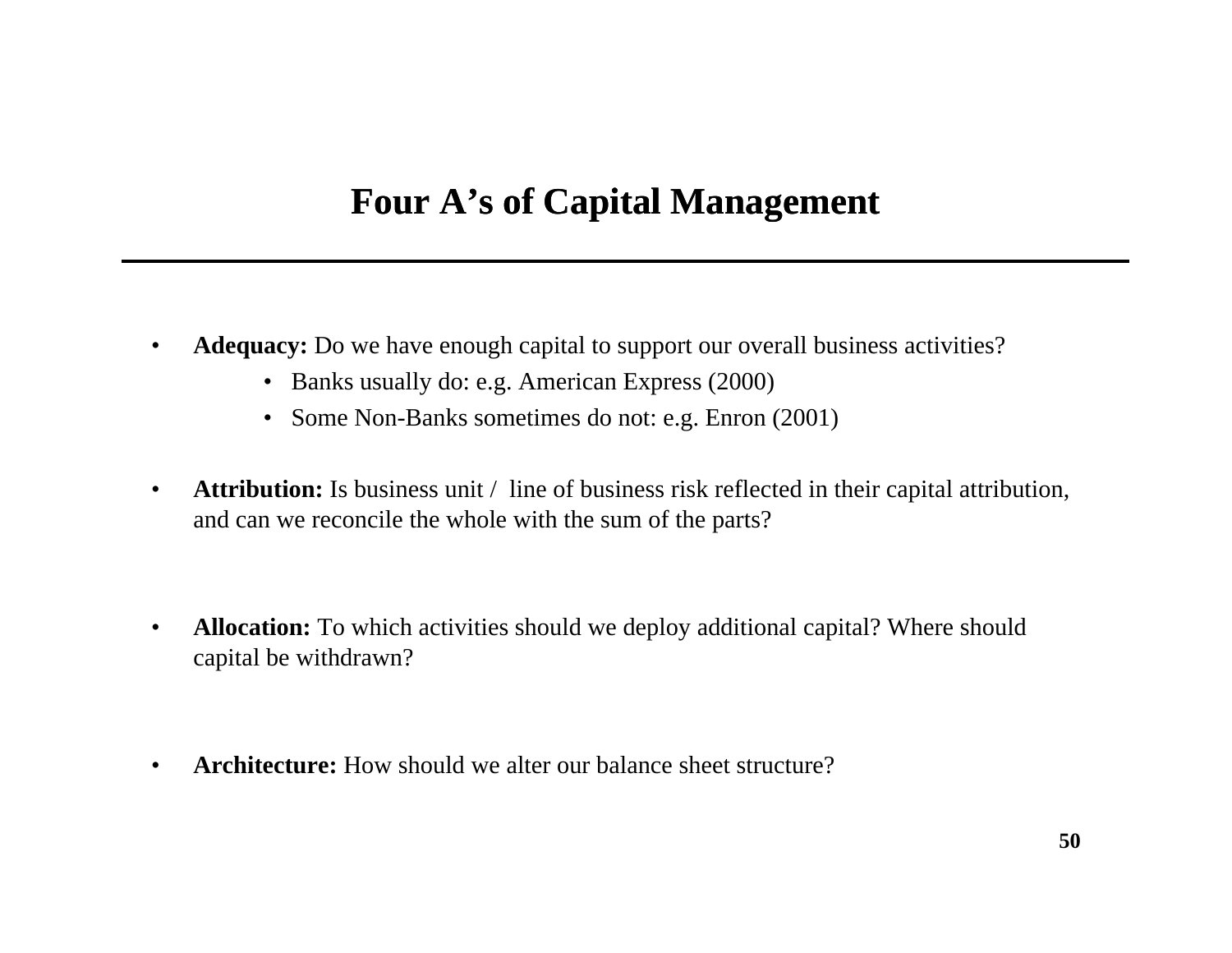## **Minimum BIS Conditions for Collateral Transactions to be Eligible for Credit Mitigation**

- $\bullet$ **Legal Certainty**
- $\bullet$ **Low Correlation with Exposure**
- •**Robust Risk Management Process**
- $\bullet$ **Focus on Underlying Credit**
- • **Continuous and Conservative Valuation of Tranches**
- •**Policies and Procedures**
- $\bullet$  **Systems for Maintenance of Criteria**
- •**Concentration Risk Consideration**
- •**Roll-off Risks**
- •**External Factors**
- •**Disclosure**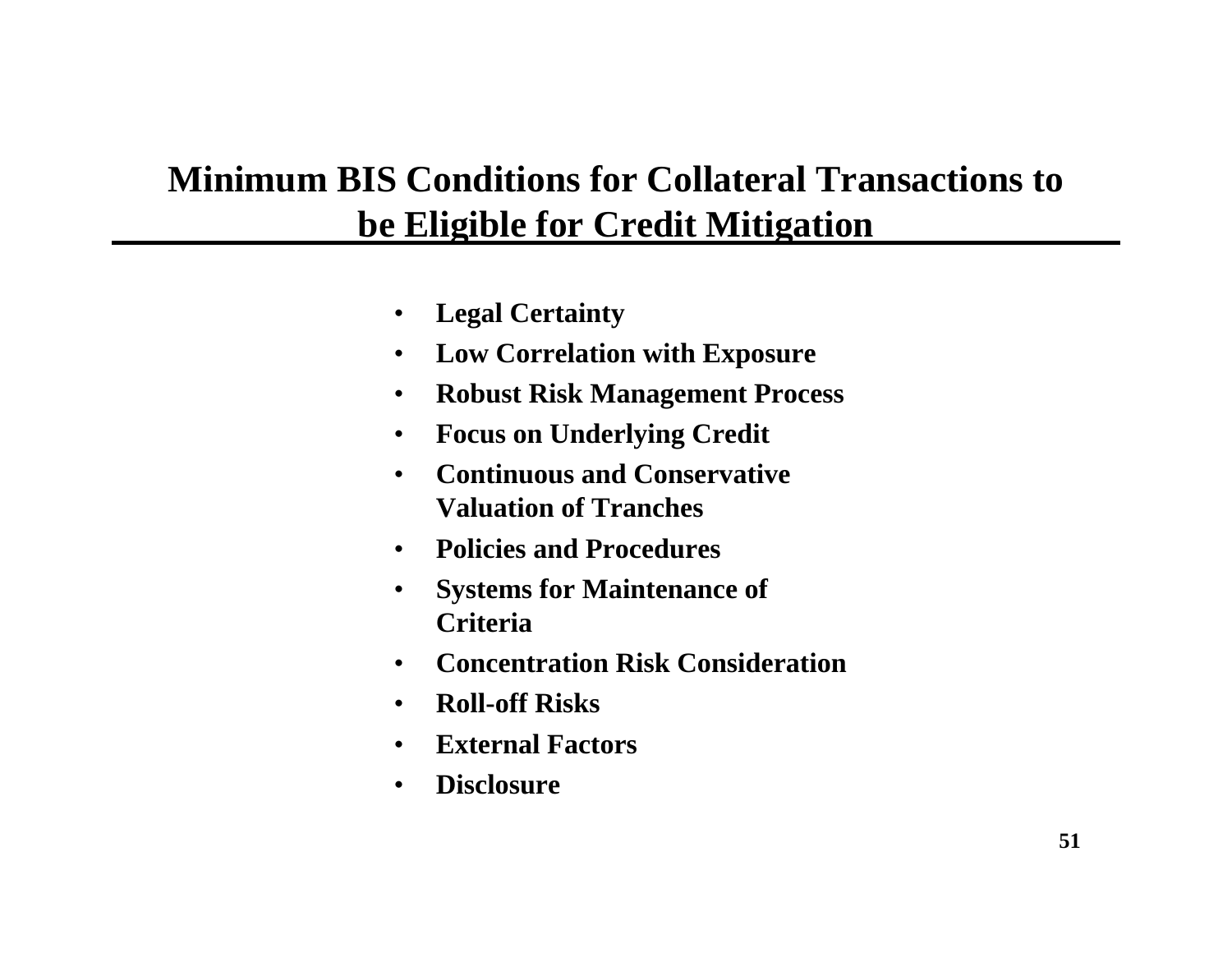## **Methodologies for Proposed Treatments of Collateralized Transactions**

- • **Comprehensive -** Focuses on the Cash Value of the Collateral taking into consideration its price volatility. Conservative valuation and partial collateralization haircuts possible based on volatility of exposure [OR]
- • **Simple -** Maintains the substitution approach of the present Accord -- Collateral issuer's risk weight is substituted for the underlying obligor.

Note: Banks will be permitted to use either the comprehensive or simple alternatives provided they use the chosen one consistently and for the entire portfolio.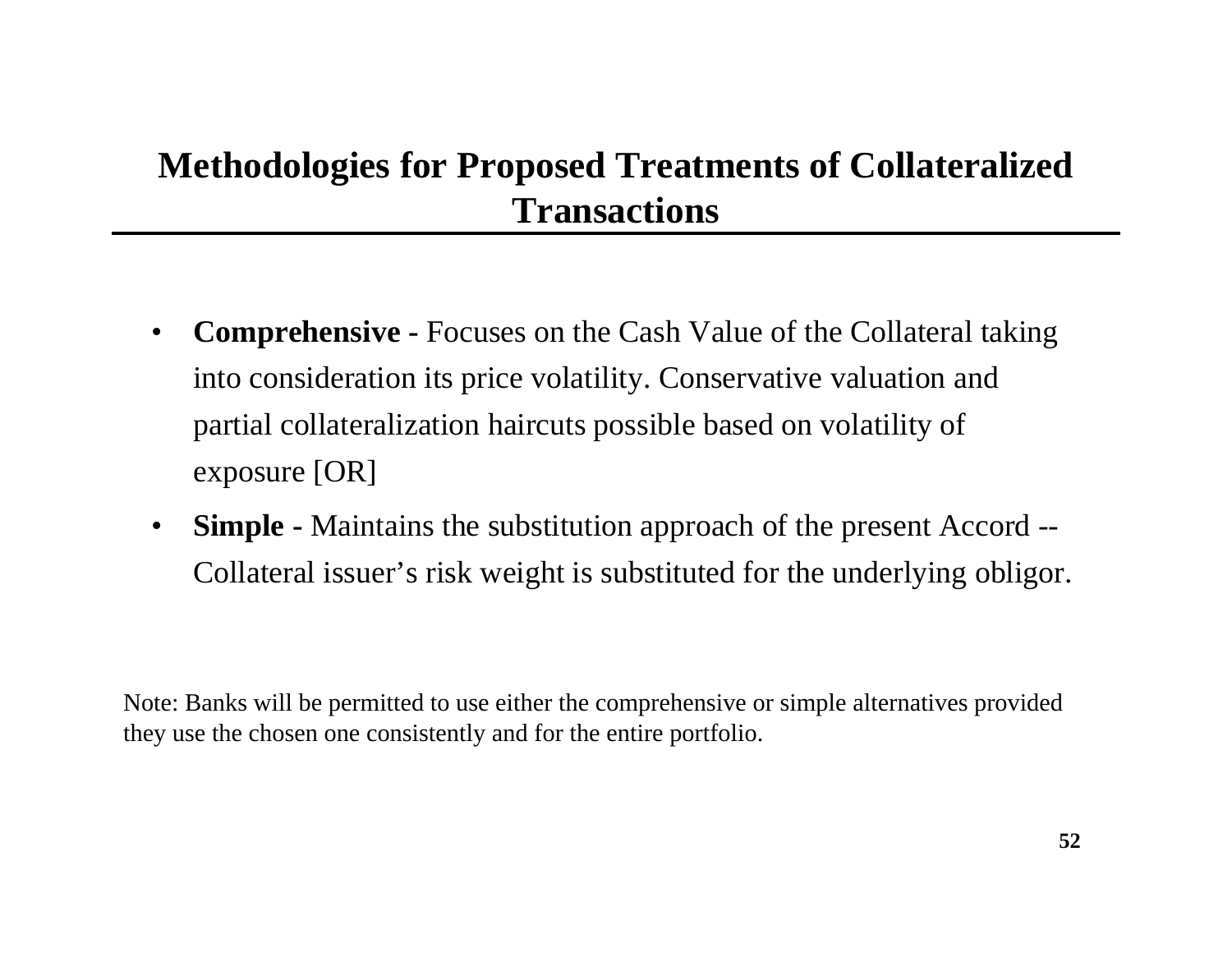## **Opportunities and Responsibilities for Regulators of Credit Risk**

- •Assumes Acceptance of Revised BIS Guidelines
	- Bucket Approach
	- 2004 Application
- •Sanctioning of Internal Rating Systems of Banks
	- Comprehensiveness of Data
	- Integrity of Data
	- –Statistical Validity of Scoring Systems
	- Linkage of Scoring System to Ratings (Mapping)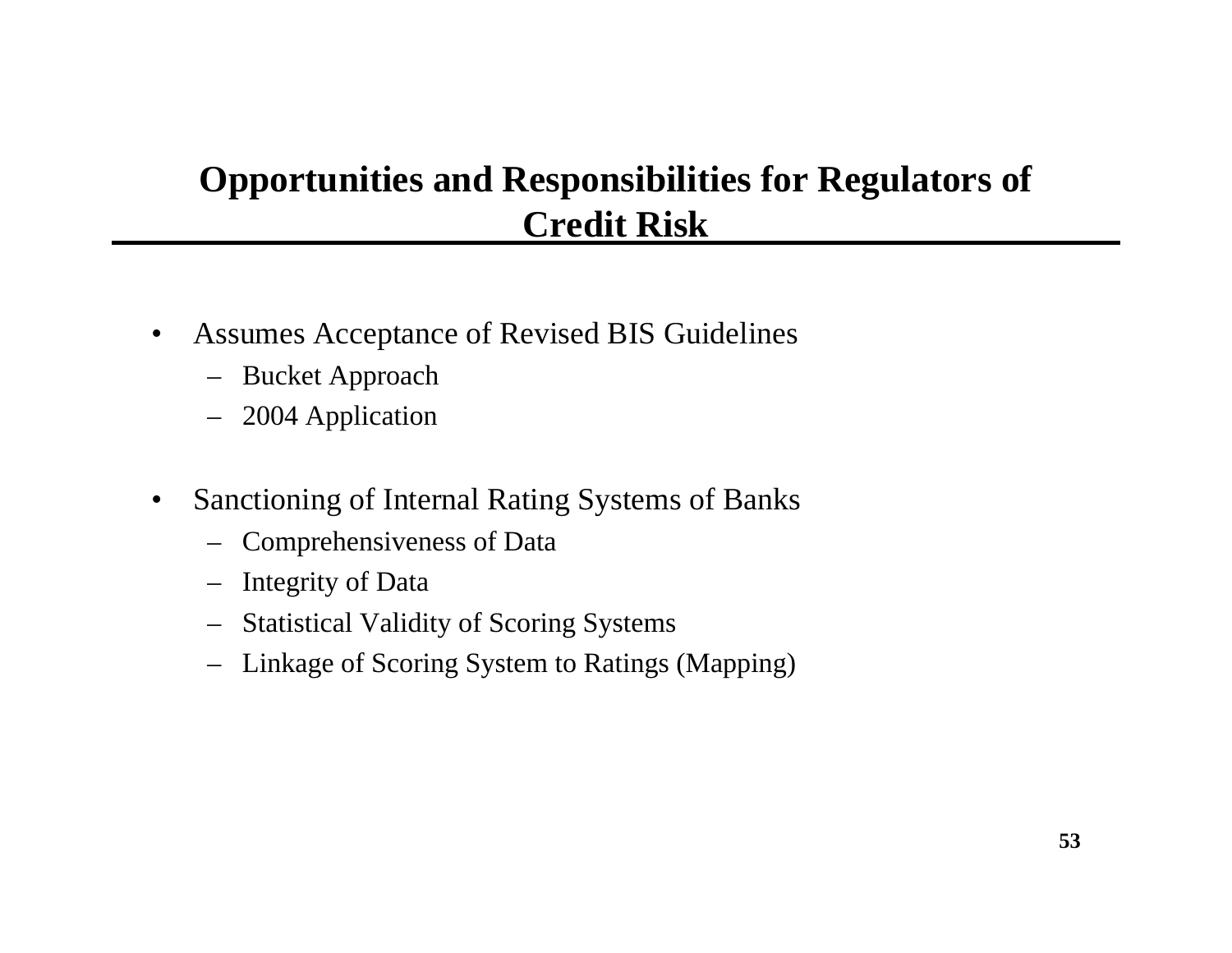## **Opportunities and Responsibilities for Regulators of Credit Risk** (continued)

- •Linkage of Rating System to Probability of Default (PD) Estimation
	- Mapping of Internal Ratings with Local Companies' External Ratings
	- Mapping of External Ratings of Local Company with International Experience (e.g. S&P)
- •Loss Given Default (LG D) Estimation
	- Need for a Centralized Data Base on Recoveries by Asset Type and Collateral and Capital Structure
	- Crucial Role of Central Banks as Coordinator and Sanctioner
	- Similar Roles in Other Countries, i.e. Italy, U.S., Brazil, by Various Organizations, e.g. Bank Consortium, Trade Association or Central Banks.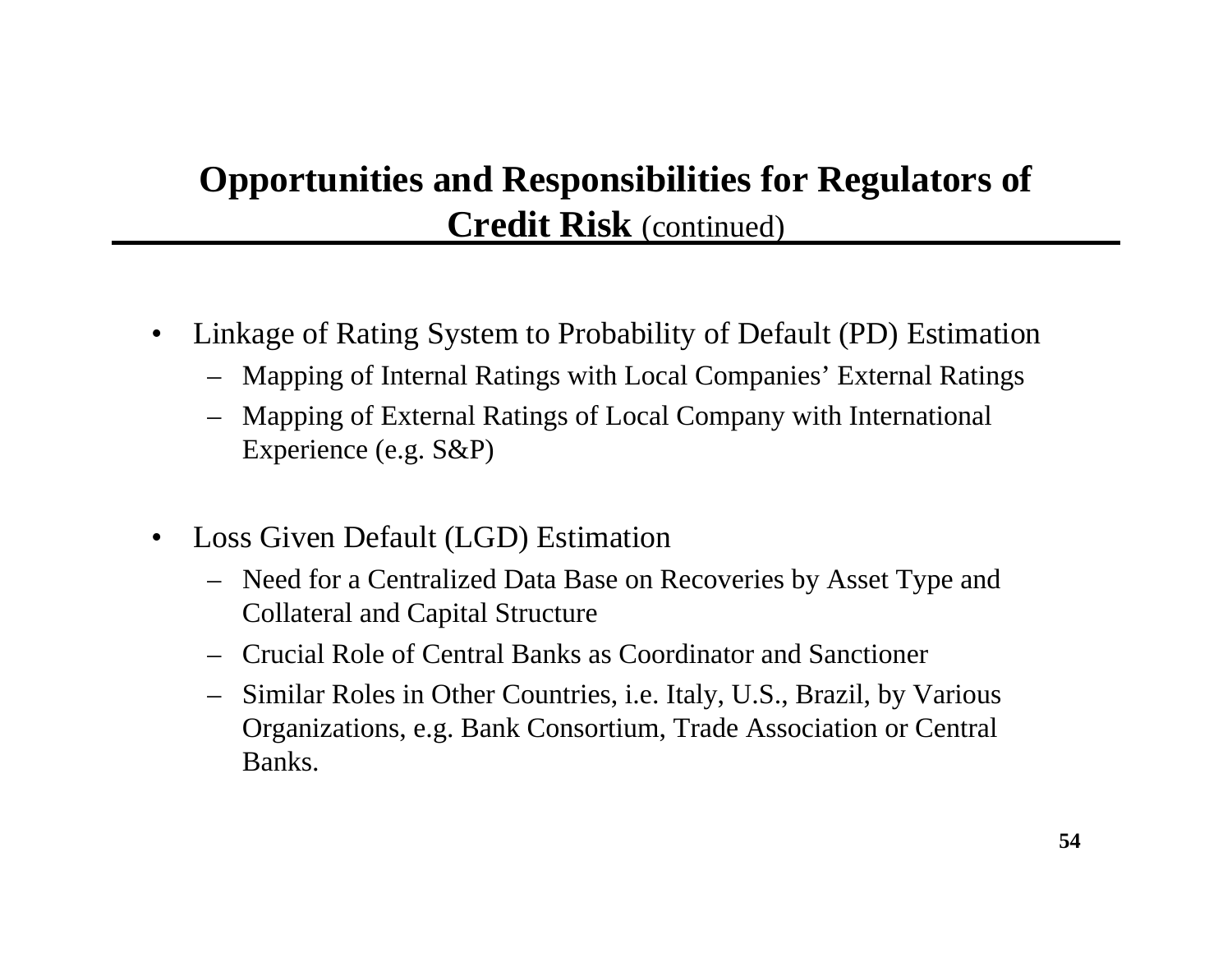### **Proposed Operational Risk Capital Requirements**

Reduced from 20% to 12% of a Bank's Total Regulatory Capital Requirement (November, 2001)

Based on a Bank's Choice of the:

**(a) Basic Indicator Approach** which levies a single operational risk charge for the entire bank

or

**(b) Standardized Approach** which divides a bank's eight lines of business, each with its own operational risk charge

or

**(c) Advanced Management Approach** which uses the bank's own internal models of operational risk measurement to assess a capital requirement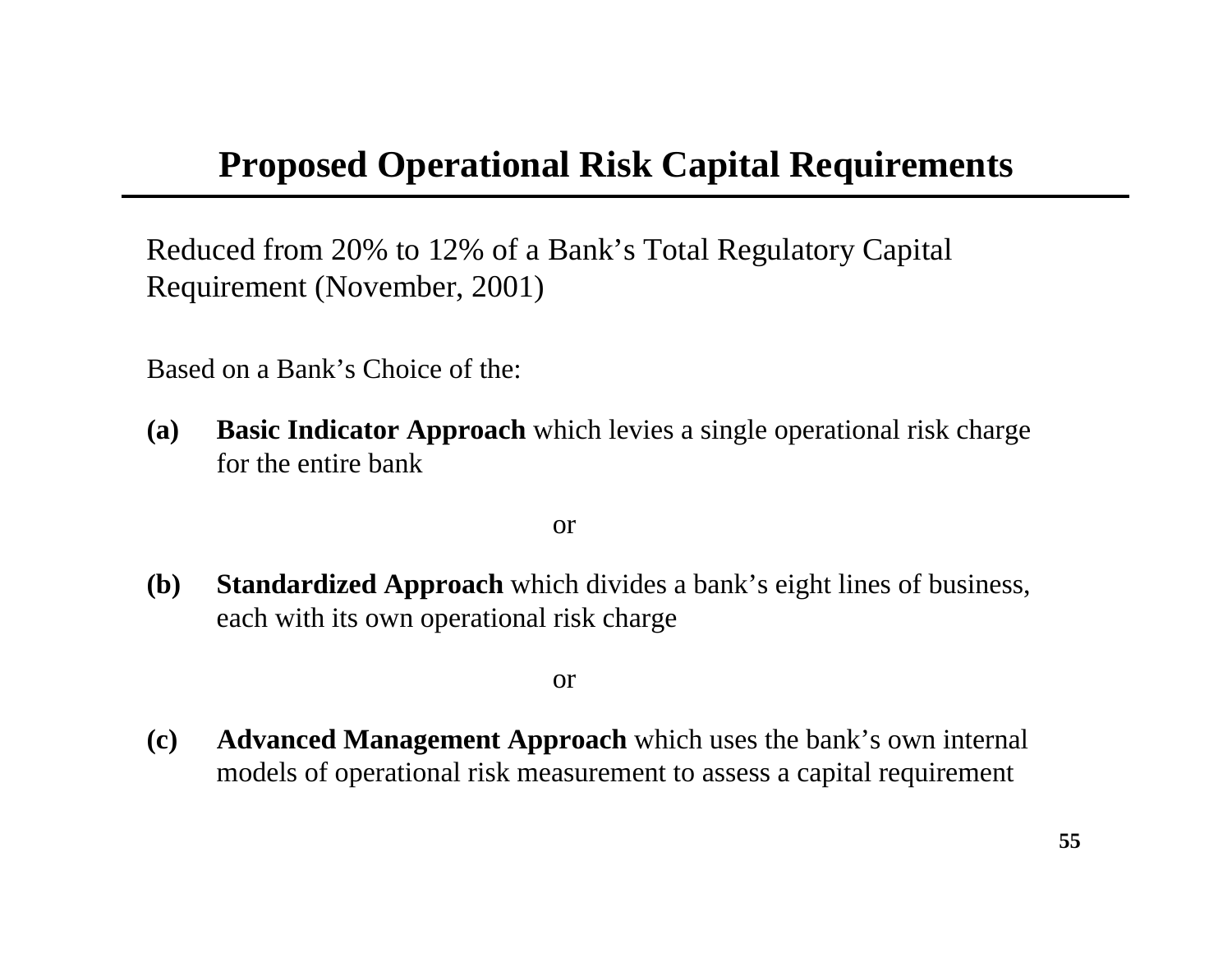#### **Number of Non-Impaired Grades**



Source: " Rang e of Practice in Banks' Internal Rating Systems," Discussion Paper, Basel Committee on Banking Supervision, January 2000. **56**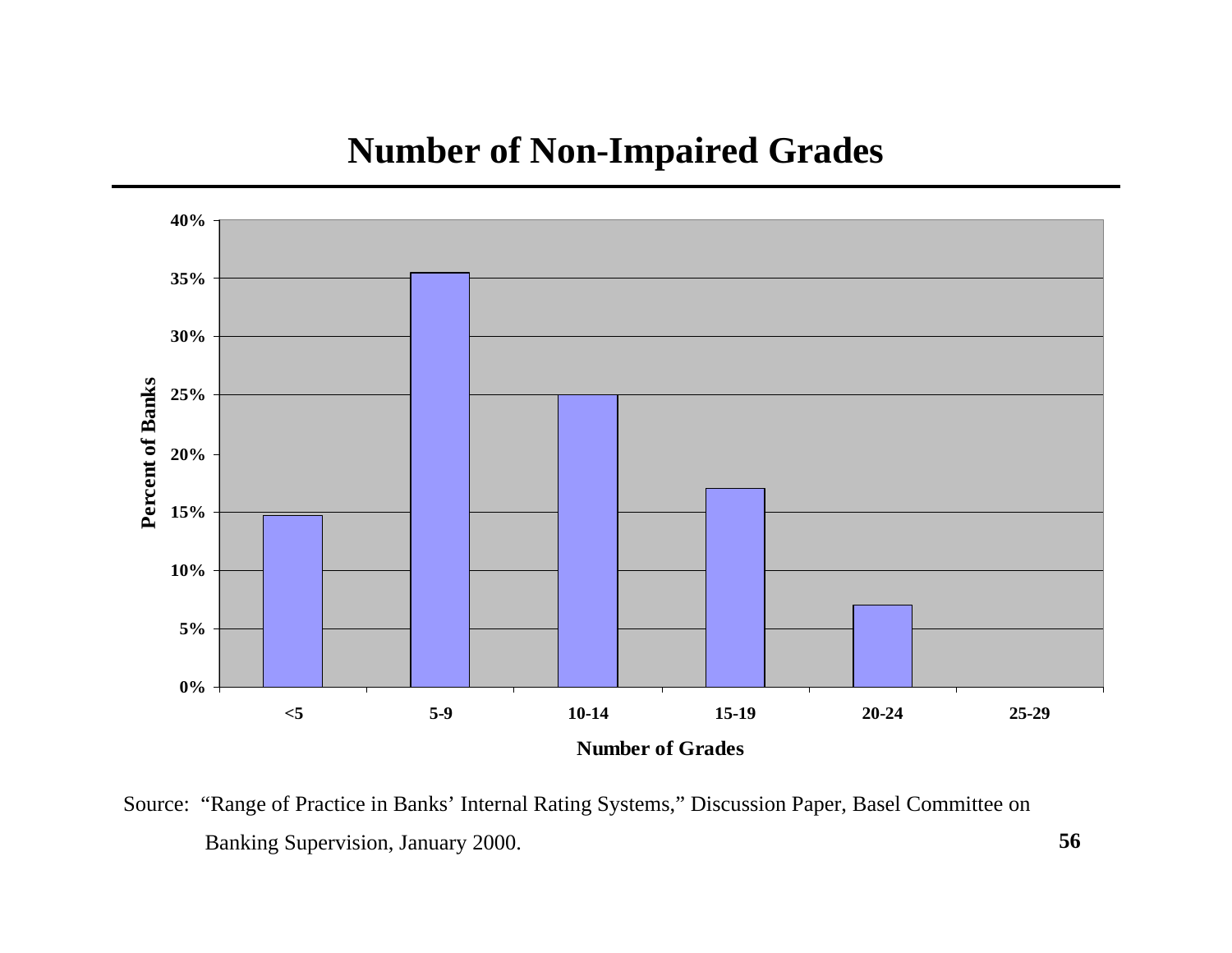#### **Number of Impaired Grades**



Source: "Range of Practice in Banks' Internal Rating Systems," Discussion Paper, Basel Committee on Banking Supervision, January 2000.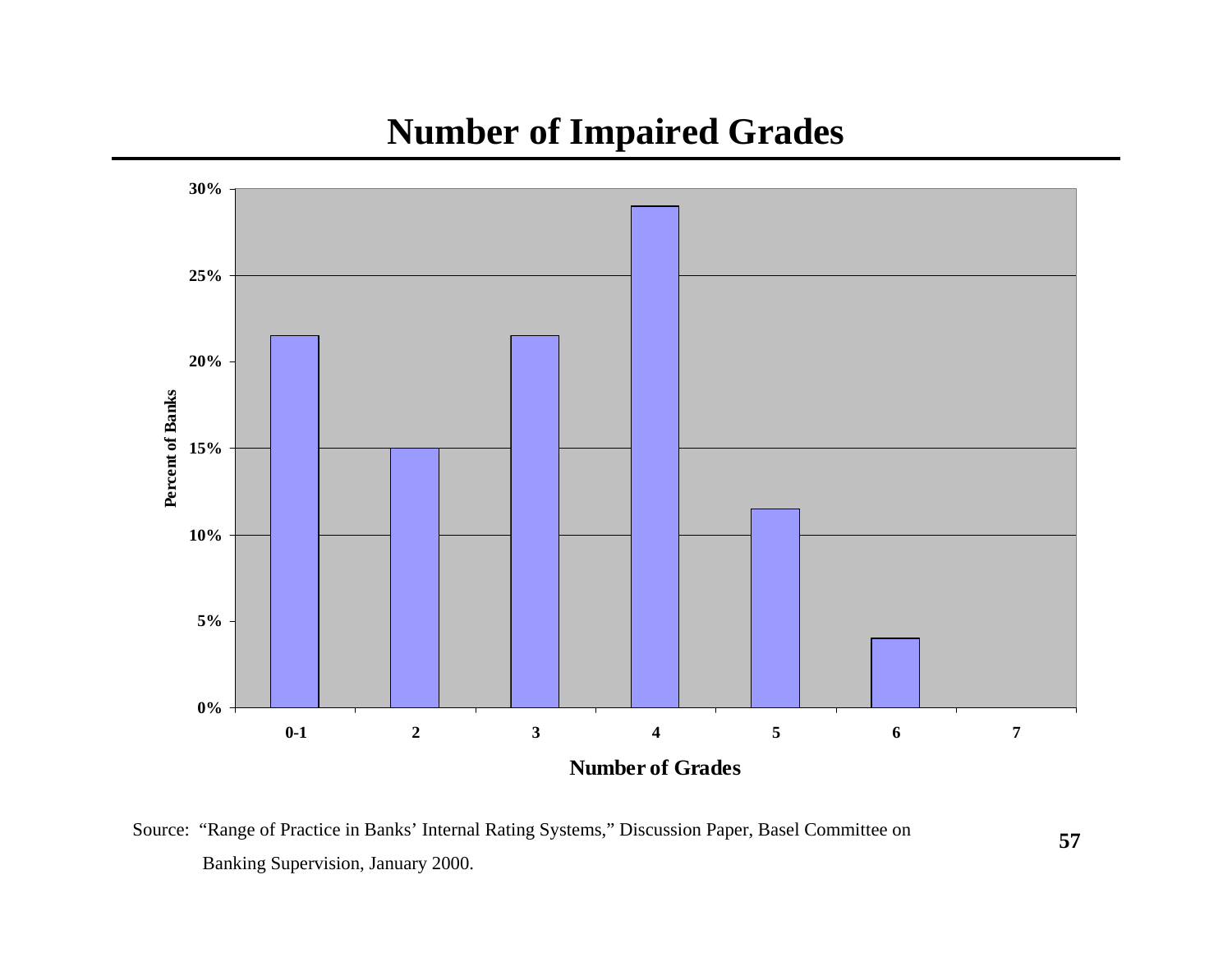### **Rating Coverage**



Source: "Range of Practice in Banks' Internal Rating Systems," Discussion Paper, Basel Committee on Banking Supervision, January 2000. **<sup>58</sup>**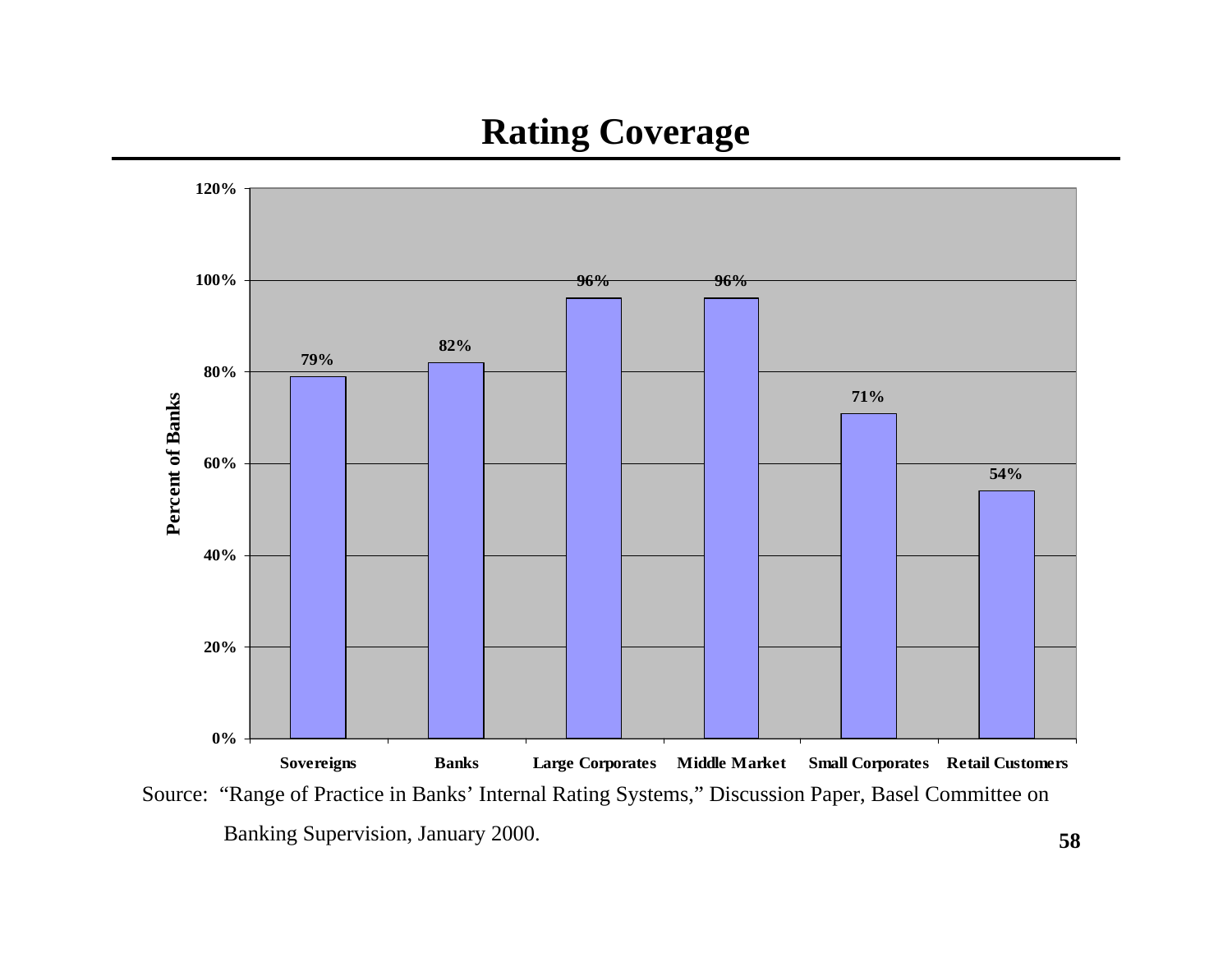## **Rating Usage**



Source: "Range of Practice in Banks' Internal Rating Systems," Discussion Paper, Basel Committee on Banking Supervision, January 2000. **<sup>59</sup>**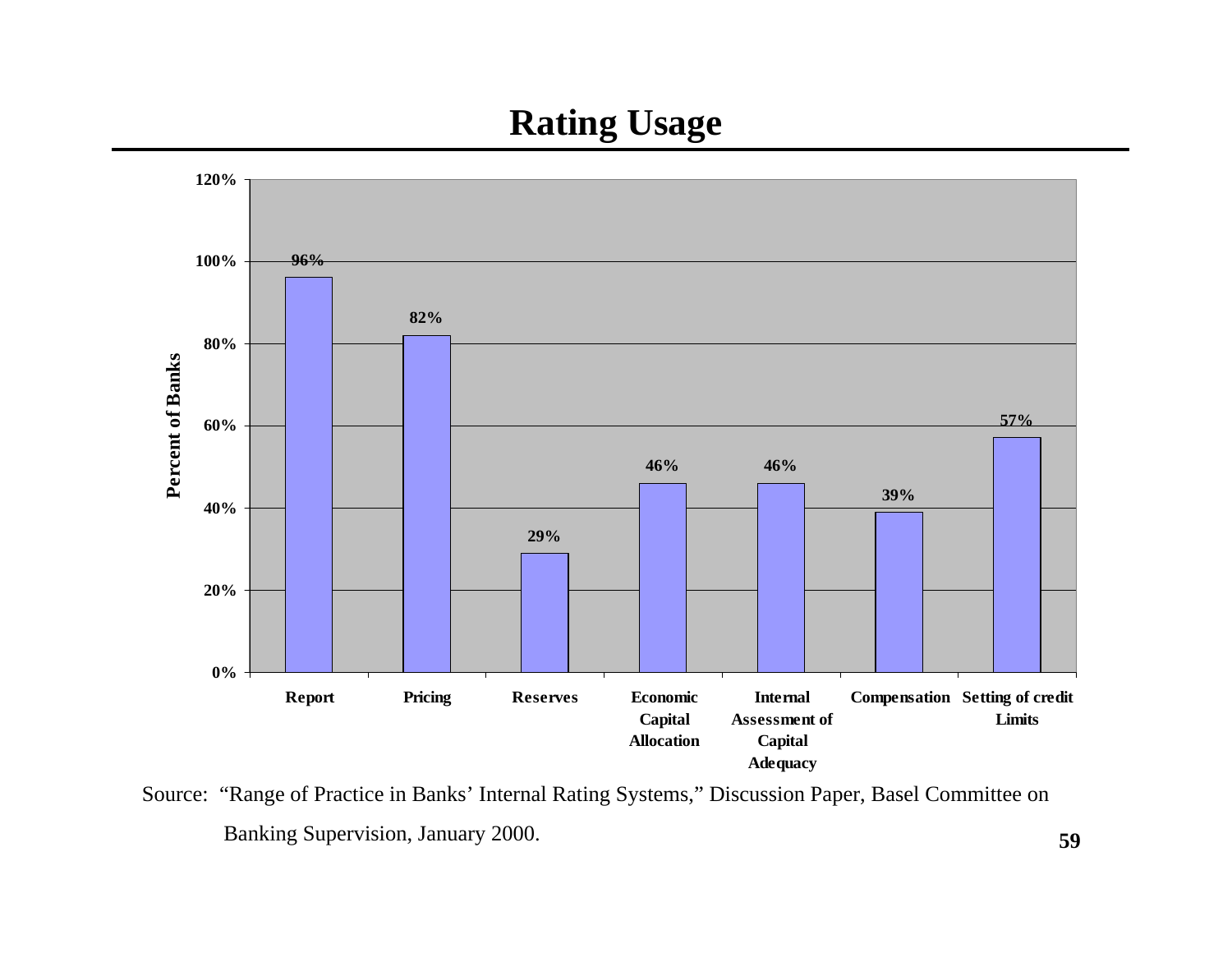#### **Calculation of Internal Capital Estimates**



Source: " Rang e of Practice in Banks' Internal Rating Systems," Discussion Paper, Basel Committee on Banking Supervision, January 2000. **60**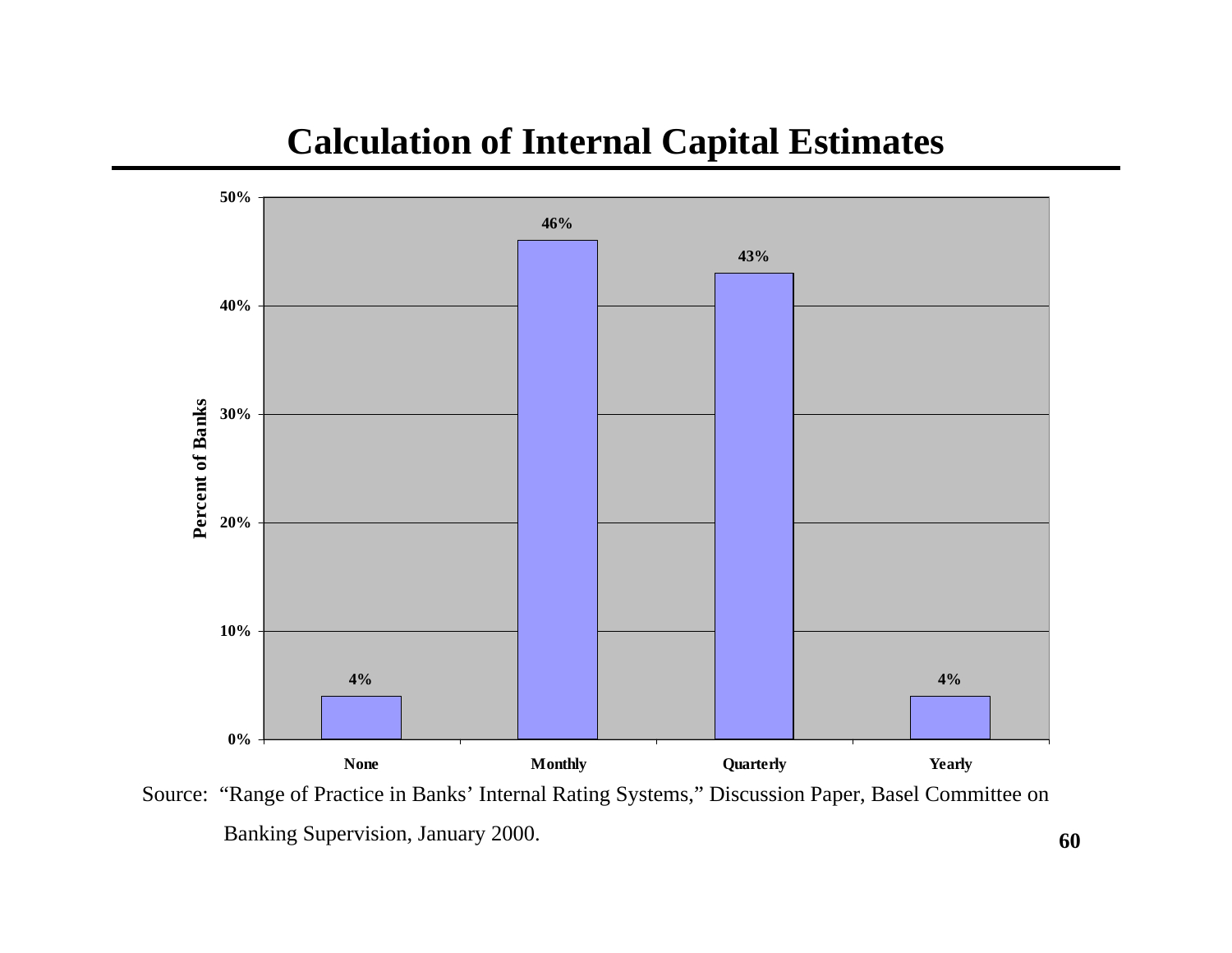#### **Risk Based Pricing Framework**

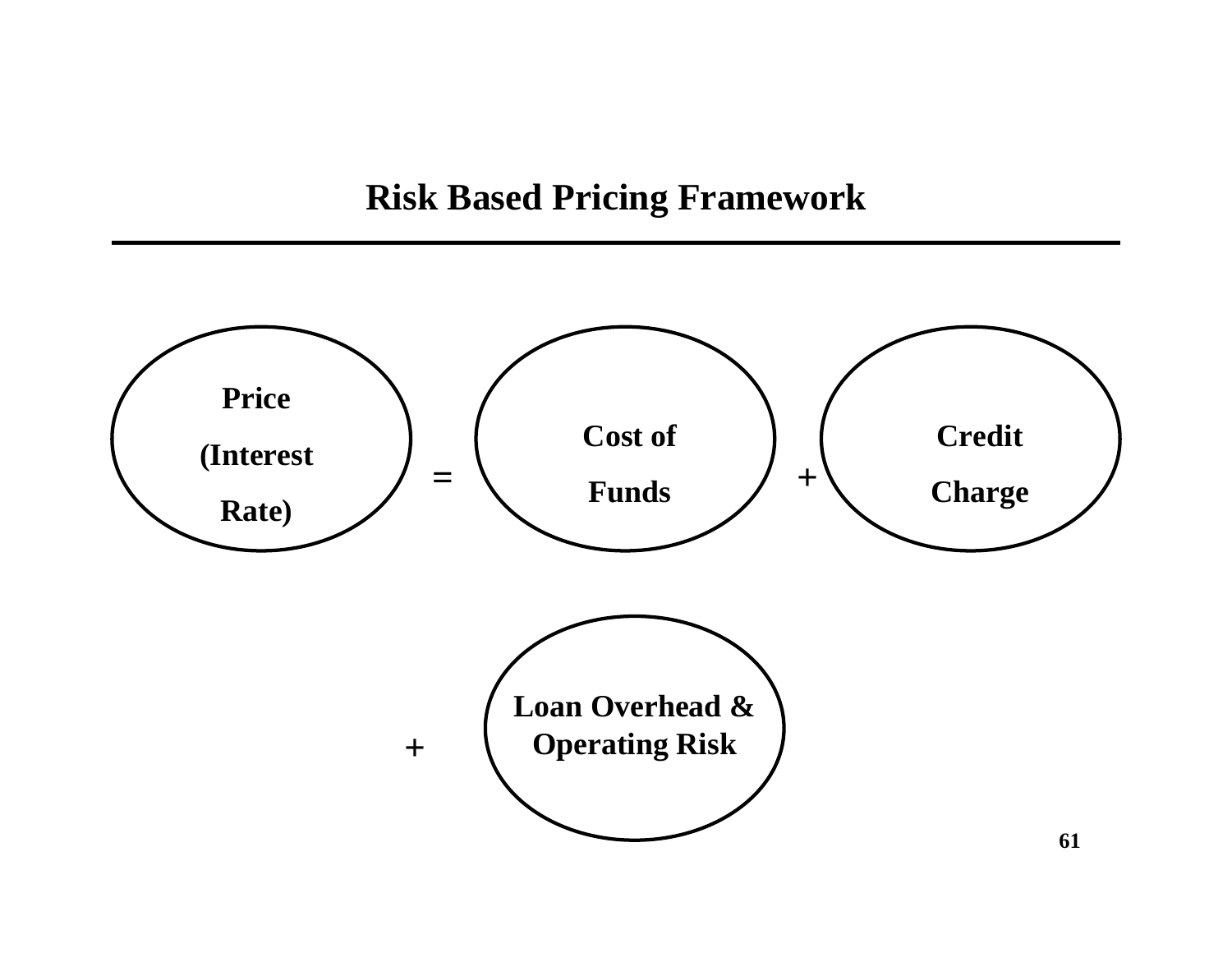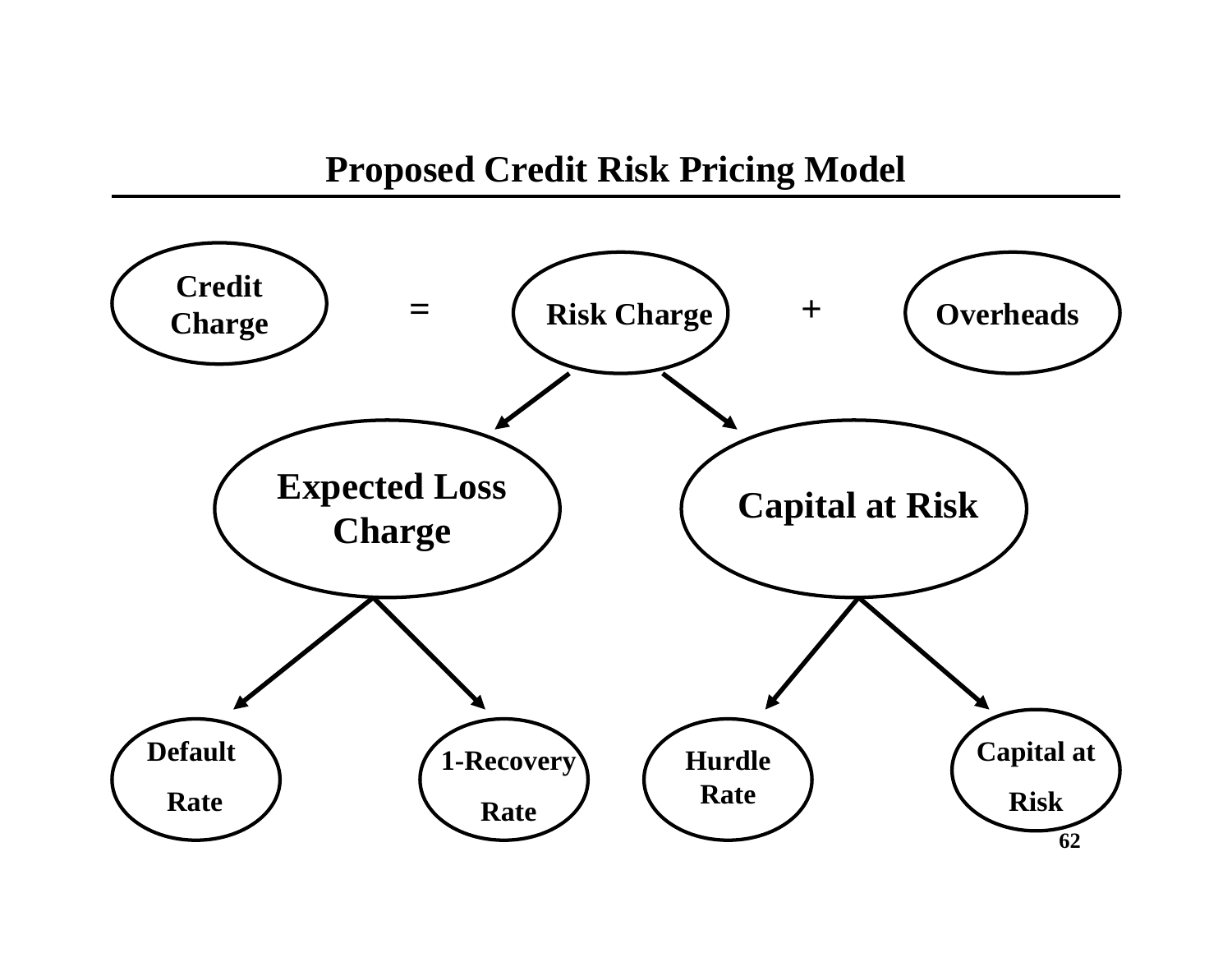$EL(\$) = P_{D,R}$ % x [( $Exp(\$) - CRV(\$)$ ) x (1-UNREC(%))]

where:

- $P_{DR}$  = Probability of Default in Credit Rating Class R
- $EXP =$  Exposure of Loan Facility
- CRV = Collateral Recovery Value on Loan Facility
- UNREC = Expected Recovery Rate on Unsecured Facilities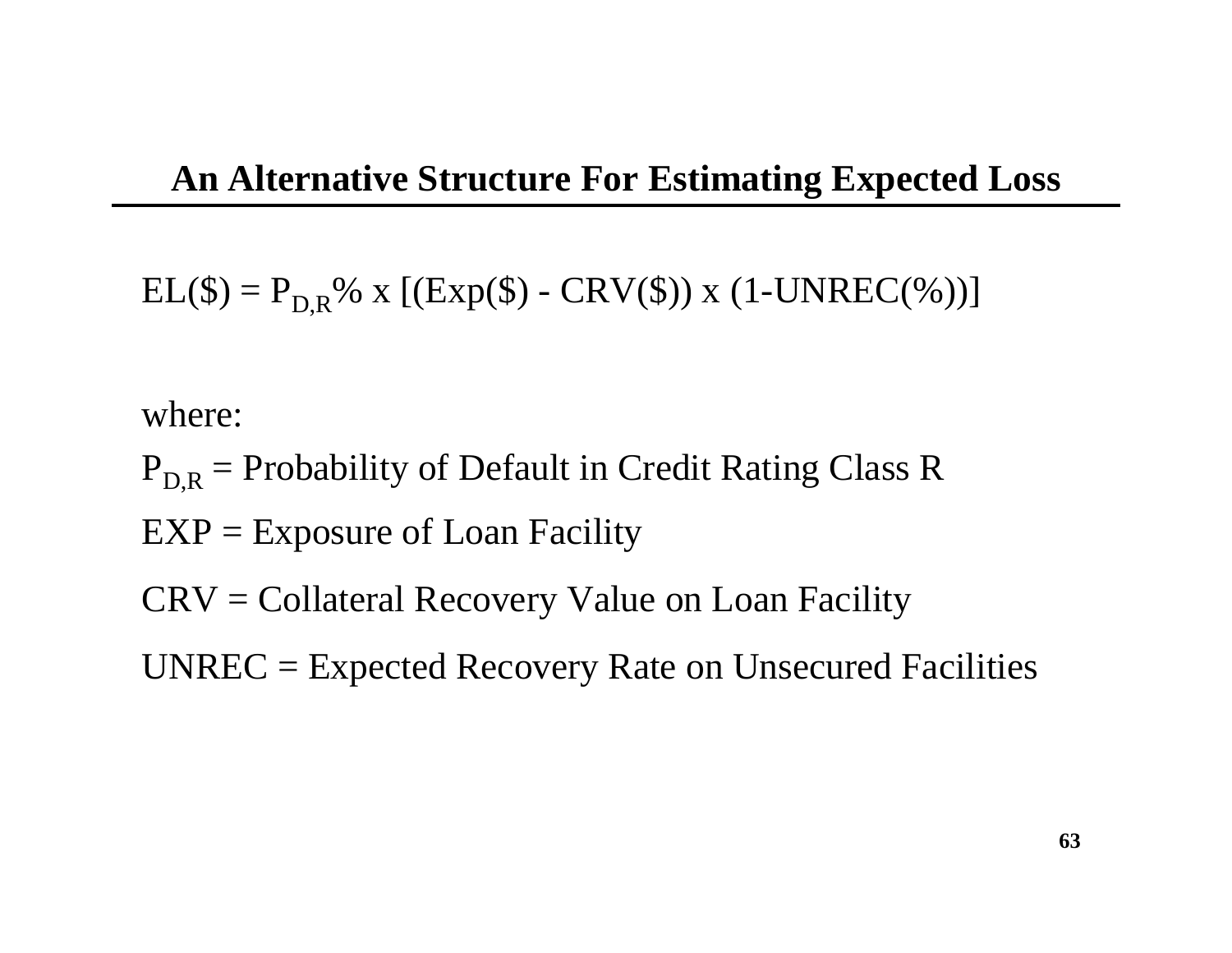#### **Risk Based Pricing: An Example**

Given: 5-Year Senior Unsecured Loan $Risk$  Rating  $=$  BBB Expected Default Rate  $= 0.3\%$  per year (30 b.p.) Expected Recovery Rate  $= 70\%$ Unexpected Loss ( <sup>σ</sup>) 50 b.p. per year BIS capital Allocation = 8% Cost of Equity Capital  $= 15\%$ Overhead + Operations Risk Charge  $=$  40 b.p. per year Cost of Funds  $= 6\%$ 

Loan

$$
Price_{(1)} = 6.0\% + (0.3\% \times [1-.7]) + (6 [0.5\%] \times 15\%) + 0.4\% = 6.94\%
$$
  
Or

#### Loan

Price<sub>(2)</sub> = 6.0% + (0.3% x [1-.7]) + (8.0% x 15%) + 0.4% = 7.69%

(1) Internal Model for Capital Allocation

(2) BIS Capital Allocation method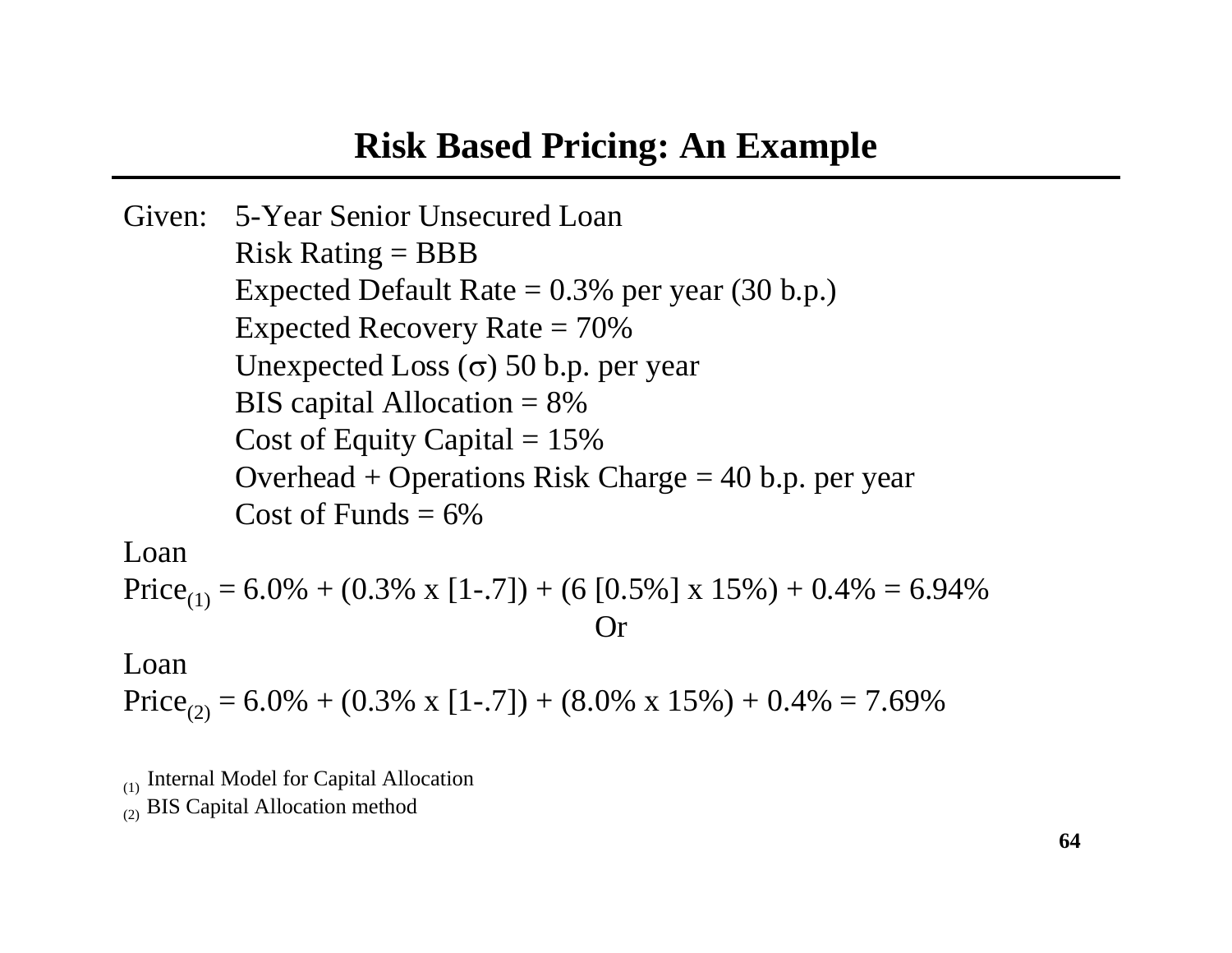Although many corporations issue both bank loans and bonds, there are several distinguishing features which could make bank loans attractive to investors.

|                              | <b>Bank Loans</b>    | <b>Bonds</b>               |
|------------------------------|----------------------|----------------------------|
| <b>Claim on Assets</b>       | <b>Senior</b>        | <b>Subordinated</b>        |
| Collateral                   | <b>Secured</b>       | <b>Mostly Unsecured</b>    |
| <b>Rate</b>                  | <b>Floating</b>      | <b>Fixed</b>               |
| <b>Principal Repayment</b>   | Amortizing           | <b>At Call or Maturity</b> |
| Covenant Package             | <b>Restrictive</b>   | <b>Less Restrictive</b>    |
| <b>Mandatory Prepayments</b> | <b>In Most Cases</b> | <b>Some Cases</b>          |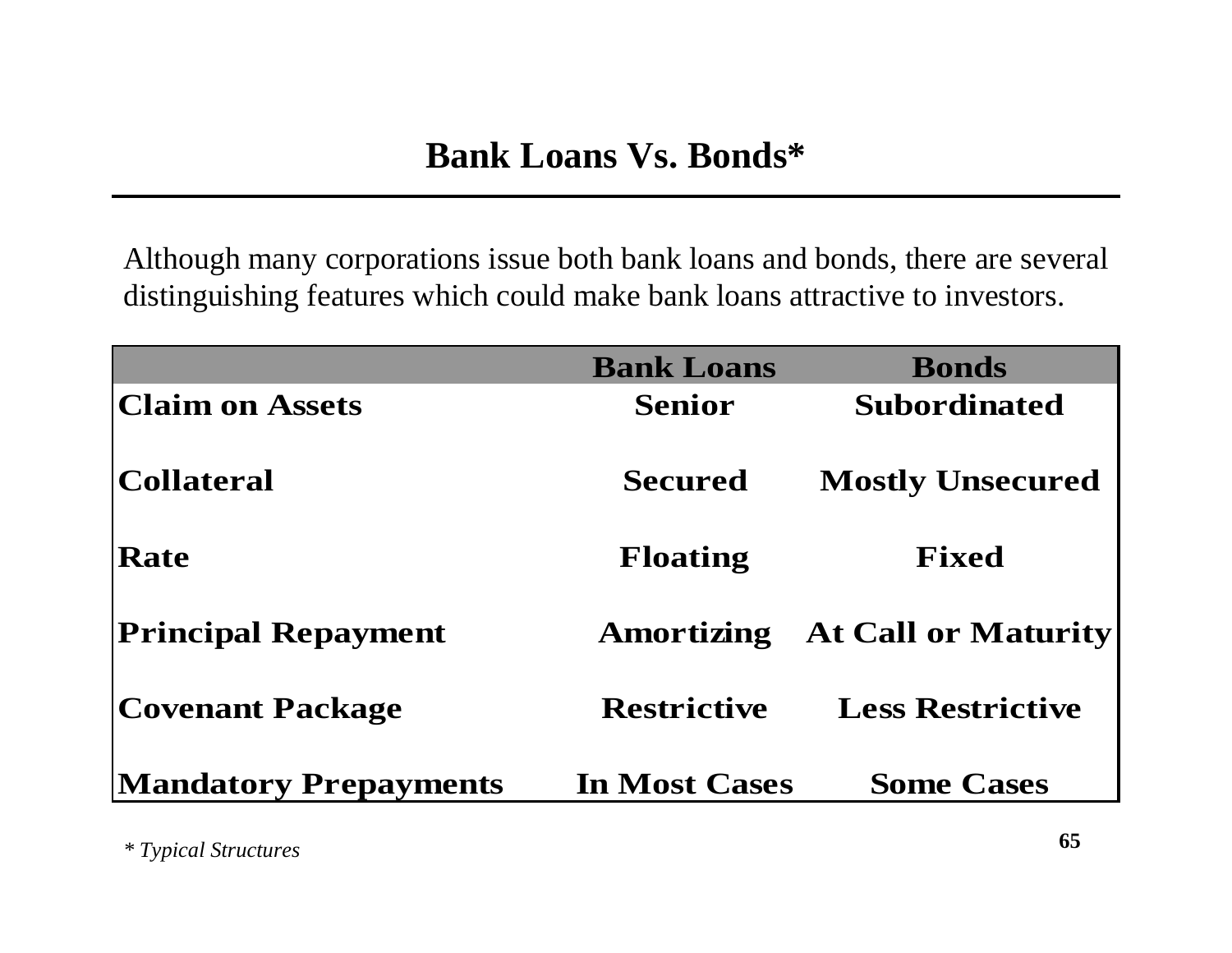#### **New-Issue Leveraged Loan Volume in US Dollars\***



Source: S&P, Loan Pricing Corporation

\*Commer cial loans with spreads of LIBOR + 150 bps or m ore. Includes New Issuances only.

Data for 1993-1999 has been adjusted for restatement of terms based on 1999 data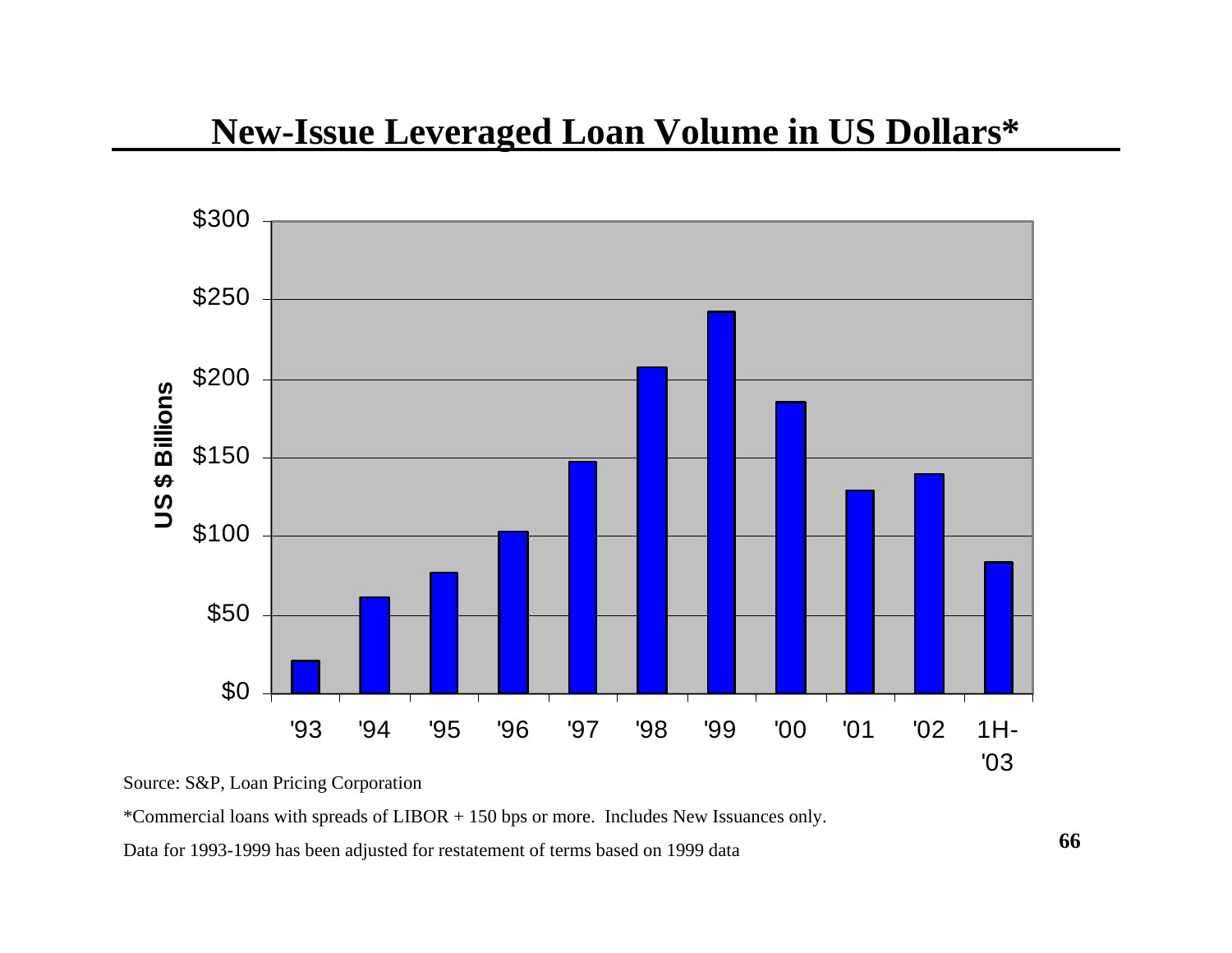## **Over this period, credit markets have evolved beyond recognition**

S yndication w as the industr y's first risk management and distribution technique for commercial loans



Data Sourc e: LPC (US)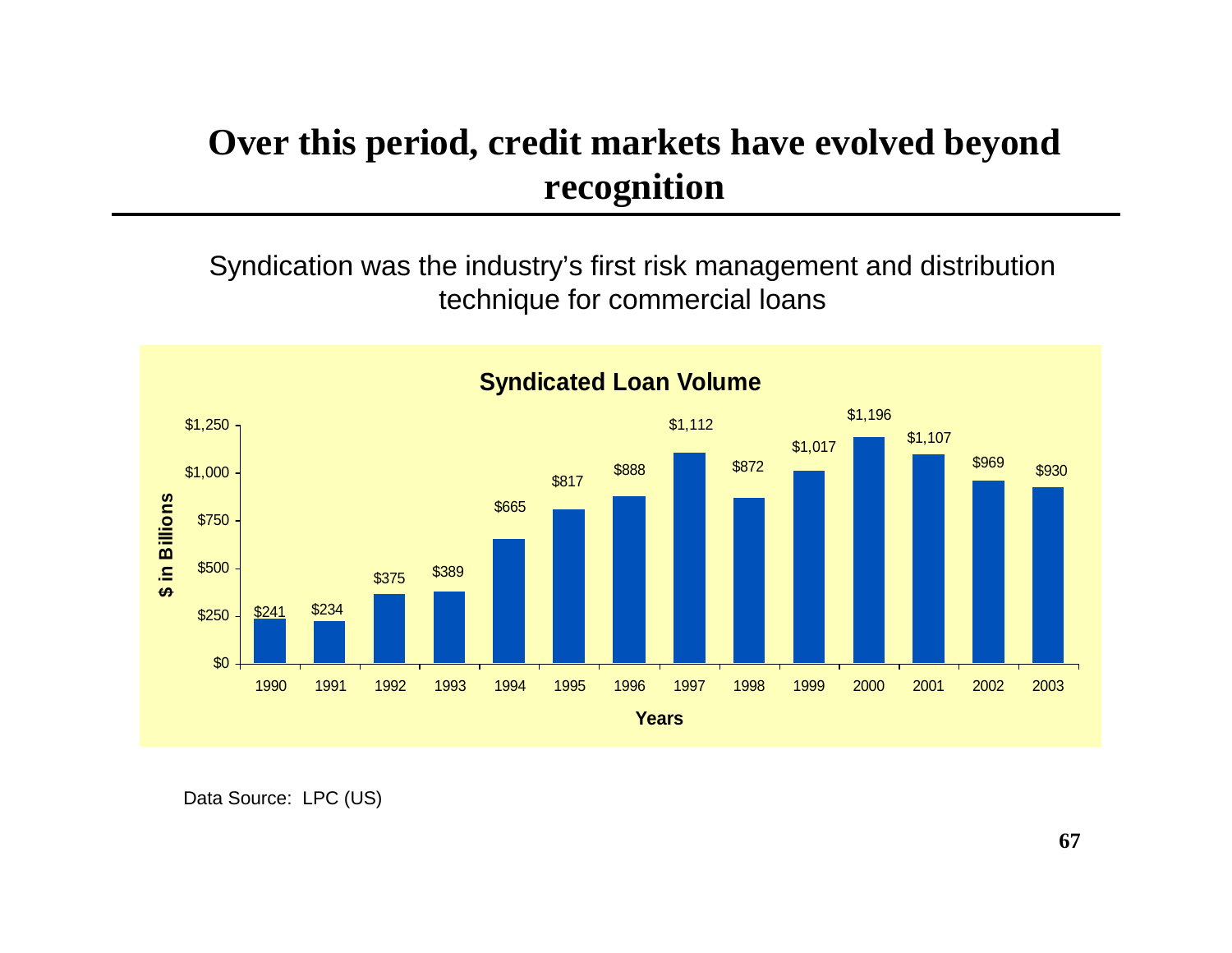#### **Secondary Loan Trading Volume**



**U.S. Loans Secondary Trading**

Source: S&P, Loan Pricing Corporation

\*Commer cial loans with spreads of LIBOR + 150 bps or m ore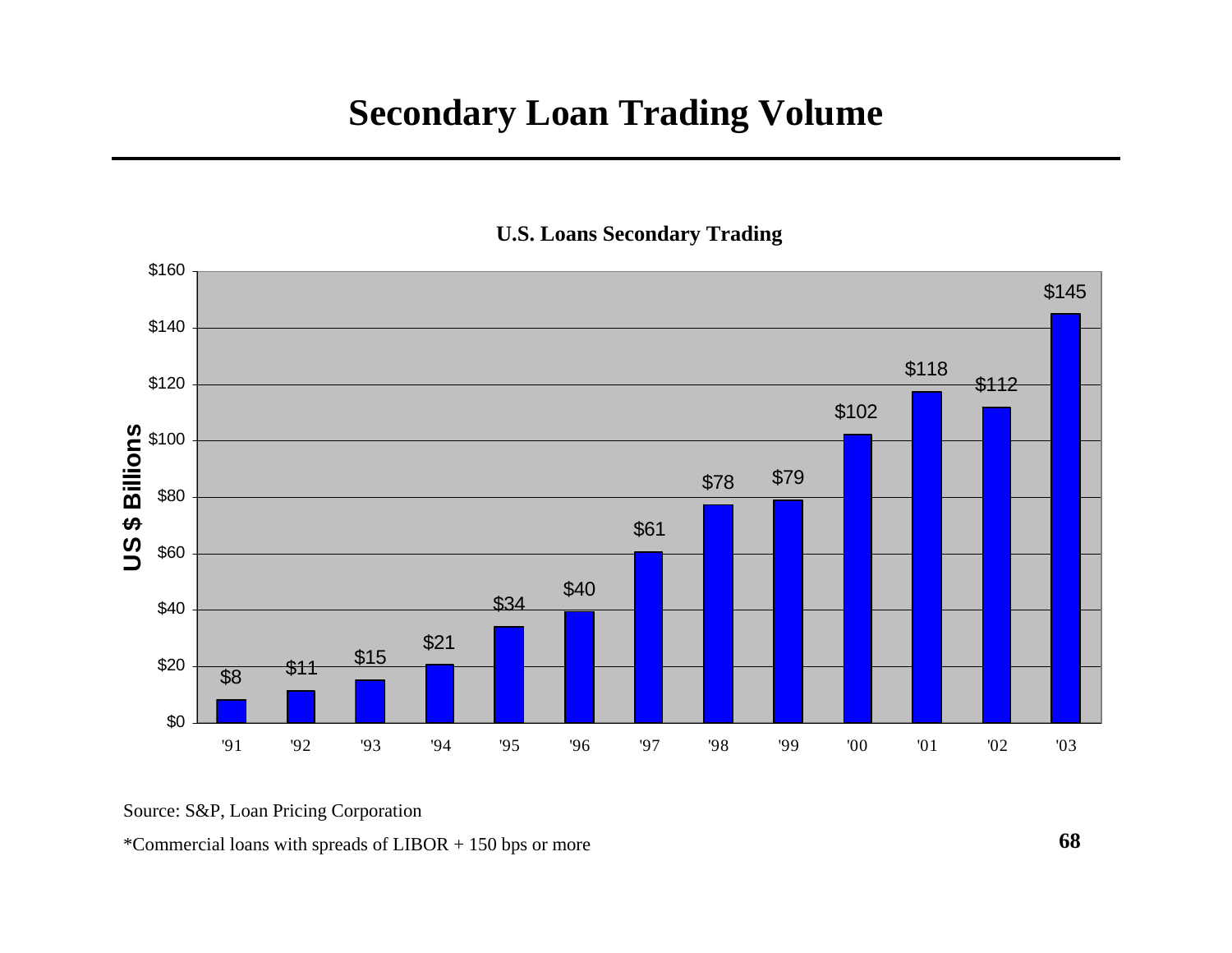#### **Secondary Loan Trading Volume - Par Vs. Distressed**



Source: Loa n Pricing Corp. **<sup>69</sup>**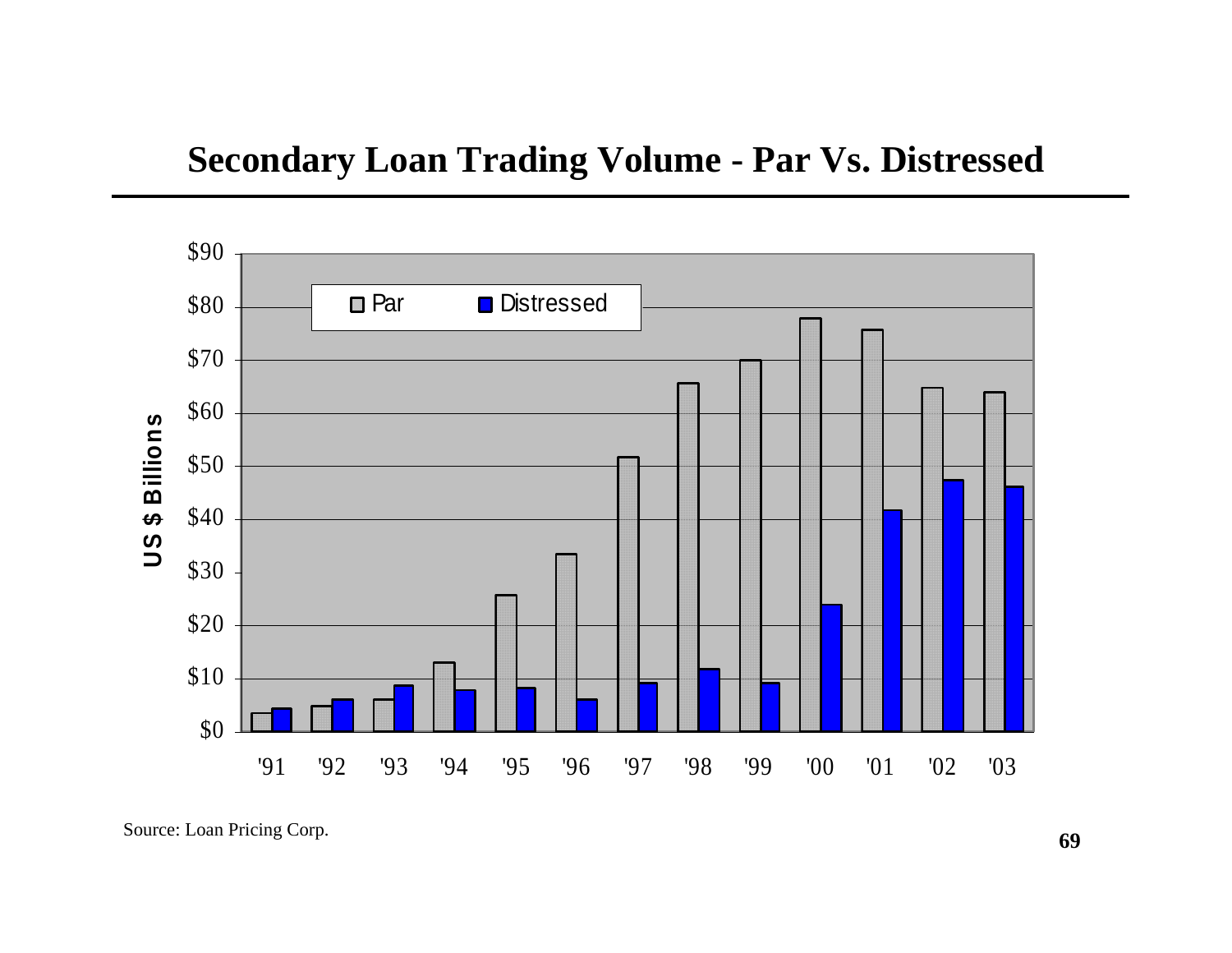# **Comparison of Distribution of Credit Returns and Market Returns**



*Source: CreditMetricsTechnical Document*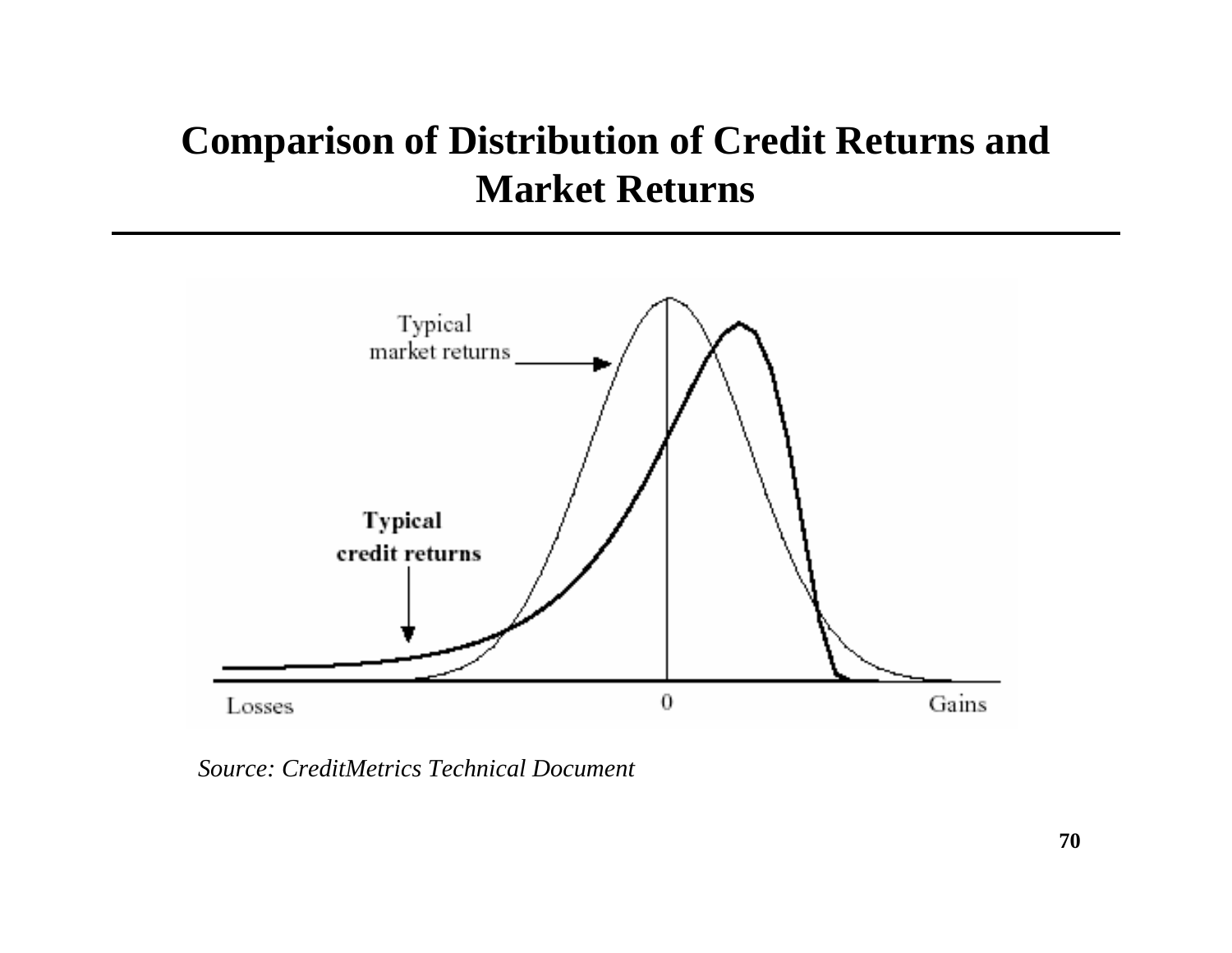## **CreditMetrics™ Framework**



Source: J.P. Morgan, 1997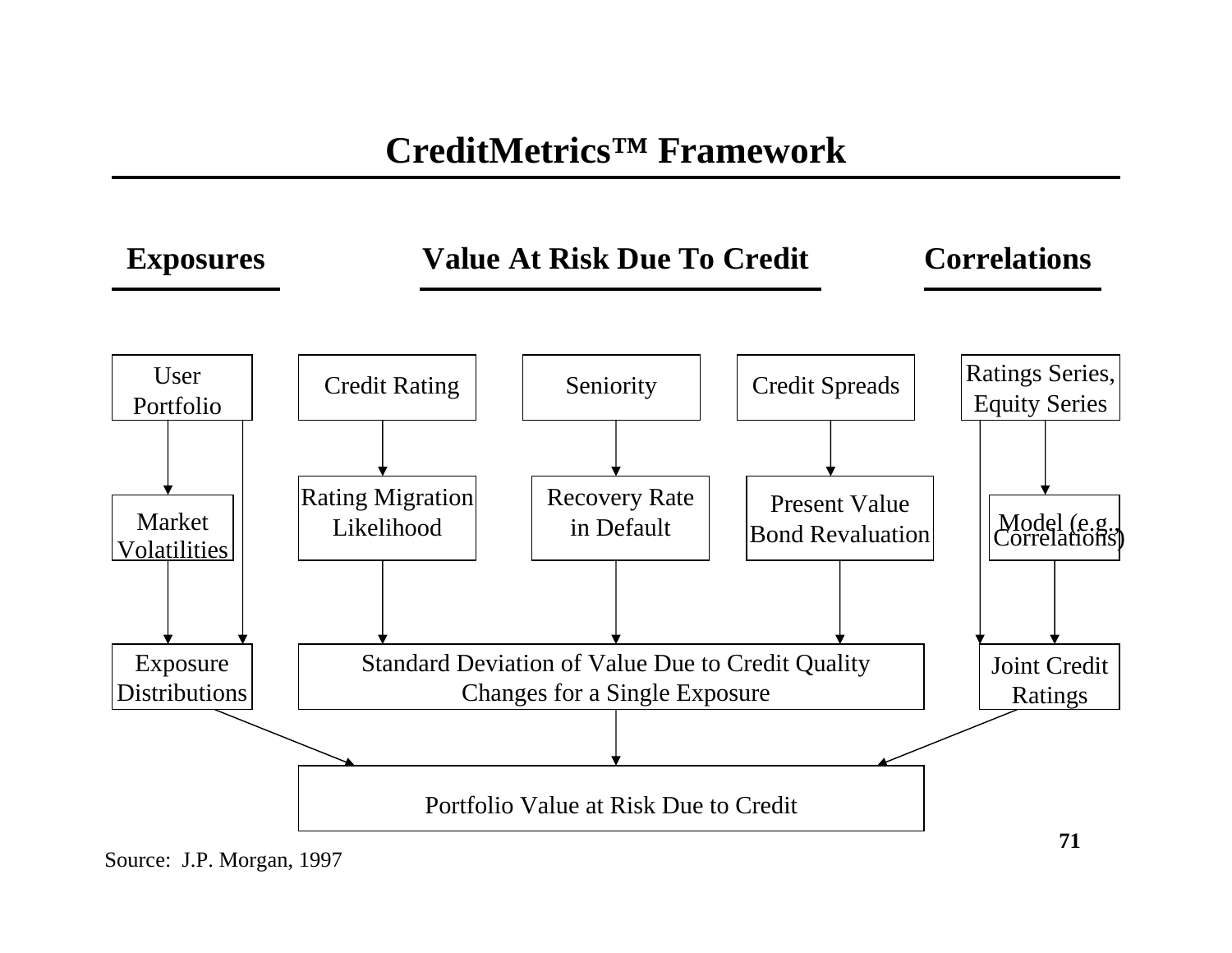- JP Morgan's CreditMetrics<sup>™</sup>
- CSFP's CreditRisk+<sup>™</sup>
- KMV's Credit Monitor™
- McKinsey's CreditPortfolio View™
- Others: Algorithmics, Kamakura, Consulting Companies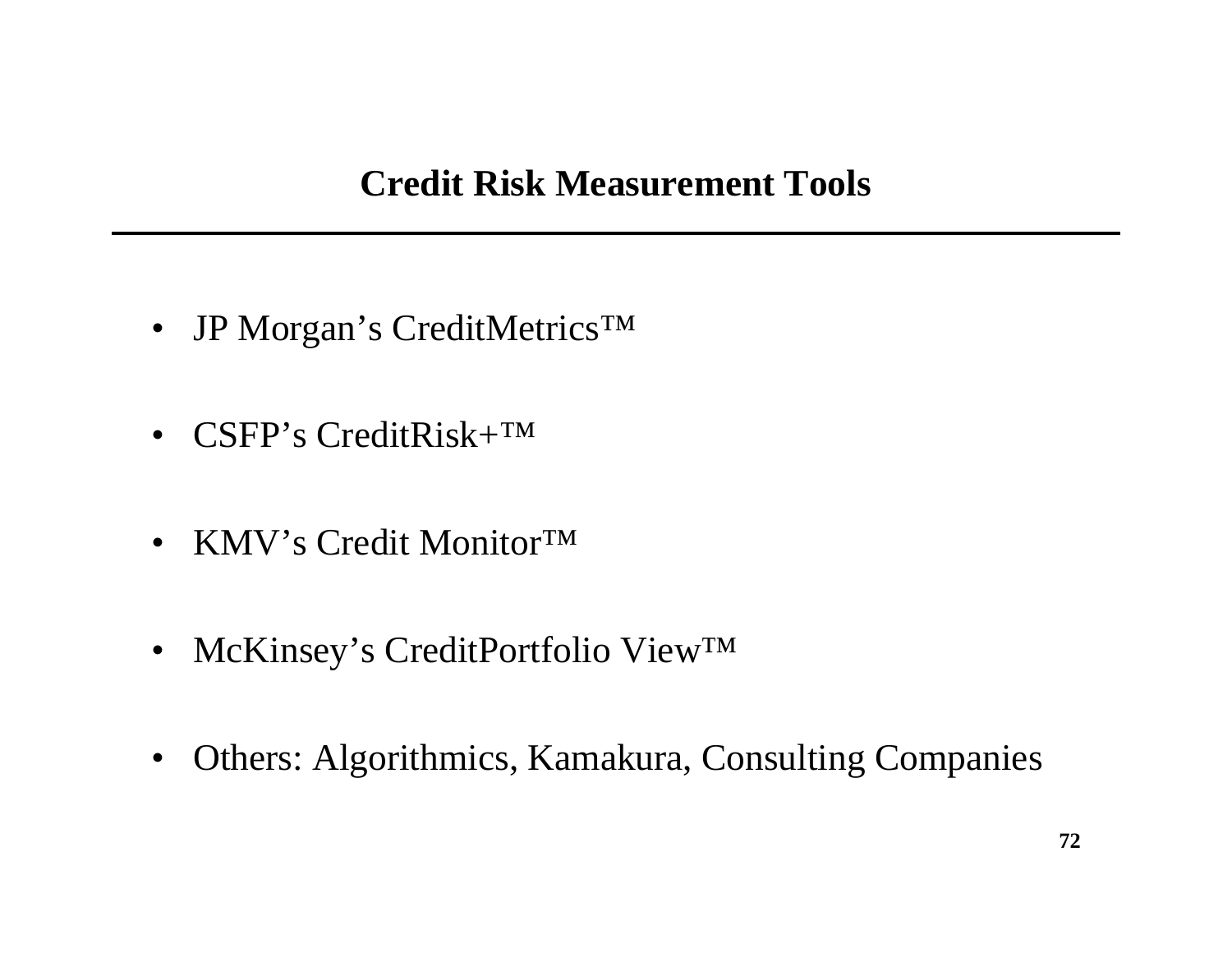## **Sample CLO Transaction Structure**



ABS - Asset-backed Securities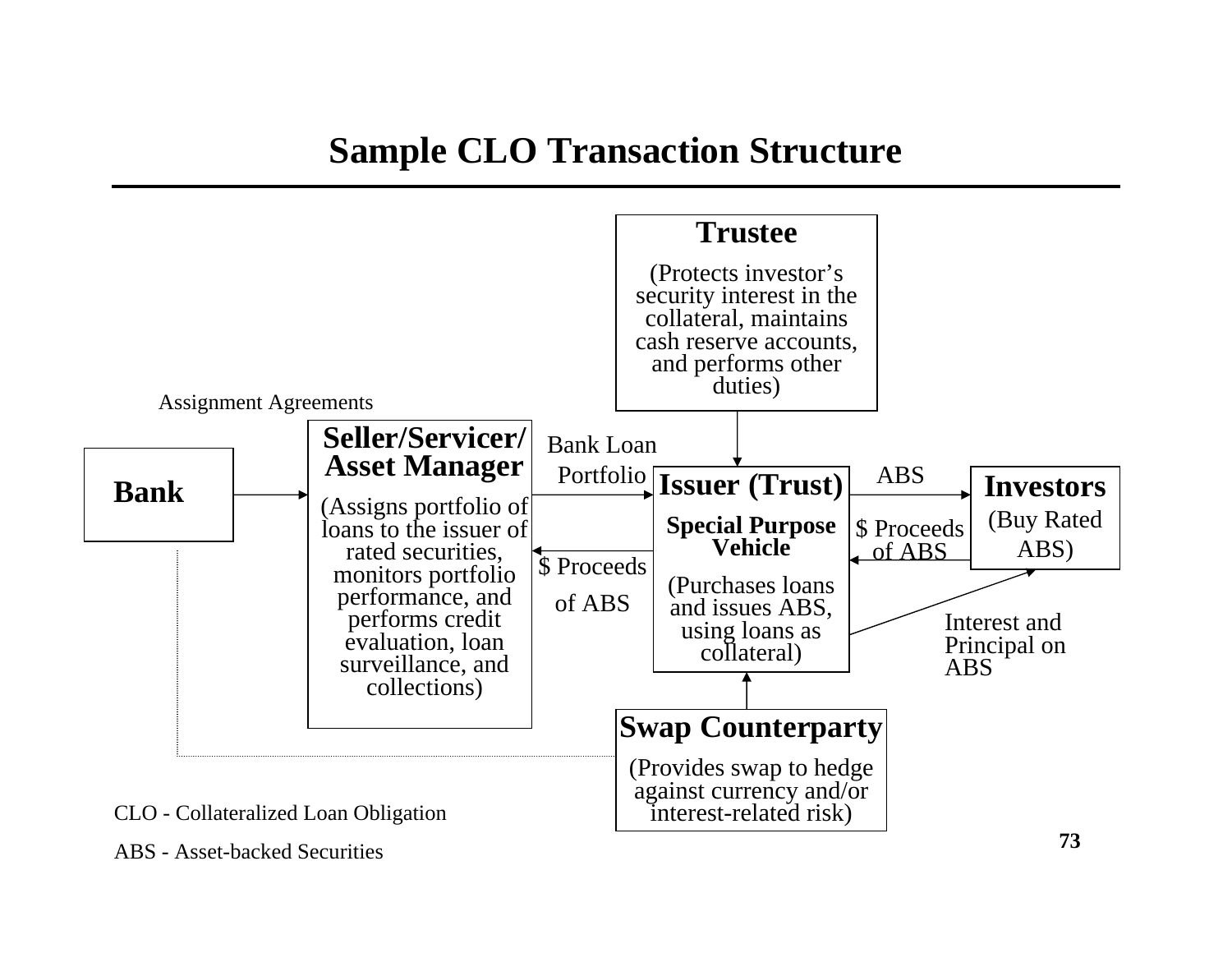# **CLO Example**

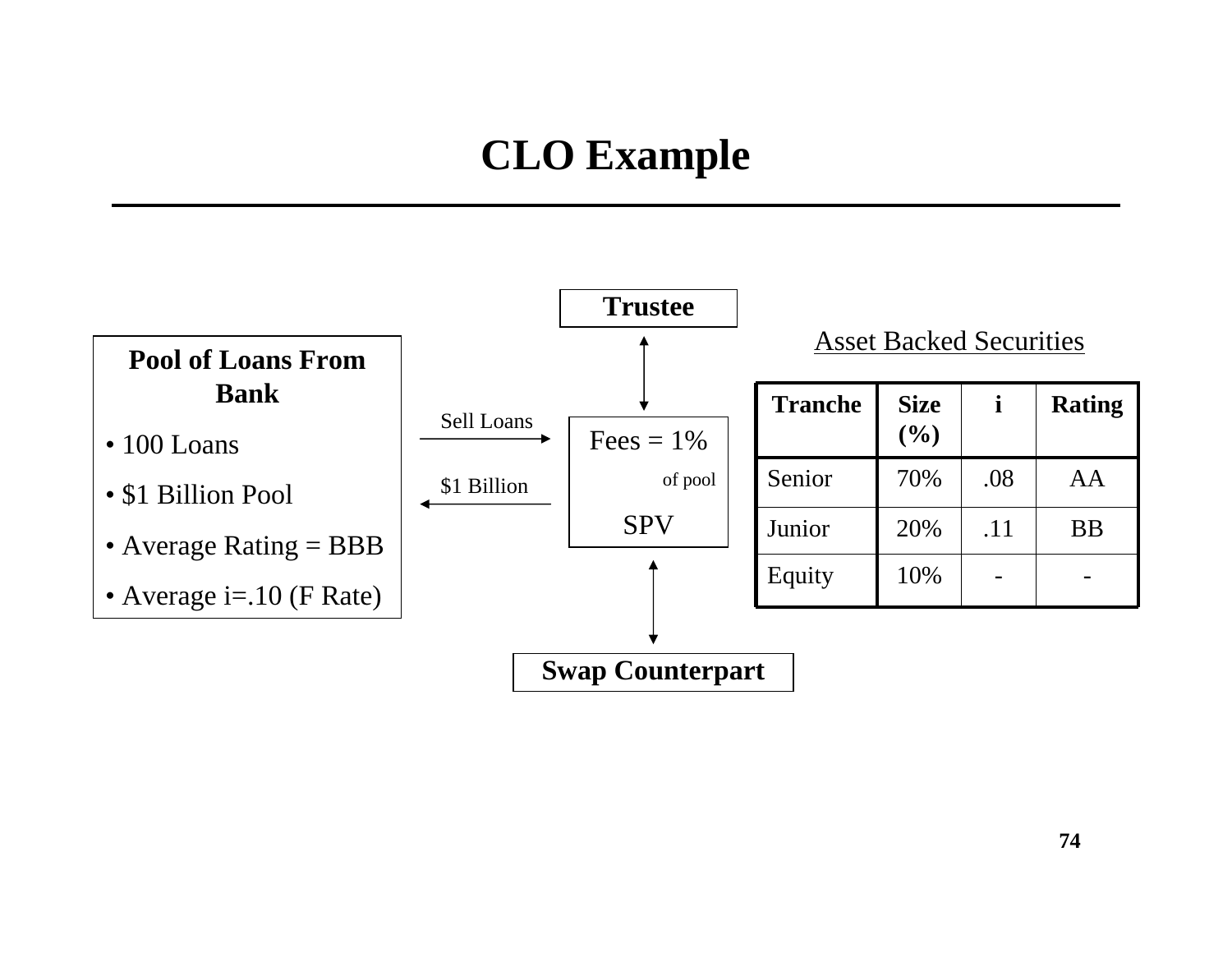## **CLO Example**

#### **Returns with No Defaults:** Returns to ABS

|                        |          | First Year    | <b>Second Year</b> |
|------------------------|----------|---------------|--------------------|
| <b>Total Interest</b>  |          | \$100 million | \$100 million      |
| Interest to Senior $=$ |          | \$56 million  | \$56 million       |
| Fees                   |          | \$10 million  |                    |
| Net From Jr.           |          | \$34 million  | \$44 million       |
| Interest to Jr.        |          | \$22 million  | \$22 million       |
| Net to Equity          | $\equiv$ | \$12 million  | \$22 million       |
| <b>ROE</b>             |          | 222           | 222                |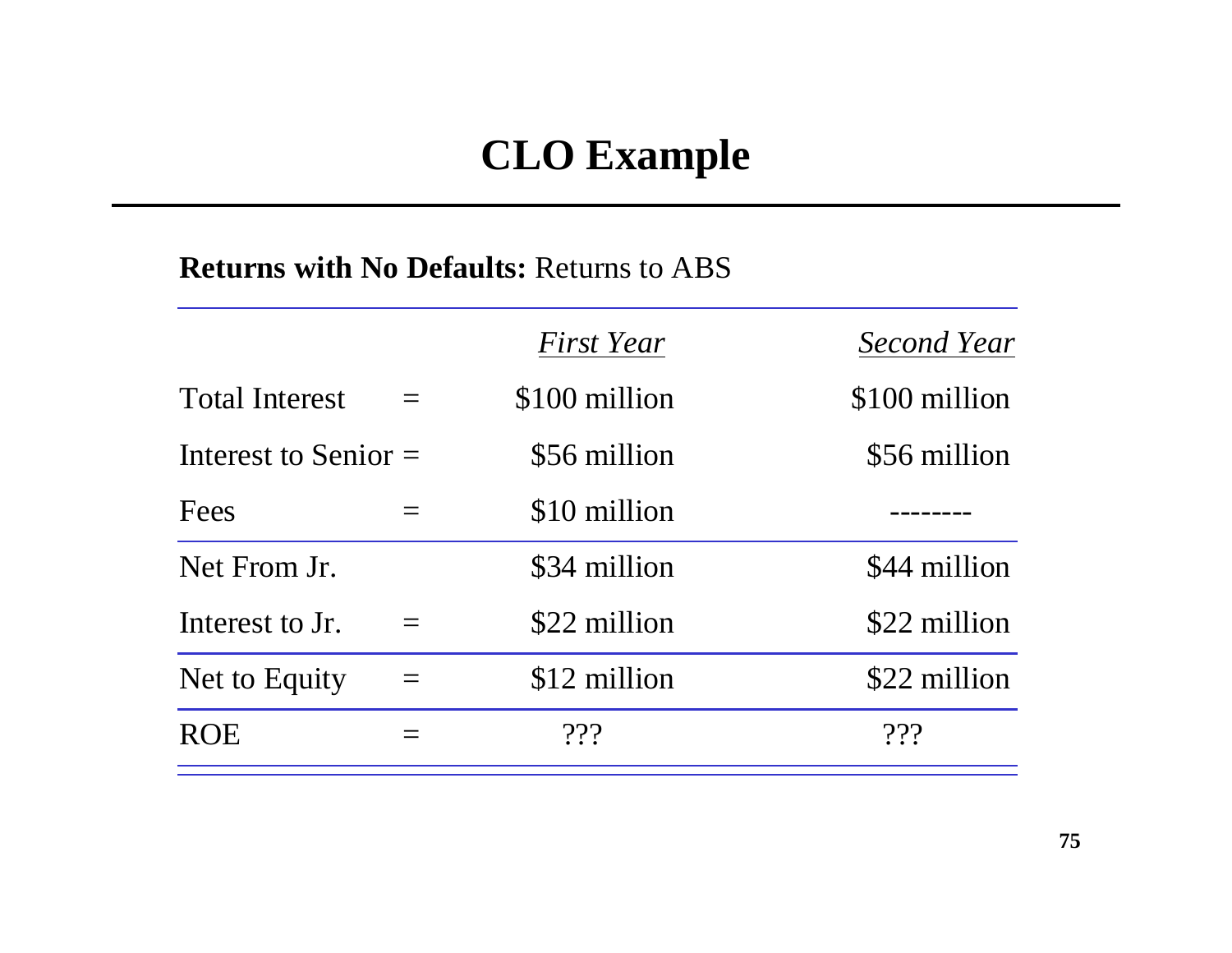## **Growth in the Credit Derivative Market (Notional Amounts)**

|                         |     |     |     |     | 1997   1998   1999   2000   2001   2002   2003   2004 |  |  |
|-------------------------|-----|-----|-----|-----|-------------------------------------------------------|--|--|
| US\$<br><b>Billions</b> | 180 | 350 | 590 | 890 | 1,200   2,300   3,600 $\star$   5,100 $\star$         |  |  |

*Source: Risk, February 2003 (\*estimated)*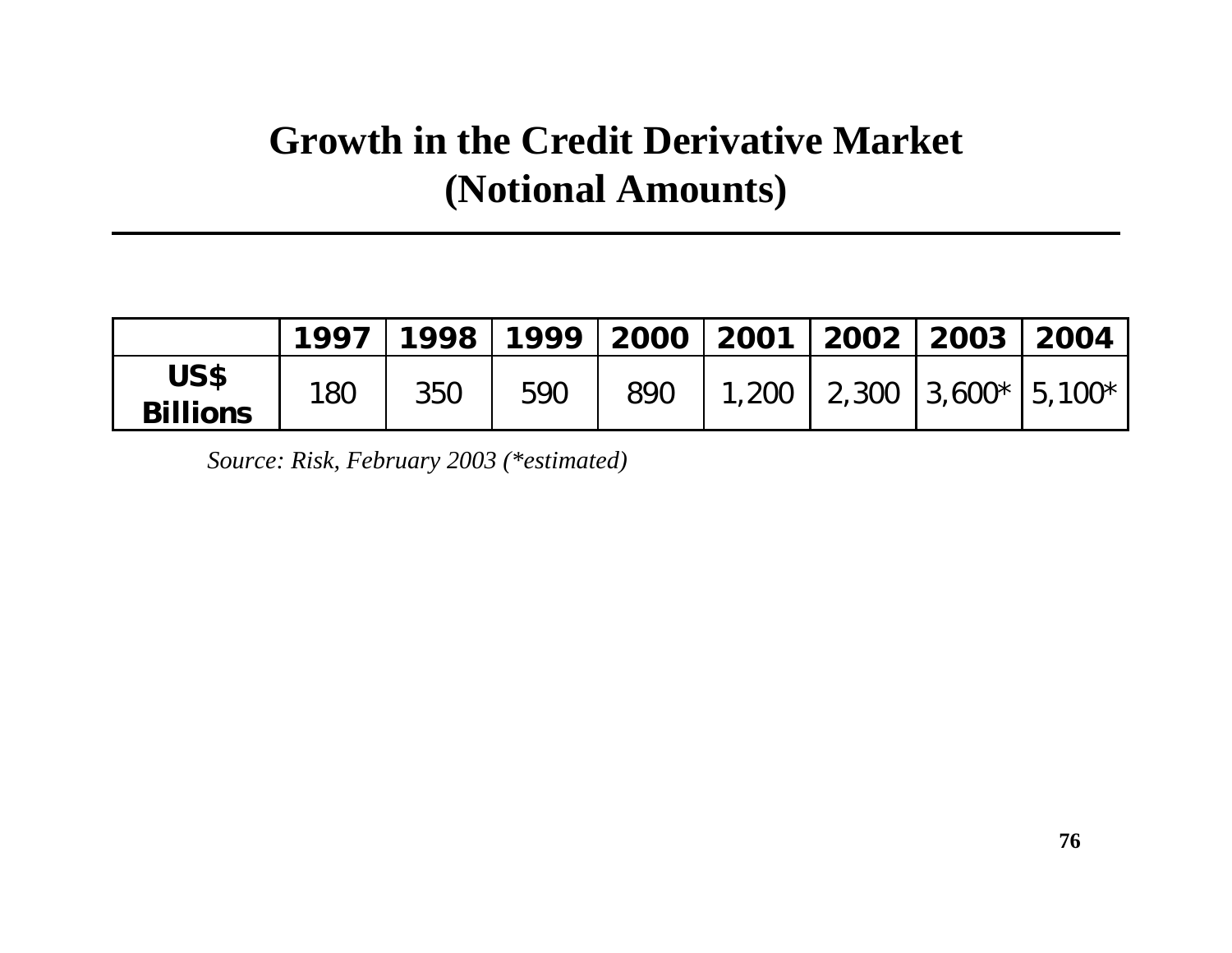## **Credit Derivative Products**

#### *Structures*

- Total Return Swap Credit Swap Spread Forward
- Forward
- 
- Default Contingent Credit Linked Note Spread Option
- 
- 

#### *Underlying Assets*

- Corporate Loans
- Corporate Bonds
- Sovereign Bonds/Loans
- Specified Loans or Bonds
- Portfolio of Loans or Bonds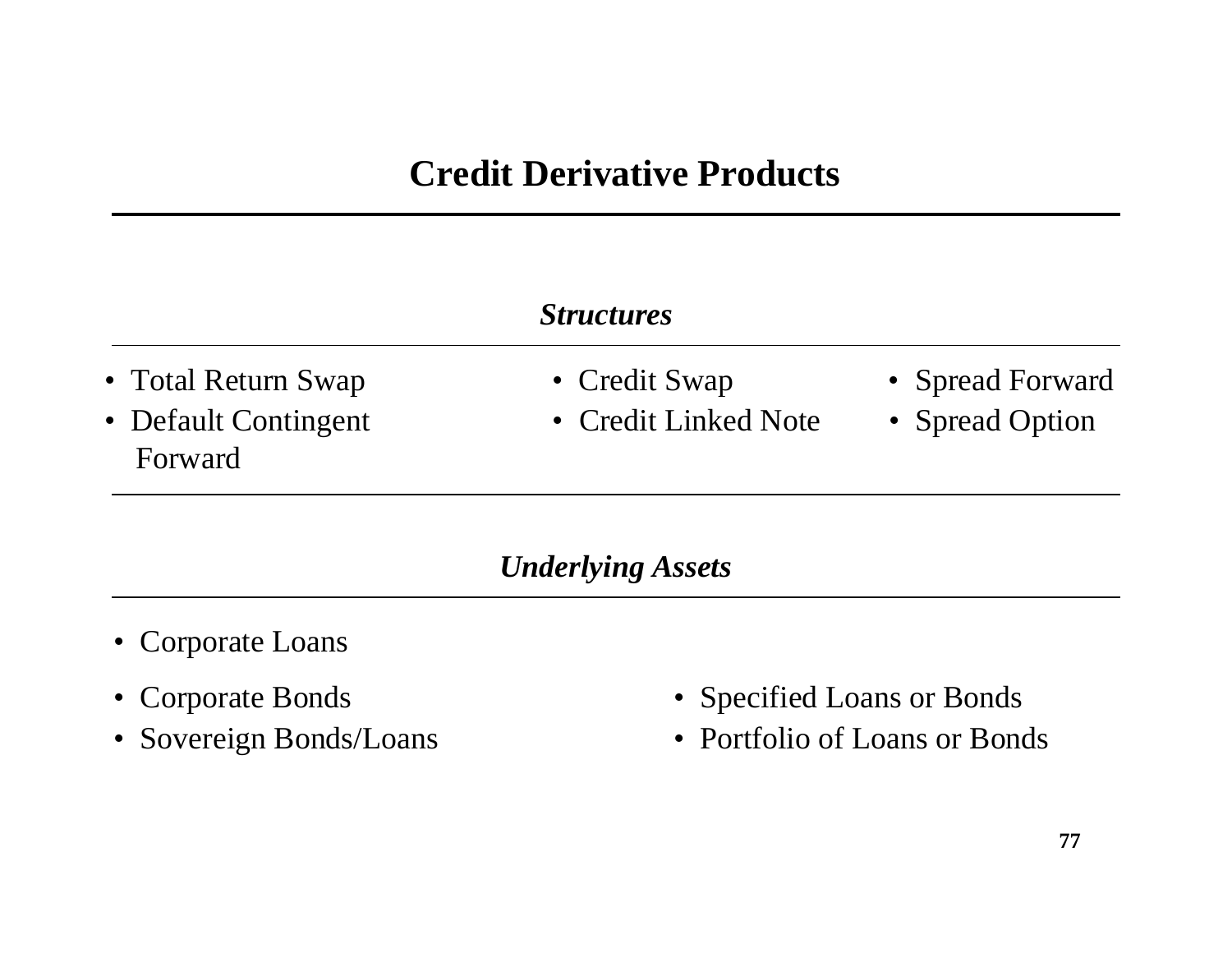

- $I =$  Interest (fixed or floating rate) on underlying asset, e.g. bond
- $P = P$ remium on credit derivative contract
- $DR = Default recovery either sale proceeds or delivery of underlying asset$
- $FV = Face value at maturity of underlying asset$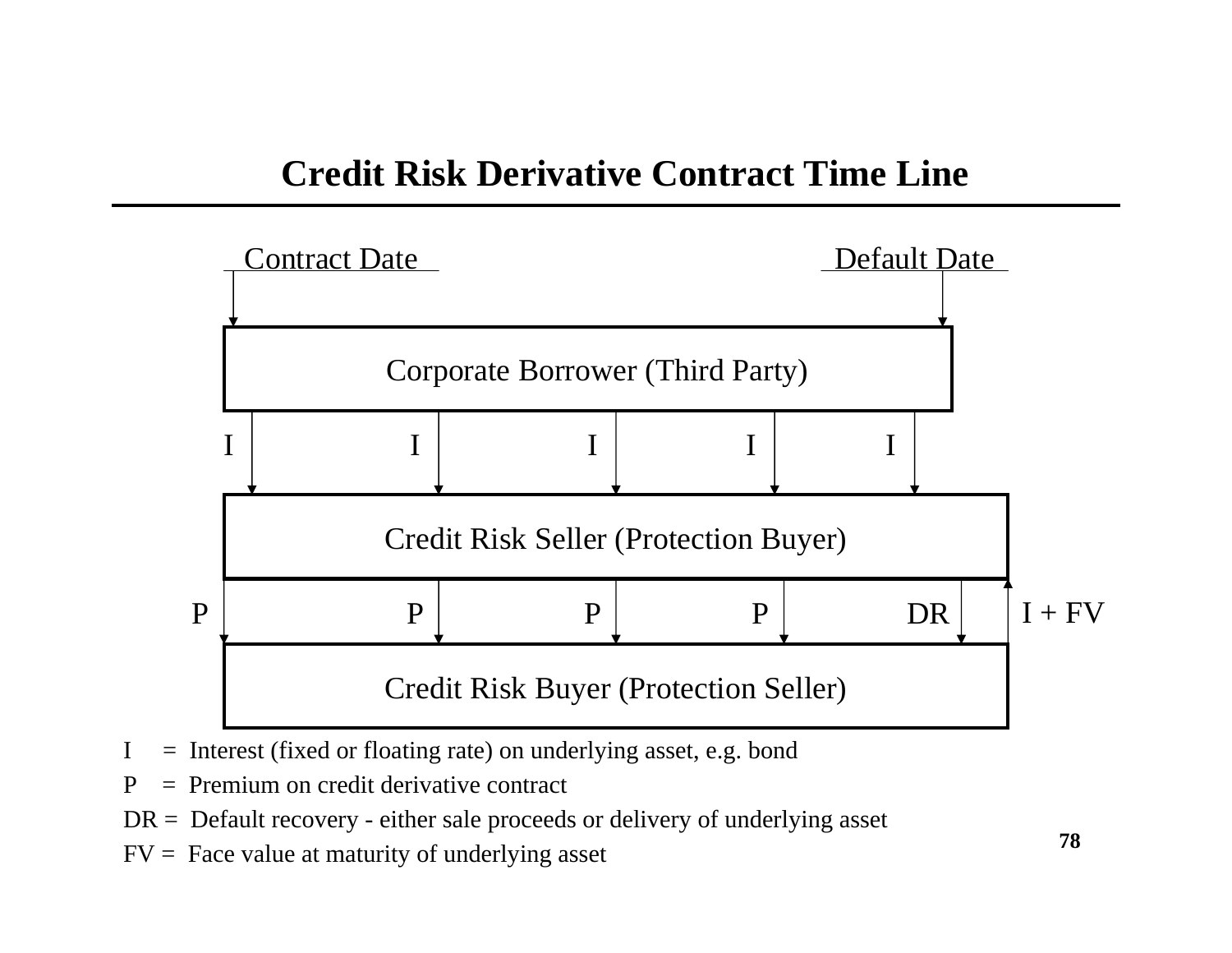# **Participants and Strategies in the Credit Default Swap Market (2003)**

|                      | <b>Buy/Sell</b> | <b>Reason</b>                                  | <b>Share</b> |
|----------------------|-----------------|------------------------------------------------|--------------|
| <b>Banks</b>         | <b>Both</b>     | <b>Regulatory Capital Relief; Credit Risk</b>  | 39.2%        |
|                      |                 | Management; Geographic/Industry                |              |
|                      |                 | Diversification of Lending Portfolio           |              |
| Insurance Cos.       | Seller          | Asset Portfolio: Yield Enhancement,            | 13.6%        |
|                      |                 | Diversification                                |              |
| Hedge Funds          | <b>Buyer</b>    | <b>Isolate Equity Optionality and Express</b>  | 13.0%        |
|                      |                 | <b>Negative Views; Convertible and Capital</b> |              |
|                      |                 | <b>Structure Arbitrage</b>                     |              |
| Synthetic            | Seller          | Yield Enhancement, Diversification             | 10.0%        |
| CDOs                 |                 |                                                |              |
| Reinsurers           | Seller          | Alternative to Writing Insurance;              | 9.9%         |
|                      |                 | Diversification                                |              |
| <b>Fund Managers</b> | <b>Both</b>     | <b>Strategic Trade Construction; Yield</b>     | 6.8%         |
|                      |                 | Enhancement                                    |              |
| Corporations         | <b>Buyer</b>    | Vendor financing/Accounts Receivable           | 2.7%         |
|                      |                 | <b>Credit Risk Management</b>                  |              |

*Source: Risk, February 2003 (\*estimated)*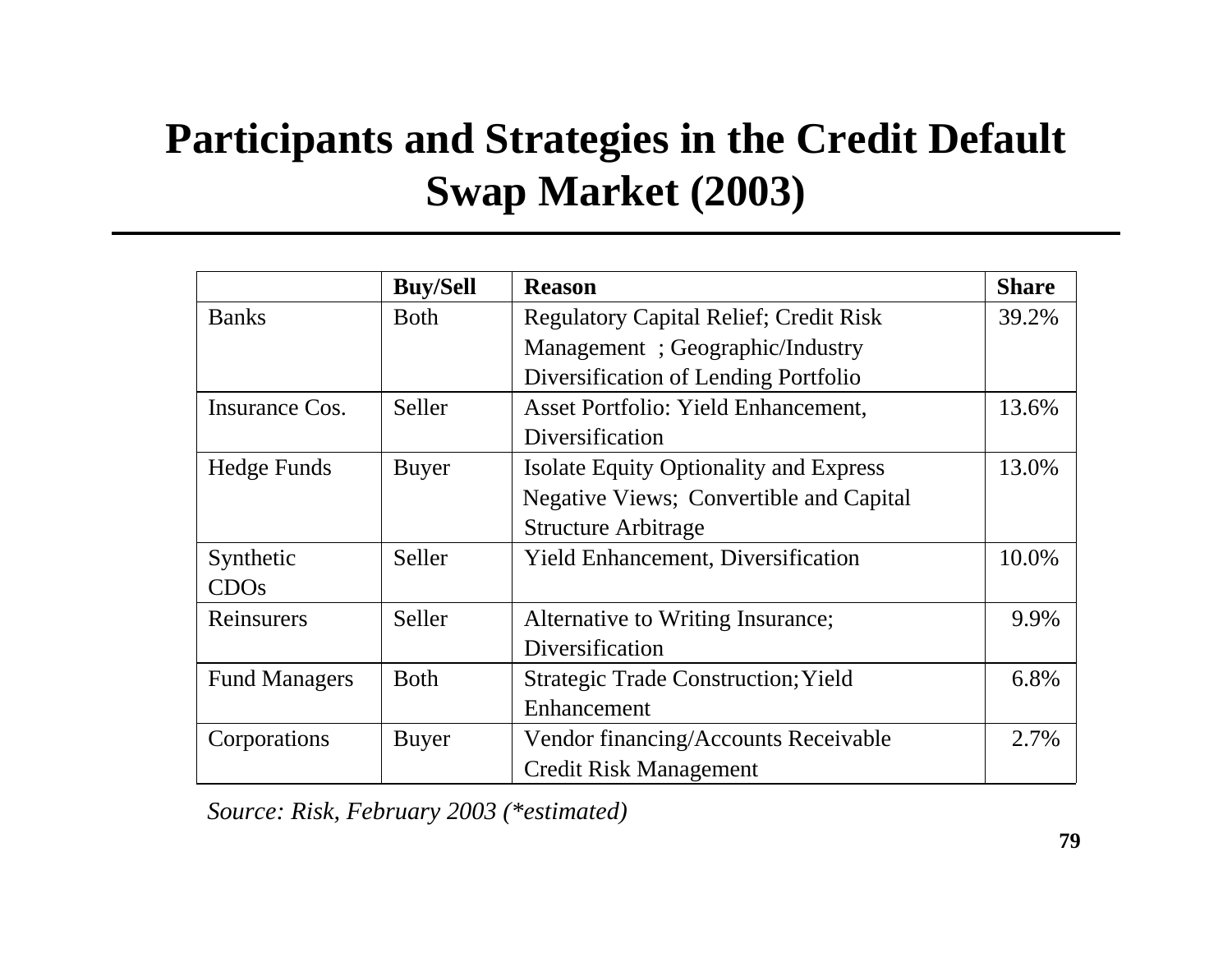## **CDS Market Indexes**

- **TRAC-X** (from Morgan Stanley/J.P.Morgan)
	- Created to represent regional CDS markets (eg. Europe, U.S.). Launched in April, 2003.
	- Comprised of 100 of most actively traded individual corporate names (mainly Investment Grade).
	- Total Return Benchmark of movement in prices of the 100 corporates.
	- Excludes restructuring as an event.
	- New partnership with Dow Jones (13 global indexes)
- $\bullet$  **CDX** (from Consortium of 11 major Banks)
	- Launched in October, 2003 (Investment Grade) and November (Noninvestment Grade, **IBOXX CDX.NA.HY**).
	- Comprised of 125 credits, split into five rating categories.
	- Competitive product to TRAC-X.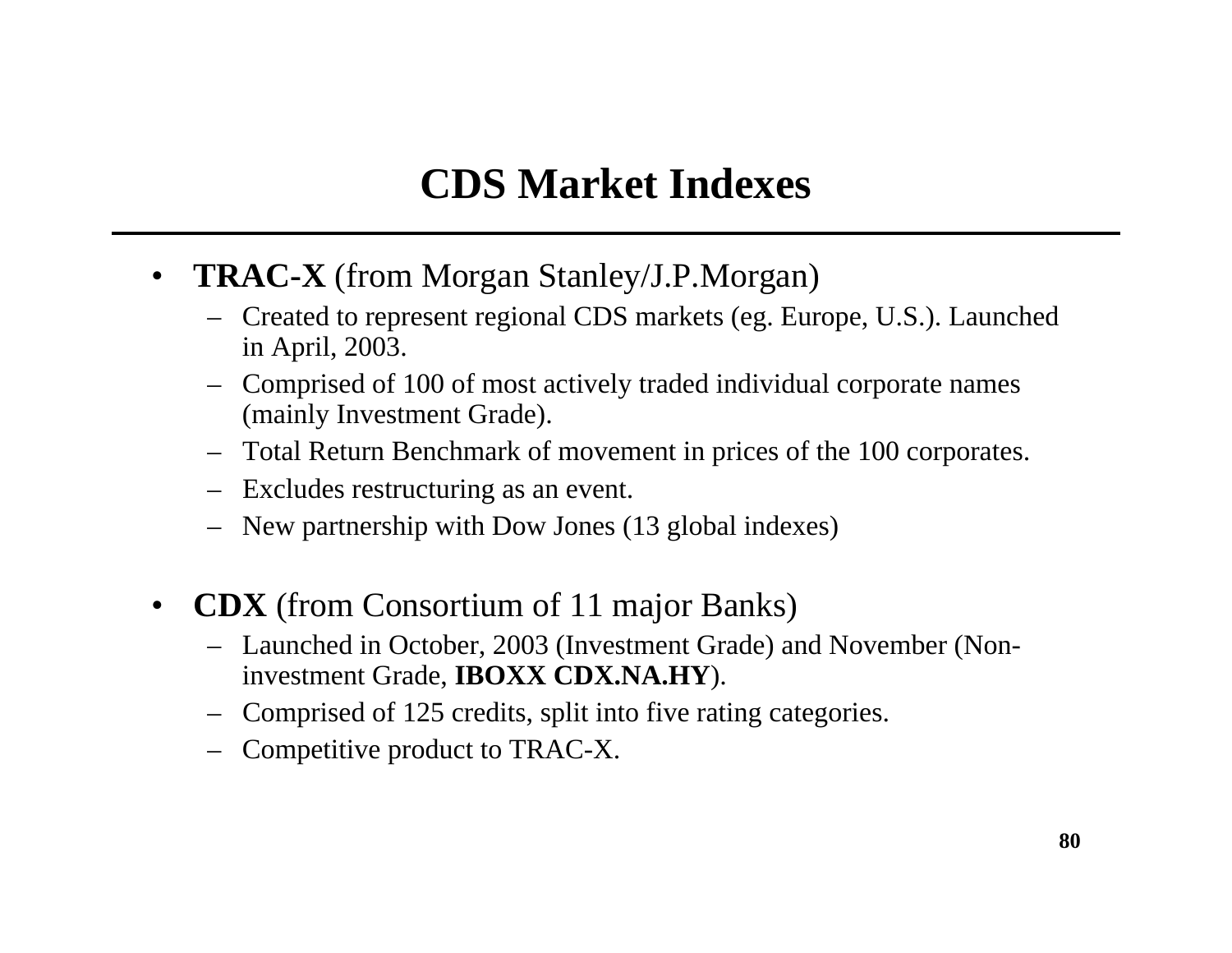## **Recommendations for Credit Risk Management**

### **A. Making Risks Visible, Measurable, and Manageable**

- $\bullet$ Meaningful Credit Culture Throughout
- •Consistent and Comprehensive Scoring System
- •From Scoring to Ratings
- •Expected Risk (Migration, Loss) and Returns - Market and/or Bank Data Bases
- •Individual Asset and Concentration Risk Measurements
- $\bullet$ Reflect Risks in Pricing - NPV, Portfolio, RAROC Approaches
- •Marking to Market
- $\bullet$ Measure Credit Risk Off-Balance Sheet - Netting
	- Futures, Options, Swaps